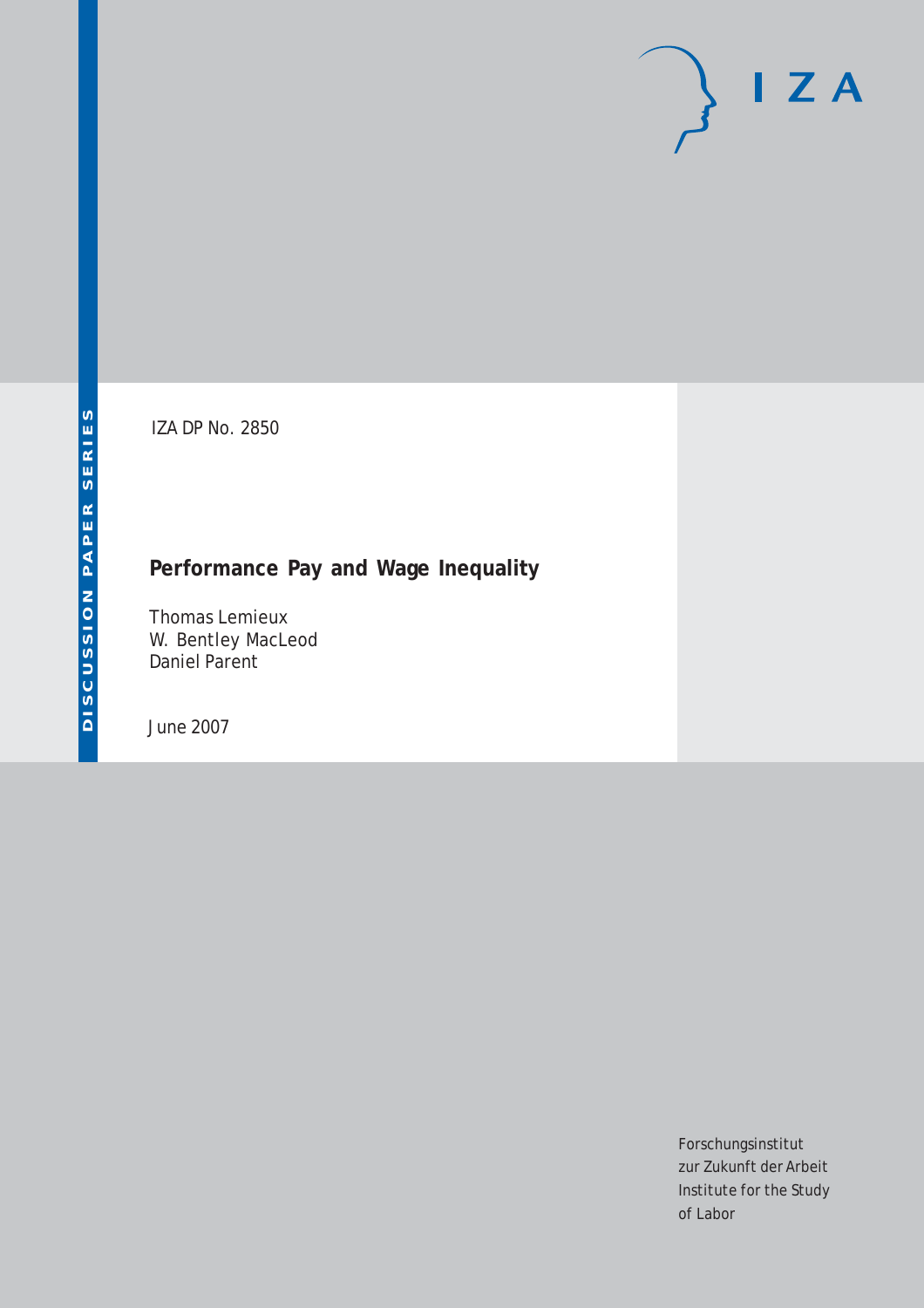# **Performance Pay and Wage Inequality**

## **Thomas Lemieux**

*University of British Columbia and NBER* 

## **W. Bentley MacLeod**

*Columbia University and IZA* 

## **Daniel Parent**

*McGill University* 

Discussion Paper No. 2850 June 2007

IZA

P.O. Box 7240 53072 Bonn Germany

Phone: +49-228-3894-0 Fax: +49-228-3894-180 E-mail: [iza@iza.org](mailto:iza@iza.org)

Any opinions expressed here are those of the author(s) and not those of the institute. Research disseminated by IZA may include views on policy, but the institute itself takes no institutional policy positions.

The Institute for the Study of Labor (IZA) in Bonn is a local and virtual international research center and a place of communication between science, politics and business. IZA is an independent nonprofit company supported by Deutsche Post World Net. The center is associated with the University of Bonn and offers a stimulating research environment through its research networks, research support, and visitors and doctoral programs. IZA engages in (i) original and internationally competitive research in all fields of labor economics, (ii) development of policy concepts, and (iii) dissemination of research results and concepts to the interested public.

IZA Discussion Papers often represent preliminary work and are circulated to encourage discussion. Citation of such a paper should account for its provisional character. A revised version may be available directly from the author.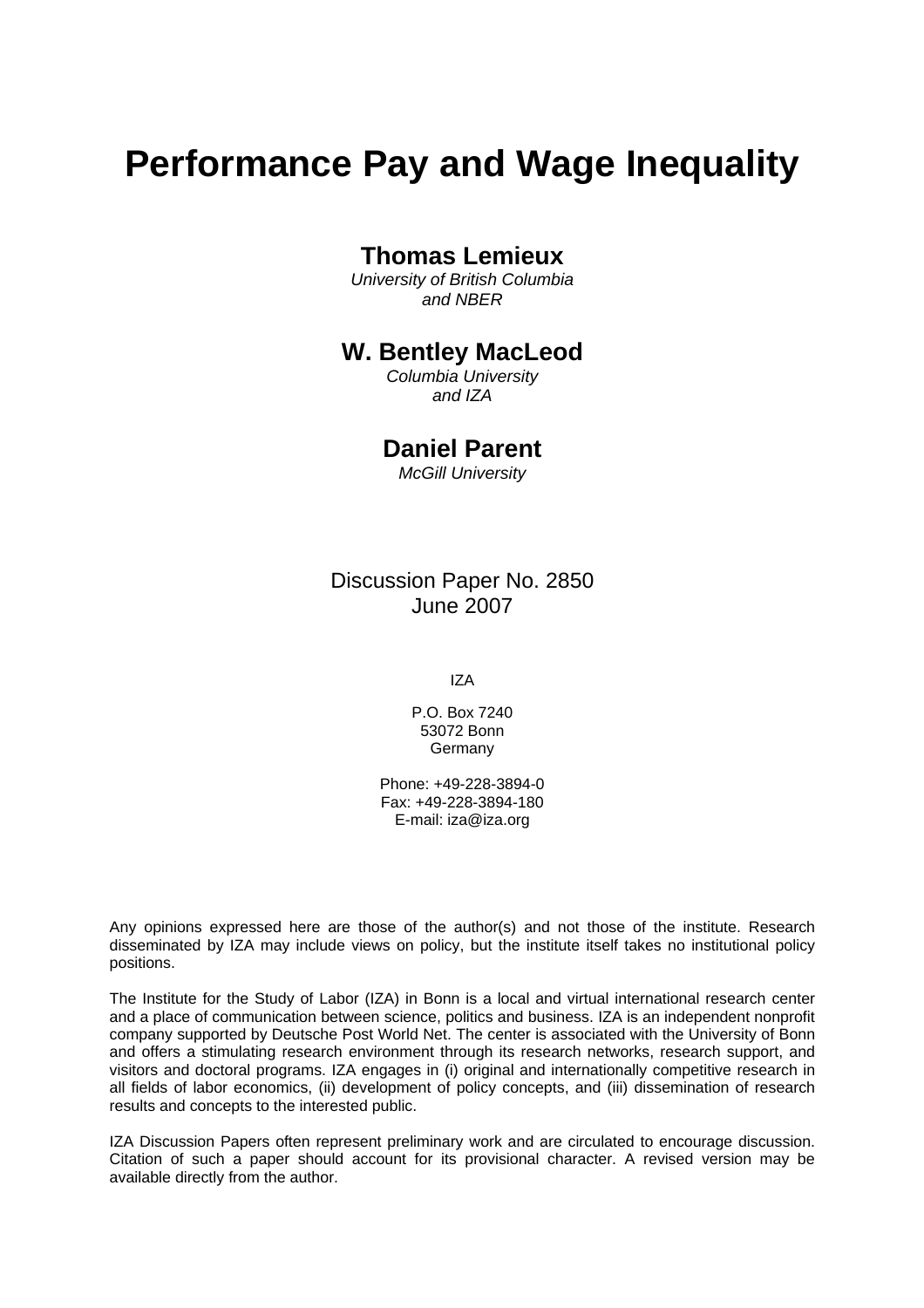IZA Discussion Paper No. 2850 June 2007

# **ABSTRACT**

# **Performance Pay and Wage Inequality[\\*](#page-2-0)**

We document that an increasing fraction of jobs in the U.S. labor market explicitly pay workers for their performance using bonuses, commissions, or piece-rates. We find that compensation in performance-pay jobs is more closely tied to both observed (by the econometrician) and unobserved productive characteristics of workers. Moreover, the growing incidence of performance-pay can explain 24 percent of the growth in the variance of male wages between the late 1970s and the early 1990s, and accounts for nearly all of the top-end growth in wage dispersion (above the 80th percentile).

JEL Classification: J31, J33

Keywords: performance pay, compensation, bonus pay, incentive pay, wage inequality

Corresponding author:

 $\overline{a}$ 

W. Bentley MacLeod Department of Economics (IAB 1022) Columbia University 420 West 118th, MC 3308 New York, NY 10027 USA E-mail: [wbm2103@columbia.edu](mailto:wbm2103@columbia.edu)

<span id="page-2-0"></span><sup>\*</sup> The authors would like to thank Larry Katz, David Lee, Edward Lawler, Edward Leamer, Edward Lazear, and participants at the Working Group on Wealth and Power, Yale University, the IZA Workshop on Labor Market Institutions and the NBER Labor Studies Workshop for helpful discussions and comments.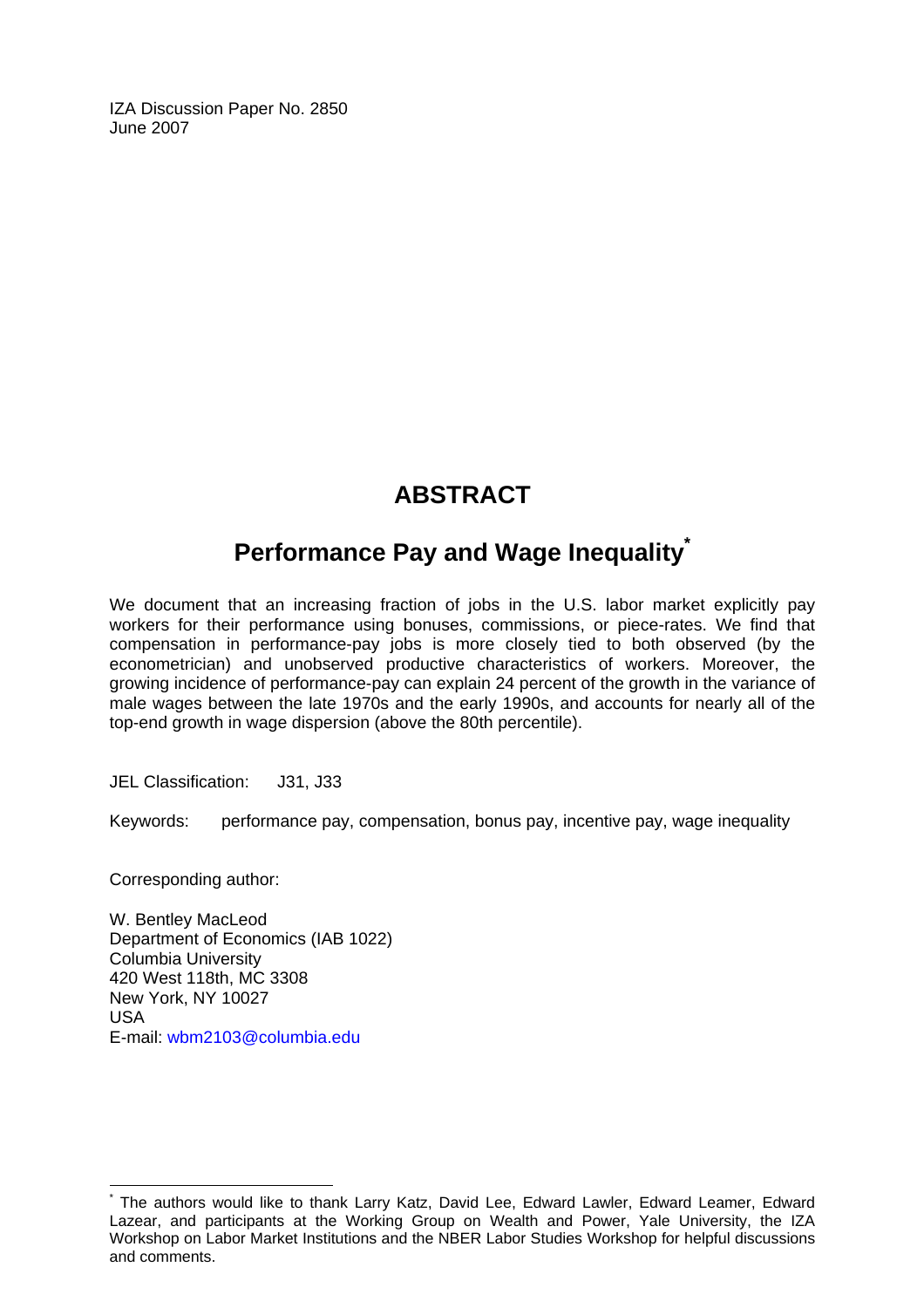## 1 Introduction

The standard competitive model of the labor market supposes that wages are equal to marginal products and the wage structure is determined by the equilibrium of supply and demand. That simple model forms the backbone of most studies of the evolution of wage inequality. For example, Katz and Murphy (1992) argue that the return to education increased in the 1980s because the rate of increase in the relative supply of more-educated labor decelerated, while relative demand steadily increased. Similarly, Juhn, Murphy, and Pierce (1993) argue that the growth in within-group wage inequality throughout the 1970s and 1980s was driven by an increase in the demand for unobserved skills. A main virtue of such studies that deploy a standard competitive model of the labor market is that they generally provide a straightforward interpretation of the evolution of the wage structure in familiar terms of the supply and demand for different types of labor.

Despite the appeal of the standard competitive model, however, in reality firms appear to find the problem of setting wages equal to marginal products difficult if not daunting. Stephen Kerr (1975), in a paper that has earned a place in the canonical MBA course on organization, provides a number of examples of firms that, in his opinion, completely fail in their attempt to encourage and pay people according to their marginal production.<sup>1</sup> The U.S. federal government, in an effort to improve the operation and wage structure of the federal civil service, commissioned the National Research Council to produce the study Pay for Performance in 1991.<sup>2</sup> The study found that in 1978 the federal government had  $6000$ pages of civil service law, procedure, and regulation in place, governing more than 30 pay systems, and a key recommendation of the study was the need to simplify and improve such complex operations. Returning to the private sector, Baker, Jensen, and Murphy (1988) lament the fact that firms seem to be using pay systems that are difficult to explain using standard economic models. They conclude that practitioners in the field of compensation may be sacrificing organizational efficiency in favor of pay equity.

Such evidence suggests that measuring and rewarding individual performance is difficult and costly. If so, efforts to bolster the effectiveness of payment systems, as with any other technology, should improve over time. The contribution of this paper is threefold. We first show, using data from the Panel Study of Income Dynamics (PSID), that the incidence of

<sup>&</sup>lt;sup>1</sup>See Robert Gibbons (1997) page 9.

<sup>2</sup>See Milkovich and Wigdor (1991).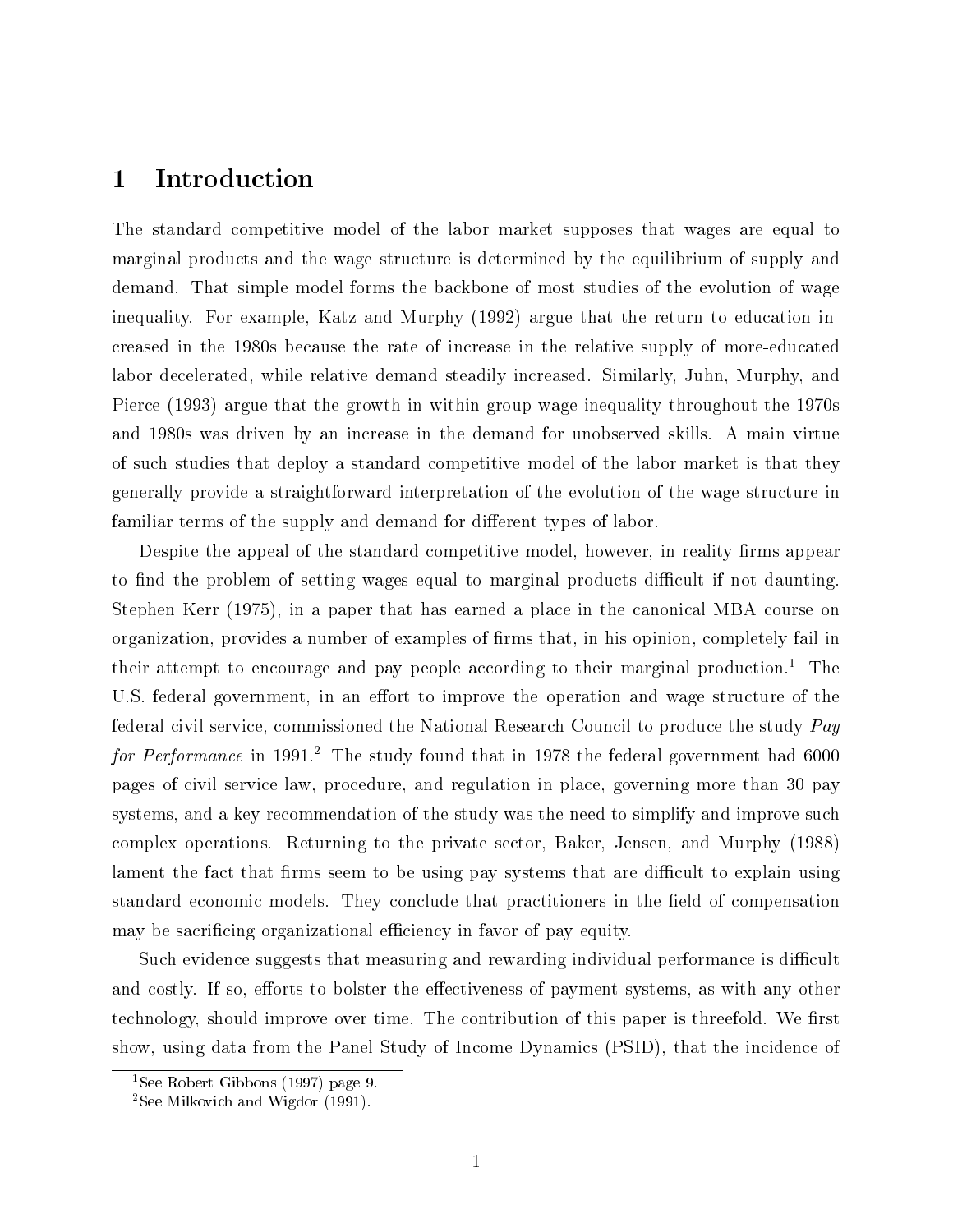performance-pay has increased substantially since the late 1970s. This increase is consistent with the view that the cost of collecting and processing information has declined over time with advances in information and communication technologies. Second, we show that wages are less equally distributed in performance-pay jobs than in other jobs because the return to productive characteristics like education is larger in performance-pay jobs. Combining these two sets of findings, we demonstrate that the growth in performance-pay jobs has contributed substantially to the rise in wage inequality in the United States between the late 1970s and the early 1990s. We also find that evidence from a brief analysis of the National Longitudinal Survey of Youth (NLSY) supports our results using the PSID.

The paper also is an interesting complement to studies on labor market institutions that tend to focus on a very different segment of the work force-unionized labor. We show that workers paid for performance are relatively unlikely to belong to unions or to be paid around the minimum wage. Just as a fall in unionization and the real value of the minimum wage may have made wages in the middle and low end of the wage distribution closer to marginal products, it appears that the growing incidence of performance-pay produces a similar outcome for workers on the high end of the wage distribution. This is particularly important because changes in inequality are increasingly concentrated at the top levels of the wage distribution (see, for example, Piketty and Saez (2003), Autor, Katz, and Kearney (2006) and Lemieux (2006)).

Our empirical strategy builds upon two of the most prevalent solutions to how best to set employee pay. The first of these, epitomized by the system recommended by Hay Associates. begins with an evaluation of the needs of a job, and then fixes compensation equal to "job value".<sup>3</sup> Under such a system, compensation is effectively fixed *before* the worker is hired. This implies that compensation is mainly determined by characteristics of the job, with the relationship between worker ability and compensation driven by selection-firms hire the most able person that applies for the job. A common alternative compensation system, recommended by compensation consultants such as Ed Lawler, is "pay for the person". That system entails rewarding a person's productivity rather than the job. Under such a regime, the base pay reflects job value, with additional compensation paid after employment to reward the worker for realized performance.<sup>4</sup>

Although we cannot observe all the details of the type of compensation system used

<sup>3</sup>See chapter 4 of Milkovich and Newman (1996) for a detailed description of this approach.

<sup>4</sup>See Section III of Milkovich and Newman (1996).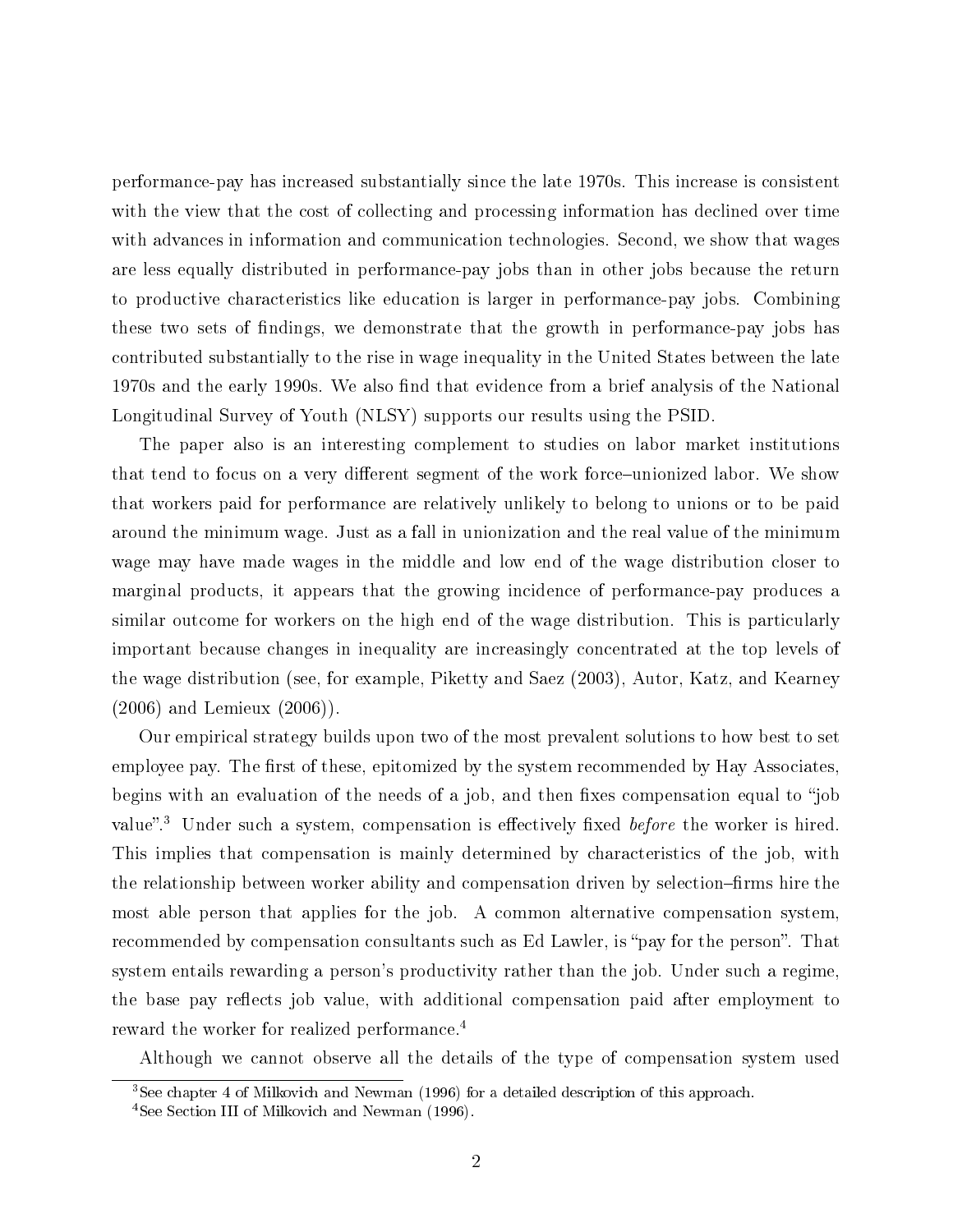by firms in the PSID, we can observe whether an employee has been paid some form of performance-pay in a given period. Our identification strategy is therefore built on the hypothesis that performance pay is an imperfect signal of "pay for the person". One cannot a priori exclude the possibility that firms that base compensation upon "job value" do not provide some perfunctory bonus pay. Yet we suppose that firms that use "pay for the person" should have a greater fraction of the variance in wages explained by factors specific to the worker, while the variance in jobs without performance-pay should be more related to factors specific to that job.

In addition, using the panel structure of the data set, we can follow workers who switch between performance-pay and non-performance-pay jobs. This allows us another way to distinguish between the job- and person-specific determinants of wages, including the relative contributions of the individual and match-specific components of variance. Consistent with our hypothesis, we find that pay is relatively more sensitive to job characteristics, as opposed to worker characteristics, in non-performance-pay jobs, while the reverse is true in performance-pay jobs. Moreover, we find strong evidence that the contribution of the jobmatch specific component of variance is very modest in performance-pay jobs relative to the worker-specific component of variance. In contrast, we find that the job-match component accounts for a much larger share of the variance in performance-pay than non-performance pay jobs, which is consistent with our finding on the effect of observed job characteristics. Those results are consistent with the notion that compensation in performance-pay jobs is more closely tied to worker productivity than it is in non-performance-pay jobs.

Next, we consider the implication of these results for changes in wage inequality. If the incidence of performance-pay is increasing over time, this implies that the importance of person-specific effects is also increasing with time, which in turn can lead to an increase in inequality. We shed light on this issue by linking the increase in inequality from the late 1970s to the early 1990s to the increase in the incidence of performance-pay. We first show that wage inequality is generally greater in performance-pay jobs than in other jobs, and that inequality has risen faster in performance-pay jobs than in other jobs during the 1980s.

Putting together those observations, and the fact that the incidence of performance has increased over the same time period, we find that about a quarter of the increase in the variance of wages between the late 1970s and early 1990s is associated with the increased use of performance-pay. Even more striking, we can explain nearly all of the increase in wage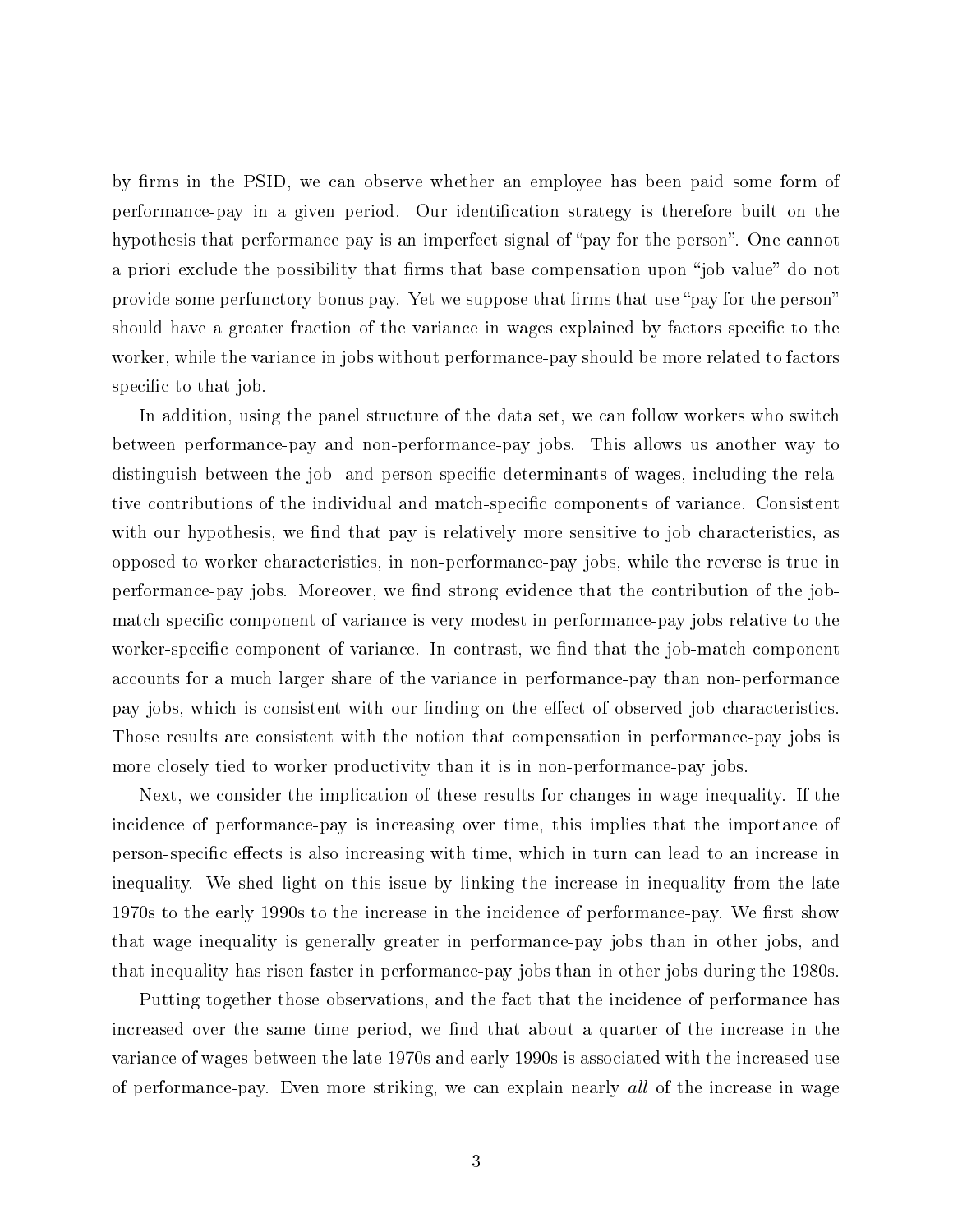inequality above the 80th percentile.

These results show that the technology of compensation, including payment schemes and effective measurement systems, is an important ingredient for a complete understanding of how compensation varies over time and across jobs. The more difficult premise is to establish a causal relationship between advances in the technology of compensation and increased inequality. Here the evidence is more indirect. In the next section, we review the literature on compensation, and empirical work that illustrates that the form of compensation does affect the efficiency of the employment relationship. From this literature one can conclude that not only does compensation matter, but that firms are likely constrained in their ability to offer the most efficient contract. Hence part of the increased incidence in the use of performance-pay must arise from enhancements in the technology of compensation.

In Section 3, we present our formal measurement model, in which performance-pay is viewed as a indicator that firms pay wages that are closer to the marginal product of workers than firms that do not use performance-pay. We also derive a number of testable implications from the simple model. In Section 4, we present the data used for the empirical analysis and illustrate the growth in the incidence of performance-pay over time. Section 5 presents estimates from the PSID of the effect of performance-pay on the wage structure, supplemented with some corroborating evidence from the NLSY. We argue that this evidence is consistent with the view that wages on performance-pay jobs are closer to marginal products than wages on other jobs. We then show in Section 6 how the growth in performance-pay has contributed to the growth in wage inequality between the late 1970s and the early 1990s. After presenting robustness checks in section 7, we conclude with a discussion of the results in Section 8.

## 2 Pay-for-performance

Frederick Taylor (1911) was likely the first, in his work on scientific management, to formally observe that there are gains from monitoring workers to enhance performance. He also notes that such systems are potentially what would come to be called Pareto-improving, because the more productive workers will be paid higher wages, while firm profits will increase. He also recognized the importance of getting workers to closely associate material rewards with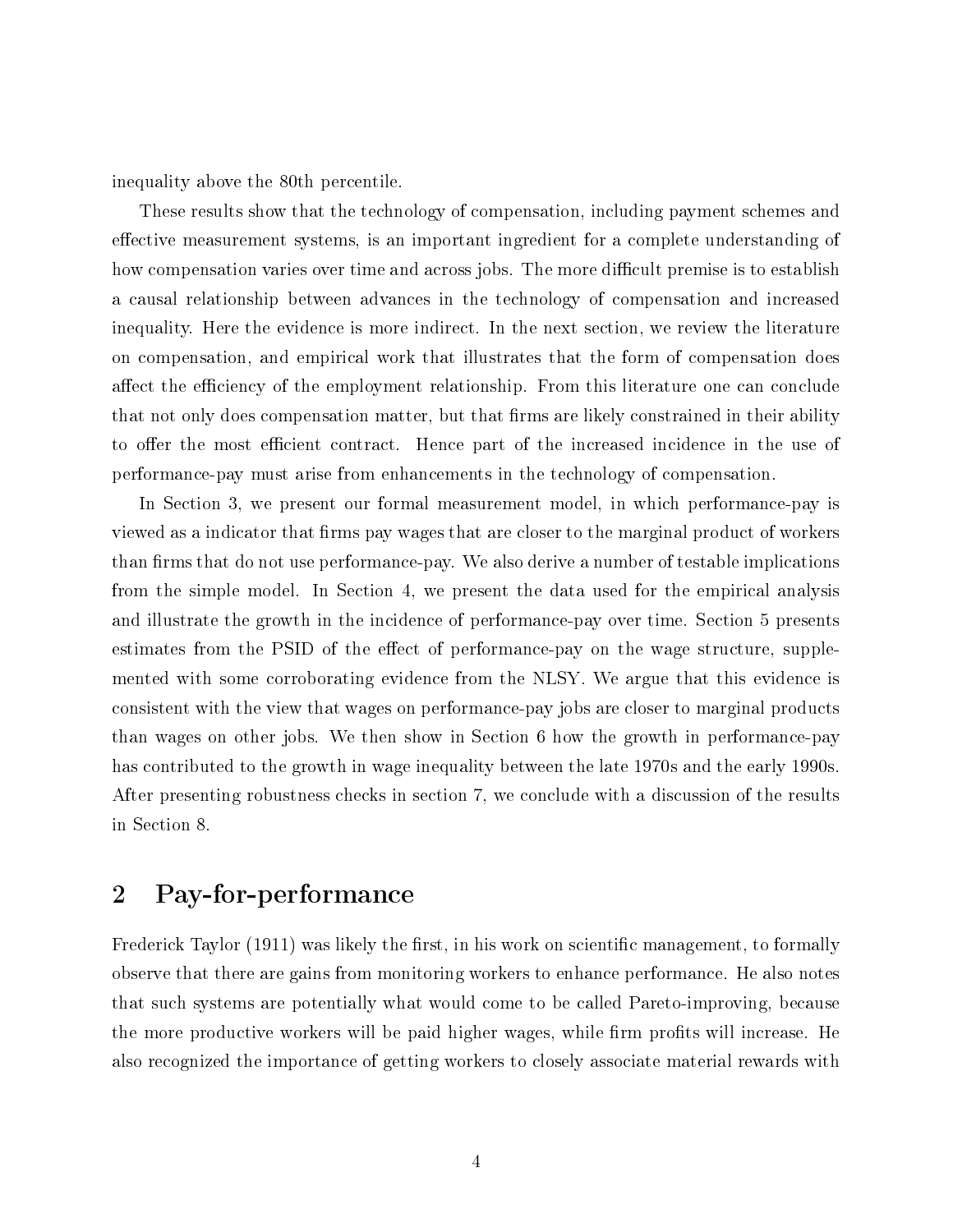their improvements in output.<sup>5</sup> It is surprising that although these principles were clearly laid out in 1911, as the work of Steven Kerr (1975) illustrates, many firms continue to use dysfunctional compensation systems.

The recent economics literature explores a number of reasons why firms may not be able to implement efficient pay-for-performance systems. In his seminal work on asymmetric information, Akerlof (1970) shows that market mechanisms may not work when buyers cannot observe the quality of a good that is sold. Yet Alchian and Demsetz (1972) build upon this observation to suggest that firms, through their ability to monitor and reward employees, can mitigate at least some of the problems that arise due to asymmetric information.

Taylor (1911) also laments the fact that in many situations, workers choose to work at a pace that is far below their capacity. Gibbons (1987) shows that such behavior is rational when the firm cannot observe the difficulty of the job, and uses observed performance to increase the demands upon the worker without a corresponding increase in compensation (the so-called "ratchet effect"). Kanemoto and MacLeod  $(1992)$  show that if the difficulty of the job can be observed, so that variations in performance arise from variations in worker ability, then performance-pay is not undermined by the ratchet effect in a competitive labor market. Baker (1992) and Holmström and Milgrom (1991) further observe that if available performance measures are not be well-correlated with desired performance, this may lead to dysfunctional behavior in addition to low output. For example, if a programmer is paid by the number of lines of computer code generated, then she or he will produce a large number of lines of code, even though the code may be error-ridden and inefficient. Hence, the ability to introduce an effective pay-for-performance system is in part a *technological issue* that depends upon the availability of good measurement systems.

The cost of obtaining such a good performance measure is, in turn, likely to be related to job characteristics. Brown (1990) explores the choice between a fixed salary, merit pay and piece-rate compensation. Using data from the BLS industry wage survey, he finds that the choice depends upon the monitoring costs, with firms choosing standard rates when monitoring costs are high, as in the case of complex jobs. He observes that merit pay is used when workers feel that their evaluations are fair.

MacLeod and Parent (1999) consider a similar question using a number of panel data sets

 $5$ On page 48, Taylor observes "a reward if it is to be effective in stimulating men to do their best work. must come soon after the work is done." He goes on to observe on page 49 the importance of selecting good workers.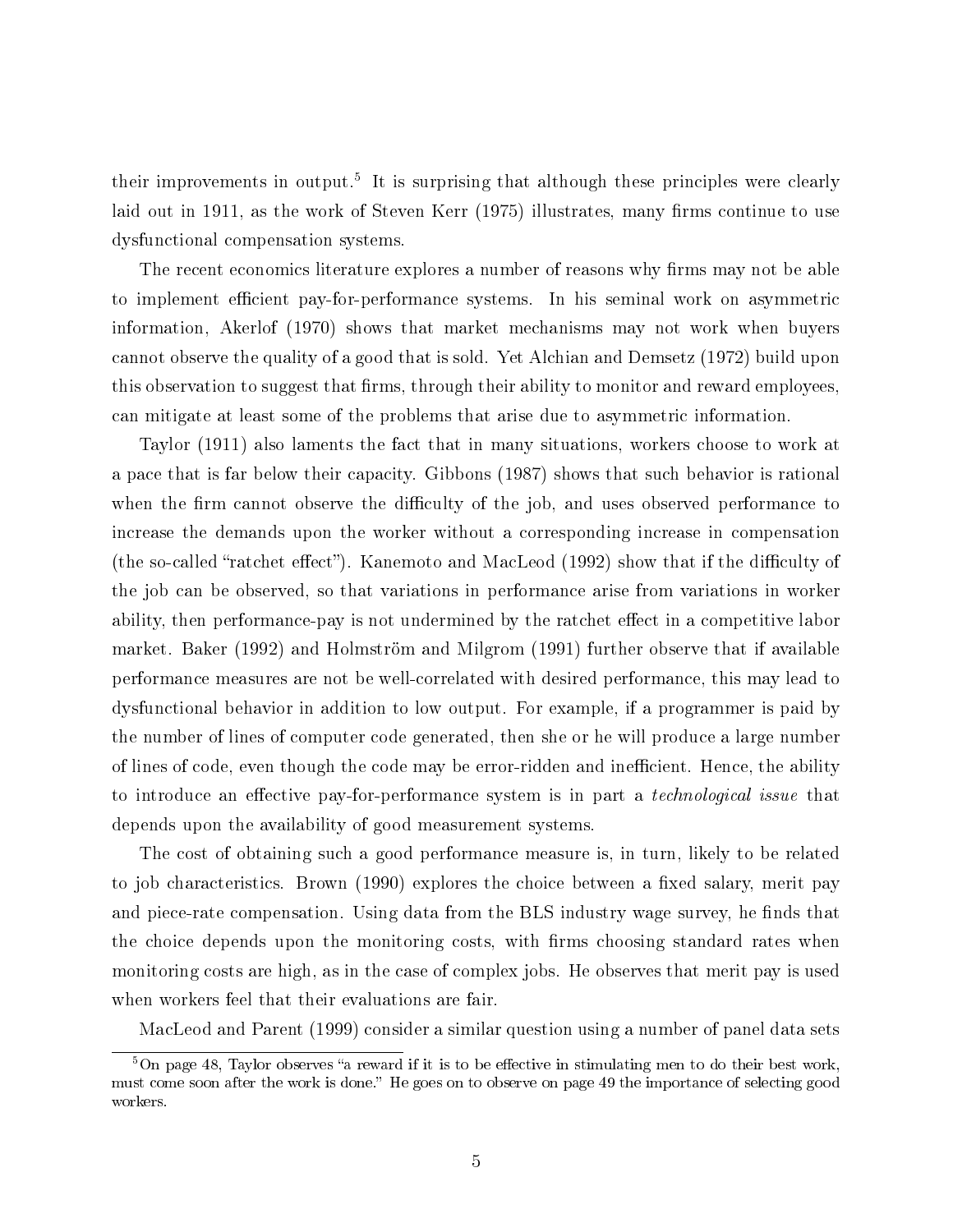that allow better controls for worker heterogeneity. In addition, they consider a broader class of compensation systems, and dierentiate between bonus pay, commission contracts, and piece-rate contracts. They find that commission contracts are widely used in sales jobs, where the level of sales provides a clean measure of performance. When performance measures are more subjective, then firms either use bonus pay or time pay with little explicit pay-forperformance. In addition, MacLeod and Parent show (theoretically) that firms are more likely to use straight pay when there are strong complementarities among employees. For example, in an assembly-line, the pace of the line is fixed, and hence all workers must work at a similar pace. Under a regime with strong complementarities in production, performance is constrained by the weakest link, and there is little benefit from enhancing individual performance if the performance of the weakest link is not affected. This suggests that for such jobs compensation is more tightly linked to the job rather than individual characteristics.

This evidence supports the theoretical predictions of Baker (1992) and Holmström and Milgrom (1991) that the form of compensation varies with the characteristics of the job that affect monitoring costs. Hence, the incidence of performance-pay is likely to vary over time as a function of job composition as well as the relative cost of using such a system. By itself, this does not imply that an increased use of performance-pay should result in an increase in wage inequality. If the labor market is frictionless, then selection into jobs should generate a strong relationship between ability and wages.

However, if the labor market has signicant frictions, and straight time-wages cannot adjust in the short run, then we might expect an increase in performance-pay to have an impact upon inequality. There is a significant body of empirical evidence showing that this is indeed the case. MacLeod and Parent (1999) find that bonuses are much more sensitive to business cycle fluctuations than straight wages, a result complementary to the work of Card and Hyslop (1997) showing that contract wages are rigid.

The literature on inter-industry wage differences, such as Krueger and Summers (1988) and Gibbons and Katz (1992), finds that part of a worker's compensation is industry specific. Shimer (2005) shows that one can explain this evidence with a model that explicitly supposes no performance-pay and search frictions that make it impossible to achieve efficient matching. Kotlikoff and Gokhale (1992) provide some additional evidence that performance-pay is important for wage formation. They measure the wage/productivity profile of workers at a single firm, and find that sales persons have income set to their marginal products. In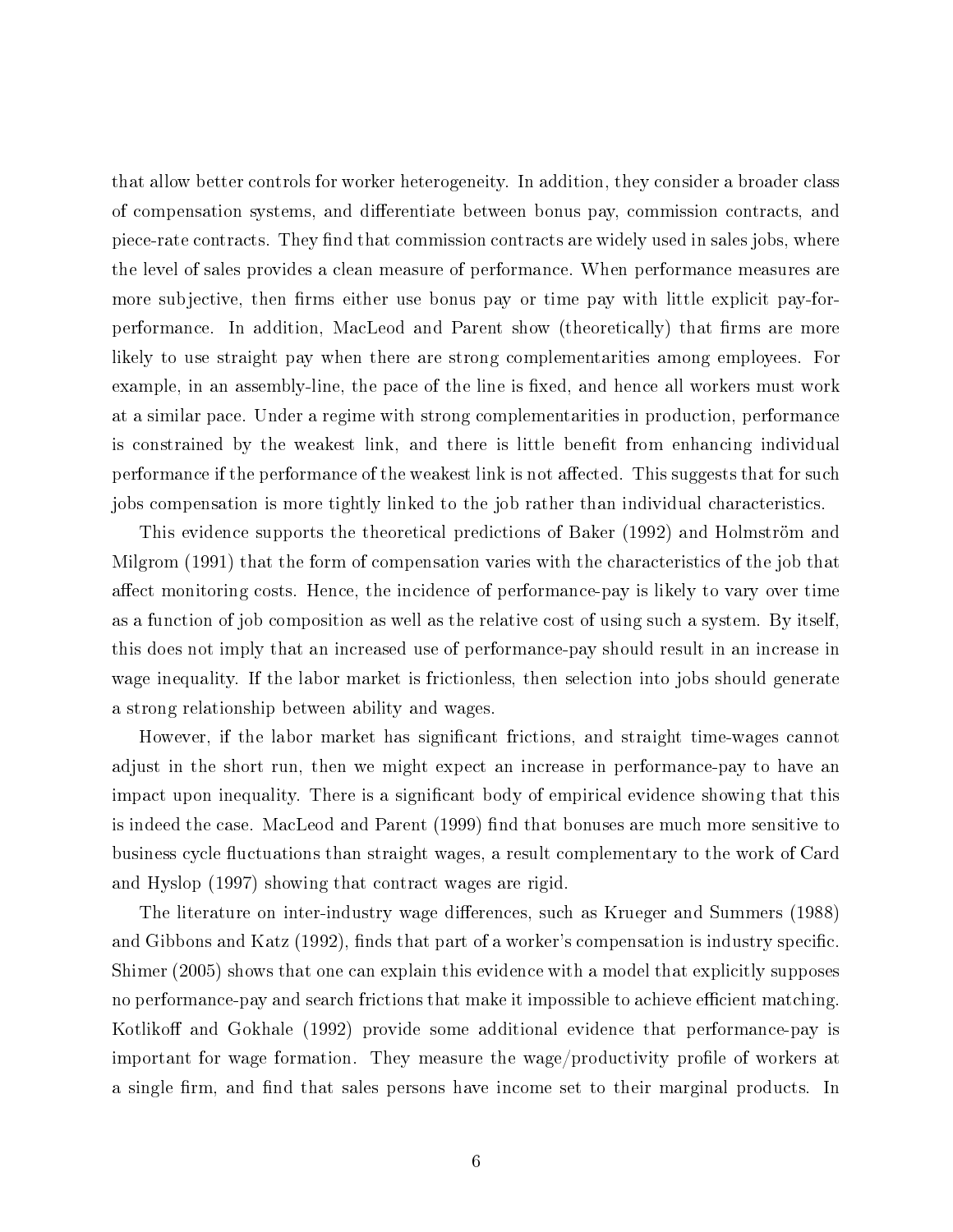contrast, they find that for management work individuals' marginal products are not in general equal to their wages, and attribute that result to the cost of evaluating worker performance.

Farber and Gibbons (1996) and Altonji and Pierret (2001) provide evidence that wages are not equal to marginal products because information is imperfect and it takes time for firms to learn about the actual productivity of workers. Lazear (2000) shows that when an auto-glass firm moved to a piece-rate system, it resulted in more able workers taking these jobs, illustrating again that performance-pay enhances the productivity of the worker-to-firm match.

Our contribution to this literature is to show that if performance-pay improves the quality of a worker-firm match, then an increased incidence of performance-pay implies greater wage inequality. We then document the contribution of increased reliance on performance-pay to the wage inequality in the 1980s and 1990s.

As a whole, the existing evidence shows that when there are good performance measures, performance-pay can enhance employee productivity and improve match quality. However, the use of performance-pay is constrained by the quality of available performance measures. As a consequence, a profit maximizing firm will introduce performance-pay in a particular job only when the quality of the performance measure is sufficiently good. This suggests that the incidence of performance-pay increases with the quality of performance measures available. This may arise either from changes in the technology of monitoring or from an increase in the fraction of jobs for which there are good performance measures.

It is difficult to distinguish between these effects. However, we do know that there is a large and thriving industry devoted to the creation of knowledge management systems and better measuring tools. Consulting companies specializing in compensation, such as Hay Associates, Hewitt, and Towers Perrin have grown tremendously over the last 30 years. SAP, a major supplier of software used to monitor employee performance, has experienced sales growth from DM150 million in 1985 to \$8.8 billion today. These trends illustrate the importance that firms place upon monitoring and measuring employee performance. Without such measurement, performance-pay is not possible. In the next Section we describe the empirical implication of such improved performance measures.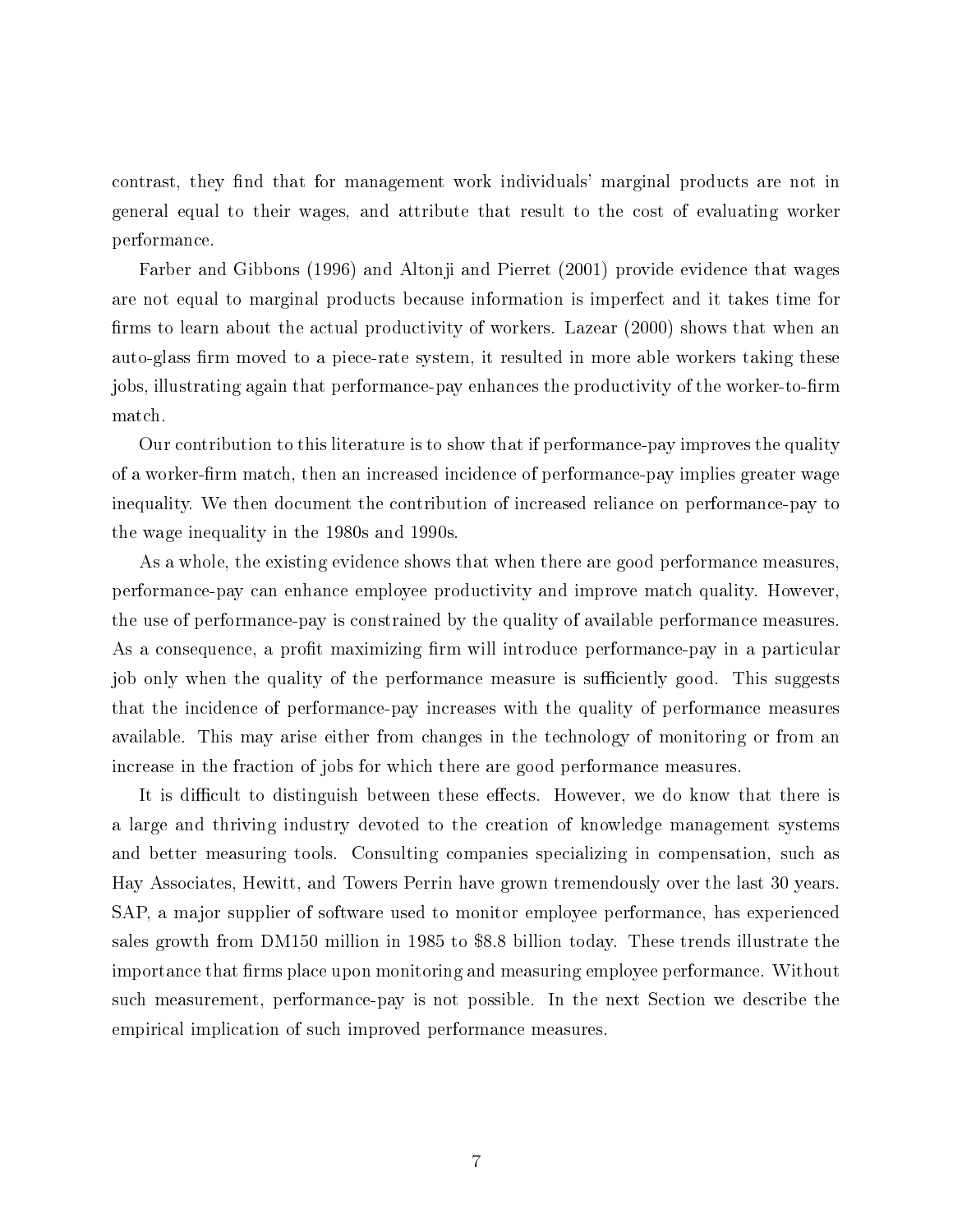## 3 Measurement Model

The basic idea of the model is very simple. We start with the traditional distinction between cases of "wages attached to jobs" versus cases of "pay for the person". The former case corresponds to the model that Shimer (2005) uses to explain inter-industry wage differentials. In his model, firms set wages, then workers apply for jobs. Consistent with the "Hay system". this implies that compensation for a particular job is determined by the characteristics of the job, which in turn determines a constituency of applicants. The firm then hires the most able individual from the applicant pool. Since firms must make their hiring decision before employment, this implies that compensation is less sensitive to the ex post, realized productivity of the worker. In contrast, a performance-pay system begins with a base pay that reflects the *ex ante* productivity of the worker and is then adjusted *ex post* with additional pay that reflects the worker's realized productivity.

Thus, with "wages are attached to jobs", all workers working on the same job for the same firm are paid the same way. For example, each job classification may correspond to a specific wage grid that depends on seniority within the firm. A prime example of jobs that frequently set pay through such a method are union jobs where the firm and the union collectively bargain to establish a wage grid. Even outside the union sector, however, compensation consultants such as Hay have developed systems to measure the skills needed for a job, which in turn implies wages that reflect the features of the job rather than the unique abilities of the worker. While some formal models could be used to show why it could be optimal for firms, in some settings, to pay wages attached to jobs, we do not attempt to provide such an explanation in this paper. We simply note that, econometrically speaking, only job characteristics, including seniority, should have an effect on wages when wages are attached to jobs. This means that conditional on job characteristics, individual productive characteristics of workers such as education have no effect on their wages. The unconditional effect of education on earnings will still of course be positive if education helps workers get more lucrative jobs.

The resulting wage setting equation of worker i working for firm j at time t when wages are attached to jobs is:

$$
y_{ijt}^J = z_{ijt}\varphi_t + \nu_{ij} + e_{ijt}
$$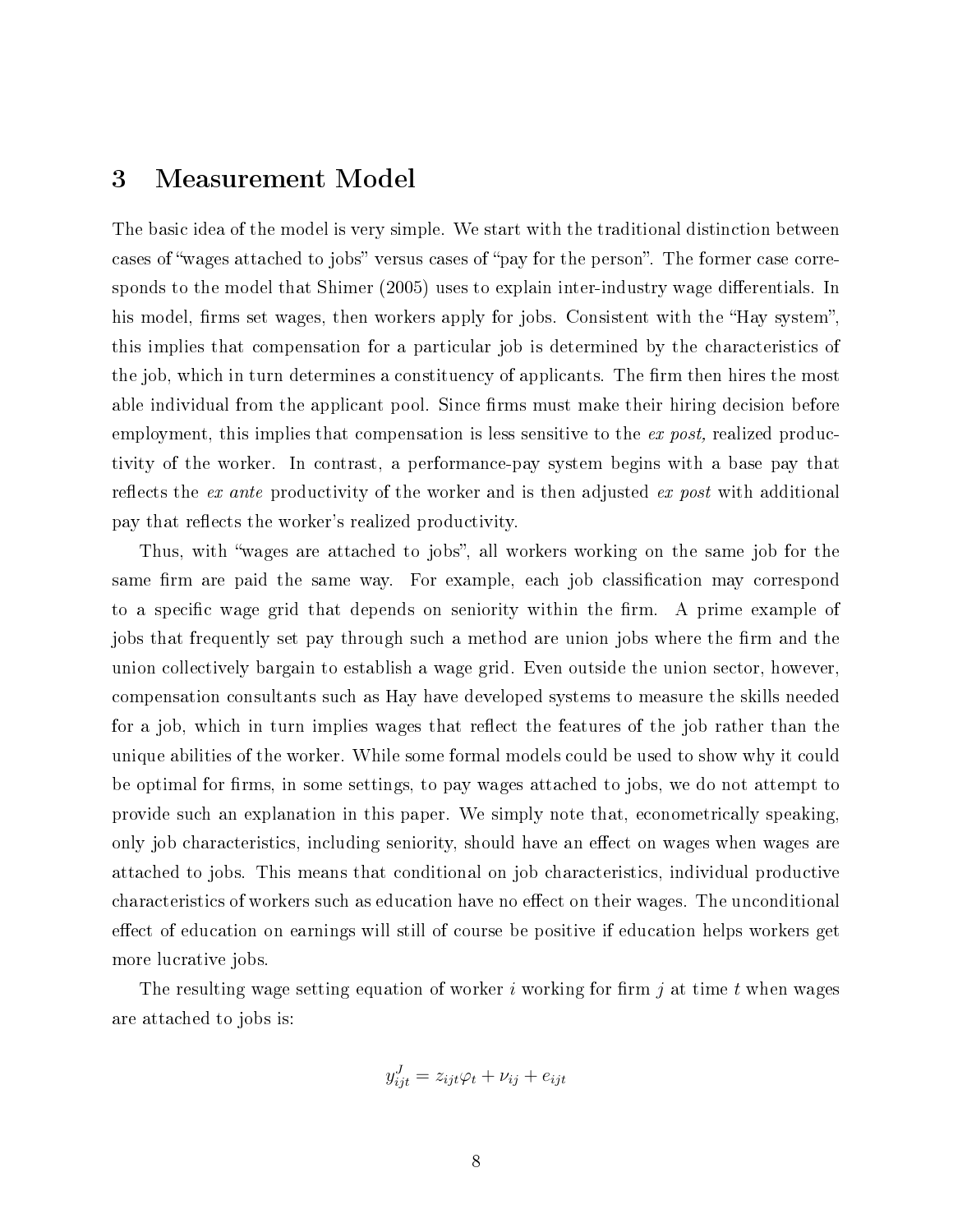where  $z_{ijt}$  is a set of observed job characteristics like occupation or seniority,  $\nu_{ij}$  is a "firm-specific" wage term that captures differences in wage policies across firms, and  $e_{ijt}$ is an idiosyncratic pay component. The firm-specific component  $\nu_{ij}$  could be linked, for instance, to the average level of productivity of workers employed by the firm. Even if firms do not observe individual productivity, firms that turn out to have more productive workers will be able to pay higher average wages to all workers. Alternatively,  $\nu_{ij}$  could capture the fact that some firms pay better than others because of reasons such as rent-sharing.

Now we may consider the other pole, the "pay for the person" case where workers are paid their marginal products, regardless of the job they hold. This corresponds to a traditional human capital pricing model where workers are simply paid for the marginal product of their human capital. As in the case of wages attached to jobs, we do not discuss here why some firms pay wages equal to marginal products while others do not. We simply note that, starting in the late 1970s, many compensation consultants (e.g. Ed Lawler) began recommending that firms pay for the worker rather than the job using formal evaluation of worker performance. One possible reason for these changes is that formal evaluation of worker performance became easier with advances in information processing technologies.

The resulting competitive wage setting equation in the pay for the person case is a traditional wage equation:

$$
y_{ijt}^W = x_{it}\beta_t + d_t\theta_i + u_{ijt}
$$

where  $x_{it}$  represents standard observed (by the econometrician) characteristics like potential experience and education,  $\theta_i$  represents a worker-specific productivity term, and  $u_{ijt}$ is an idiosyncratic productivity term. The parameters  $\beta_t$  and  $d_t$  are the returns (in terms of productivity) to observed and unobserved characteristics.

As discussed in the introduction, existing measures of performance-pay are only an imperfect indicator of whether a firm pays wages attached to jobs, or pays for the person (competitive wages). For example, some firms may be paying an end-of-year bonus to all workers whatever their performance. In that case, the fact that bonuses are used does not mean that wages are equal to marginal products. Other firms may be paying straight wages that nonetheless end up being very to close to the actual productivity of workers. In such cases, firms pay wages attached to workers even if we do not formally observe performancepay schemes such as bonuses, commissions, or piece-rates. To capture these possibilities, let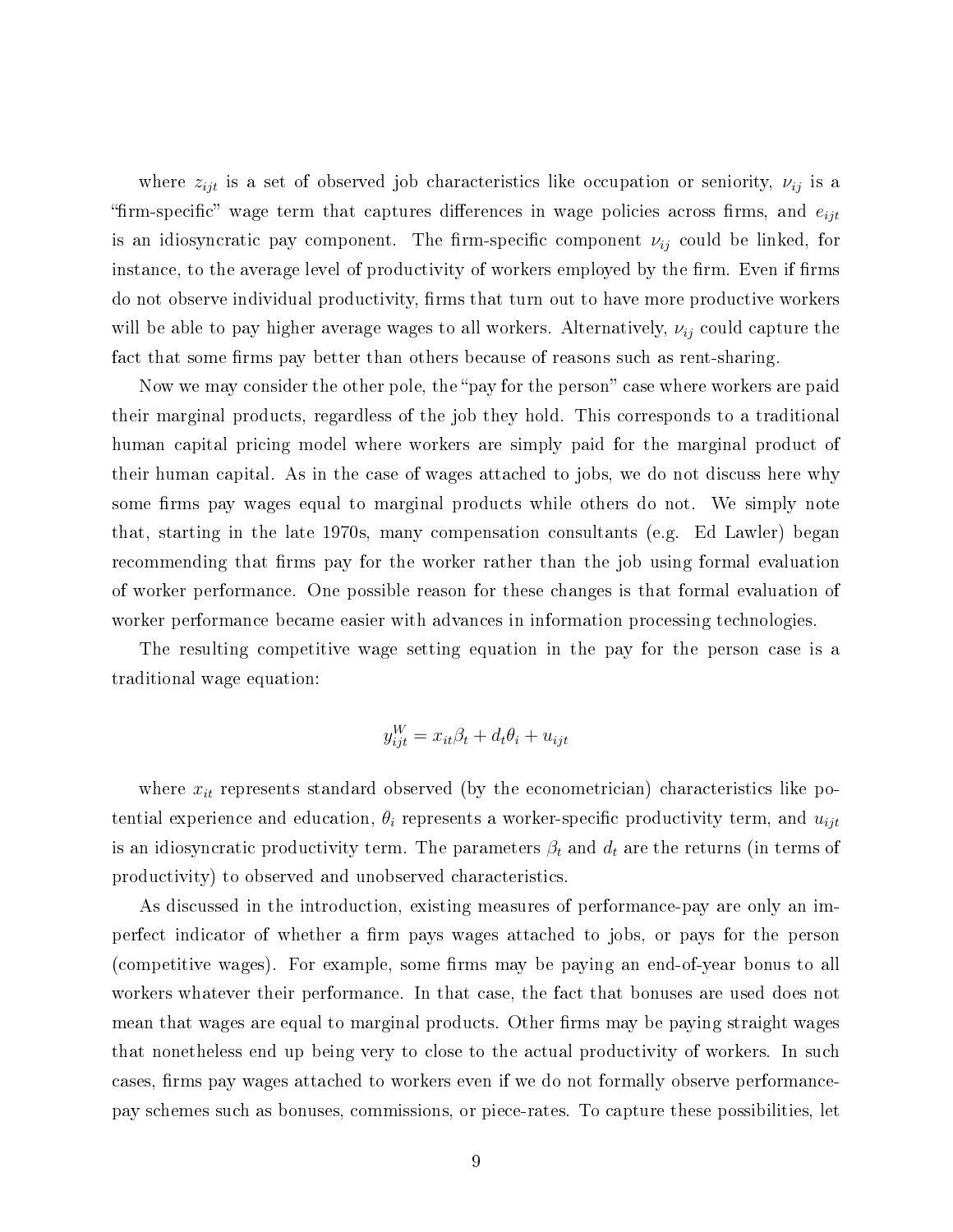$s^p$  and  $s^n$  be the probability that workers on performance-pay jobs  $(p)$  and non-performancepay jobs  $(n)$ , respectively, are actually paid their marginal product,  $y_{ijt}^W$ . For performance-pay to be an informative measure, it must be that  $s^p > s^n$ , i.e. that workers who are paid for performance are more likely to be paid on the basis of their marginal product than workers who are not paid for performance. Conditional on performance-pay, the expected wage of worker  $i$  at time  $t$  becomes:

$$
w_{ijt}^p = x_{it}\beta_t^p + z_{ijt}\varphi_t^p + d_t^p\theta_i + \nu_{ij}^p + \varepsilon_{ijt}^p,
$$

for performance-pay jobs, and

$$
w_{ijt}^{n} = x_{it}\beta_t^n + z_{ijt}\varphi_t^n + d_t^n\theta_i + \nu_{ij}^n + \varepsilon_{ijt}^n,
$$

for non-performance-pay jobs, where the regression coefficients satisfy:

$$
\beta_t^p = s^p \beta_t \text{ and } \beta_t^n = s^n \beta_t,
$$
  

$$
\varphi_t^p = (1 - s^p)\beta_t, \text{ and } \varphi_t^n = (1 - s^n)\beta_t,
$$
  

$$
d_t^p = s^p d_t, \text{ and } d_t^n = s^p d_t.
$$

The variances of the error terms satisfy:

$$
var(\nu_{ij}^p) = (1 - s^p)var(\nu_{ij}), \text{ and } var(\nu_{j}^n) = (1 - s^n)var(\nu_{ij}),
$$
  

$$
var(\varepsilon_{ijt}^p) = (s^p)var(u_{ijt}) + (1 - s^p)var(e_{ijt}),
$$
  

$$
var(\varepsilon_{ijt}^n) = (s^n)var(u_{ijt}) + (1 - s^n)var(e_{ijt}).
$$

A number of interesting predictions follow directly from this model:

- 1. The return to measurable worker characteristics,  $x_{it}$ , is larger in performance-pay jobs than non-performance-pay jobs.  $(\beta_t^p > \beta_t^n)$
- 2. The return to measurable job characteristics,  $z_{ijt}$ , is smaller in performance-pay than non-performance-pay jobs.  $(\varphi_t^p < \varphi_t^n)$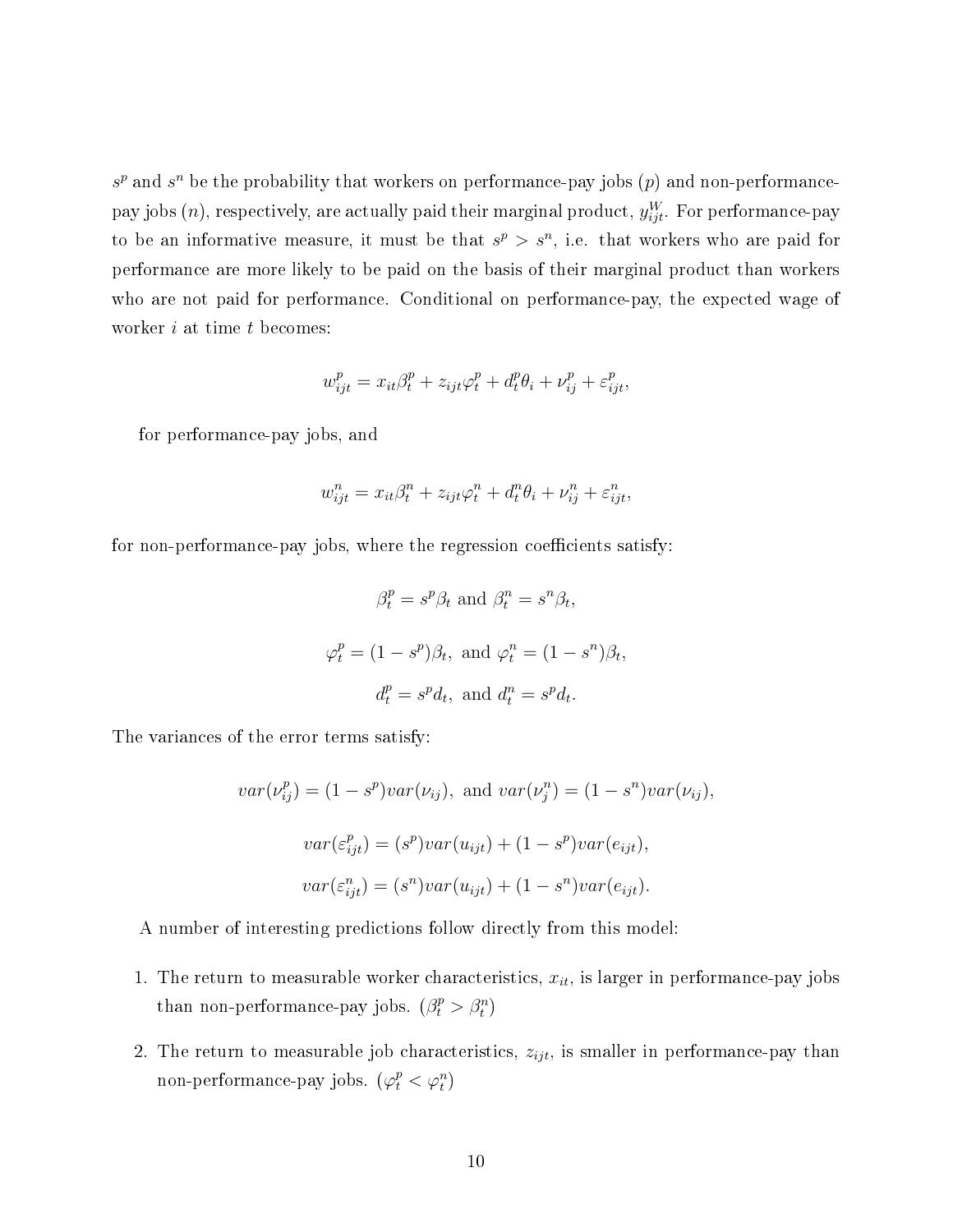- 3. The return to unmeasurable person-specific characteristics  $\theta_i$  is larger in performancepay jobs than non-performance-pay jobs  $(d_t^p > d_t^n)$ . A related implication is that for a given distribution of  $\theta_i$ , the variance of the person-specific component will be larger in performance-pay than non-performance-pay jobs. When comparing workers on performance-pay and non-performance-pay jobs, the variance could also be different because of differences in the variance of  $\theta_i$  among these two groups of workers. We will adjust for this empirically by comparing the variance of the person-specific component in performance-pay and non-performance-pay jobs for a subsample of "switchers" who are observed on both types of jobs.
- 4. The variance of the firm-specific component is smaller in performance-pay jobs than non-performance-pay jobs  $(var(\nu_{ij}^p) < var(\nu_{ij}^n))$ .
- 5. The variance of the idiosyncratic term in performance-pay jobs,  $var(\varepsilon_{ijt}^p)$ , may either be larger (if  $var(u_{ijt}) > var(e_{ijt})$ ) or smaller (if  $var(u_{ijt}) < var(e_{ijt})$ ) than the variance of the idiosyncratic term in non-performance-pay jobs,  $var(\varepsilon_{ijt}^n)$ .

The predictions will be tested in Section 4. Note, however, that it is not clear from these predictions what will be the effect of performance-pay on wage inequality. Remember that in our framework an increase in performance pay means that a higher share of workers are paid their marginal products. Predictions 1 and 3 mean that returns to (observed and unobserved) skills increase when the fraction of performance-pay jobs increases, which, in turn, results in more wage inequality. This may be partly offset, however, by the fact that inequality linked to job characteristics (prediction 2) and firm effects (prediction 4) decrease when the fraction of performance pay jobs decreases. Whether or not performance-pay results in more wage inequality is thus an empirical question that will be addressed explicitly in Section 5.

#### 4 Data

The bulk of our analysis is conducted using data from the PSID. The main advantage of the PSID is that it provides a representative sample of the workforce for a relatively long time period, which is essential for studying the effect of pay-for-performance on wage inequality. One disadvantage of the PSID, however, is that our constructed measures of performance-pay are relatively crude and may be fairly imperfect proxies for whether or not workers are paid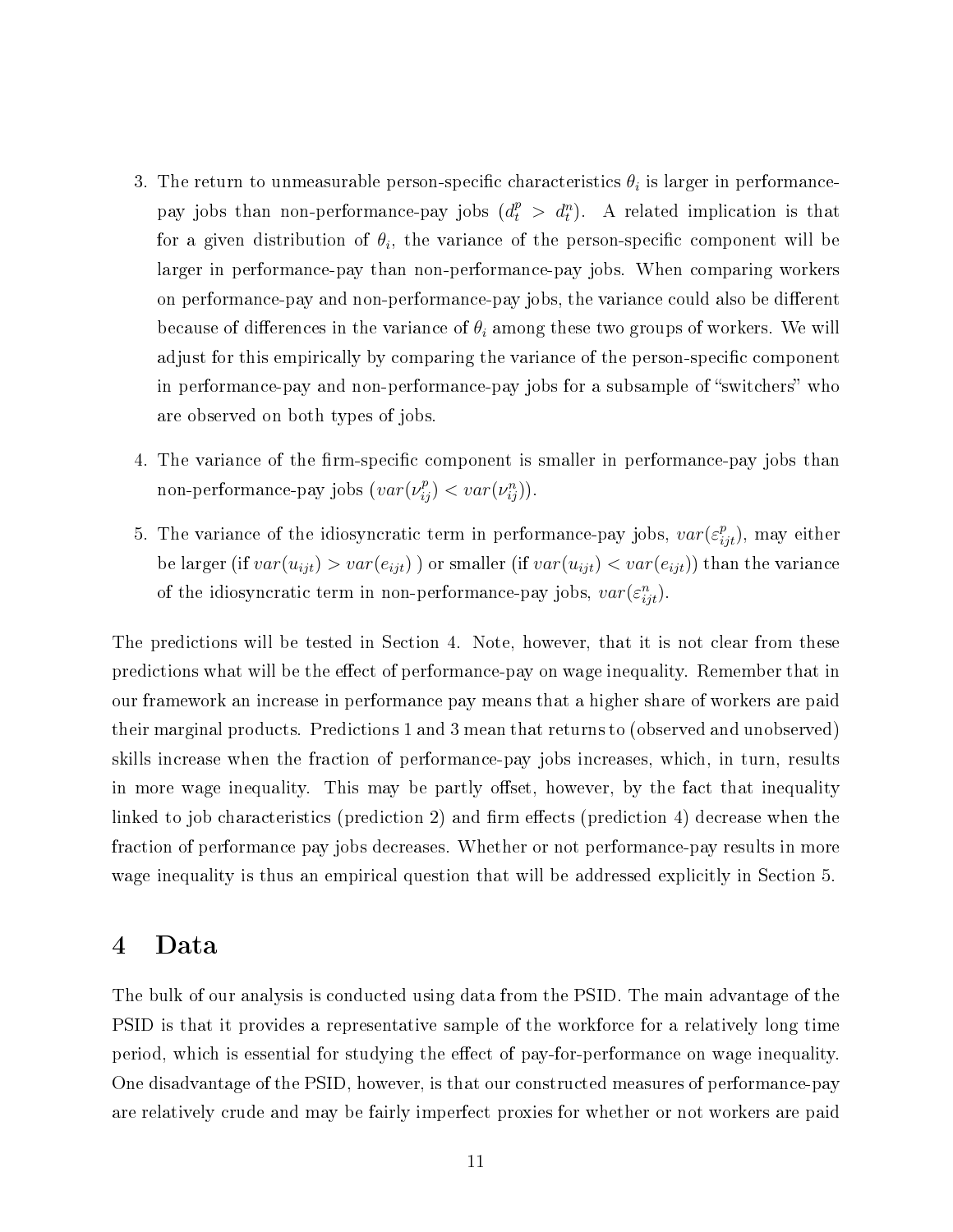their marginal products. Therefore, to probe the robustness of the results based on the PSID, we re-estimate some of the key models using the NLSY. The NLSY is an excellent tool to do so because it asks workers directly whether or not their earnings are based on performance, bonuses, or commissions. This is arguably a better measure of performance-pay than what is available in the PSID. Unfortunately, however, the question about performance-pay in the NLSY was only included in the late 1980s and late 1990s. Combined with the fact that the NLSY only follows a narrow cohort of individuals over time, it is not possible to use the NLSY to look at the broad affects of performance-pay on changes in wage inequality or for insight into a wide variety of worker characteristics.

#### 4.1 The Panel Study of Income Dynamics (1976-1998)

The PSID sample we use consists of male heads of households aged 18 to 65 with average hourly earnings between \$1.00 and \$100.00 (in \$79) for the years 1976-1998, where the hourly wage rate is obtained by dividing total earnings in the previous year by hours of work.<sup>6</sup> Individuals in the public sector, or who are self-employed, are excluded from the analysis. This leaves us with a total sample of 30,424 observations for 3,181 workers. Summary statistics are reported in Table 1 and will be discussed below.

#### 4.1.1 Measurement Issues

Identifying performance-pay In the PSID, we construct a performance-pay indicator variable by looking at whether part of a worker's total compensation includes a variable pay component (bonus, commission, piece-rate). For interview years 1976-1992, we are able to determine whether a worker received a bonus or a commission over the previous calendar year through the use of multiple questions. First, workers are asked the amount of money they received from working overtime, commissions, or from bonuses paid by the employer.<sup>7</sup> Second, since we sometimes know only whether or not workers worked overtime, and if they are working overtime in a given year, not the amount of pay they received for overtime,

<sup>&</sup>lt;sup>6</sup>In the PSID, data on hours worked during year t, as well as on total labor earnings, bonuses/commissions/overtime income, and overtime hours, are asked in interview year  $t+1$ . Thus we actually use data covering interview years 1976-1999.

<sup>&</sup>lt;sup>7</sup>Note that the question refers specifically to any amounts earned from bonuses, overtime, or commissions in addition to wages and salaries earned.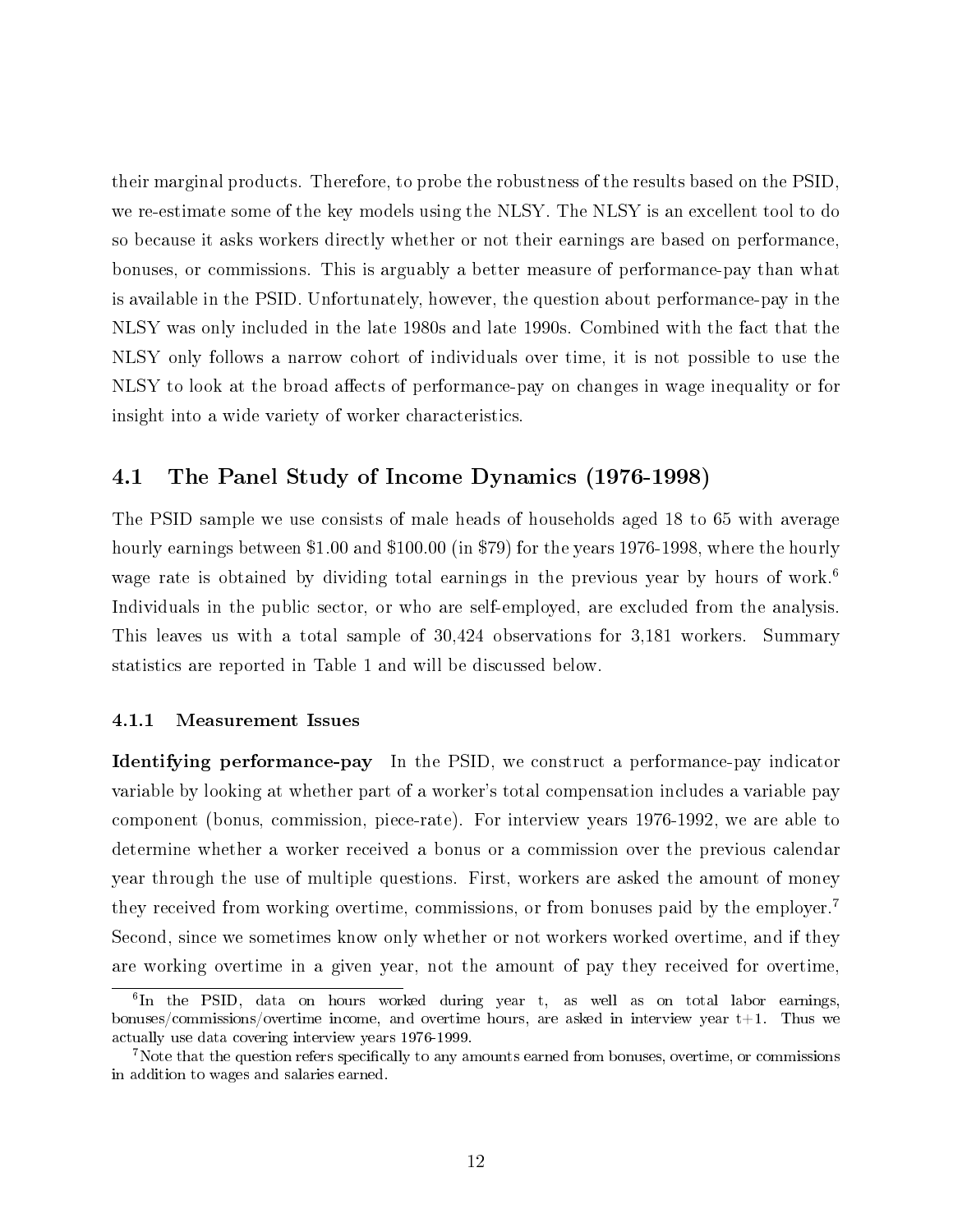we classify them as not having had a variable pay component.<sup>8</sup> Third, workers not paid exclusively by the hour, or not exclusively by a salary, are asked how they are paid: they can report being paid commissions, piece-rates, etc., as well as a combination of salaried/hour pay with piece-rates or commissions.<sup>9</sup> Through this combination of questions, we are thus able to identify all non-overtime workers who received performance-pay in bonus, commission, or piece-rate form.

Starting with interview year 1993, there are separate questions about the amounts earned in bonuses, commissions, tips, and overtime for the previous calendar year. Thus there is no need to back out an estimate of bonuses from an aggregate amount since the question is asked directly. For the sake of comparability with the pre-1993 years, we nevertheless classify as receiving no performance-pay all workers who report any overtime work. In this way we are able to determine whether a worker's total compensation included a performancepay component for each year of the survey. One obvious drawback is that it is likely the performance-pay component we construct will be noisy. However, due to our treatment of overtime workers, we conservatively lean on the side of misclassifying workers as receiving no performance-pay even when they do.

**Defining performance-pay jobs**<sup>10</sup> One of the main goals of this paper is to see whether employment relationships that involve performance are systematically different from those in which no such performance-pay is ever received. Thus we define performance-pay jobs as employment relationships in which part of the worker's total compensation includes a variable pay component (bonus, a commission, piece-rate) at least once during the course of the relationship. In some sense, we are interested in the differences between types of jobs

<sup>&</sup>lt;sup>8</sup>We do not count these workers as pay for performance because in some years overtime hours are reported, while in other years we only know whether they worked overtime or not.

<sup>&</sup>lt;sup>9</sup>In many survey years workers are not asked if their compensation package involves a mixture of salary/hourly pay and a variable component. All they are asked is how they are paid if not by the hour or a salary. Although there is no way to directly verify it, this likely results in understating the incidence of any form of variable pay because workers are not allowed to answer that they are paid, say, a salary, and then report a commission: they have to choose. Our assertion that it likely understates the extent of variable pay is motivated in part by the fact that workers in the NLSY, to be described below, are not restricted in describing the way they are paid, and workers in the NLSY are more likely to report having part of their compensation package contain a performance-pay component.

<sup>&</sup>lt;sup>10</sup>To avoid confusion, note that we use "jobs," "employment relationship", and "job match" interchangeably. Although in most of the survey years spanning the sample period, the PSID does have information on tenure in the position, we do not use it. As is well known, simply determining employer tenure in the PSID can be problematic (see Brown and Light (1992)).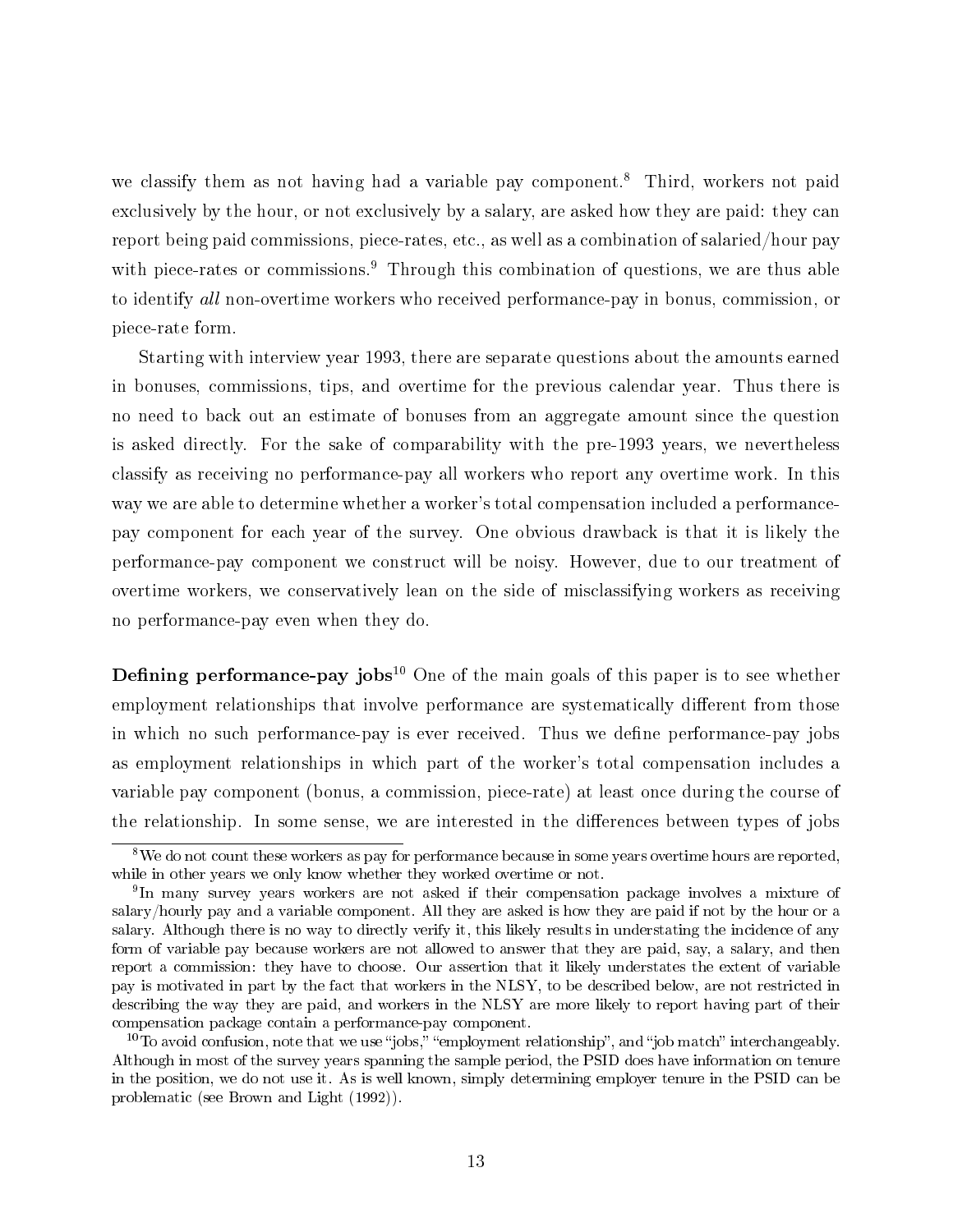as much as we are in the nature of particular performance-pay employment relationships.<sup>11</sup> Two related measurement issues arise. The first is a simple measurement error concern. On the one hand, we are likely to misclassify performance-pay jobs as non-performance-pay jobs (false negative) if some employment relationships are terminated before performance-pay is received. This would be particularly problematic if the first receipt of performance-pay, which identifies the job as a performance-pay job, tends to occur later instead of sooner in the course of the employment relationship. On the other hand, some of the jobs are wrongly classified as performance-pay jobs (false positive) for reasons discussed earlier (e.g. end-of-year bonus). While it is a priori difficult to assess which of the false negative or false positive problems are more important, their consequence is the same: assuming there is a genuine difference between the two types of jobs, misclassification will tend to attenuate such differences. Our measurement model explicitly deals with this issue by introducing the probabilities  $s^p$  and  $s^n$ . A "false negative" means that  $s^p < 1$ , while a "false positive" means that  $s^n > 0$ .

A second related issue is an "end-point" problem: given our definition of performance-pay jobs, we may mechanically understate the fraction of workers in such jobs at the start of our sample period because most employment relationships started before 1976. Similarly, jobs that started toward the end of the sample period may be performance-pay jobs but are classified otherwise because they have not lasted long enough for performance-pay to be observed. The basic measurement problem is that, conditional on job duration, we tend to observe a given job match fewer times at the two ends of our sample period than in the middle of the sample. Consider, for example, the case of a job that lasts for five years. For jobs that last from 1985 to 1989, all five observations on this job match are captured in our PSID sample. For jobs that last from 1973 to 1977, however, only two of the five years of the job match are captured in our PSID sample, which mechanically reduces the probability of classifying the job as one with performance-pay.

Because of this end-point problem, we get an unbalanced distribution of the number of observed job match observations at different points of the sample period. One simple solution to the problem is to "rebalance" the sample using regression or other methods. Therefore we create a variable that counts the number of job matches observed for each job (as opposed to the actual job duration), and then add this variable as an additional control in the regression

 $11$ That said, we also look at the impact within a job of an alternative definition of a performance-pay. More on that below.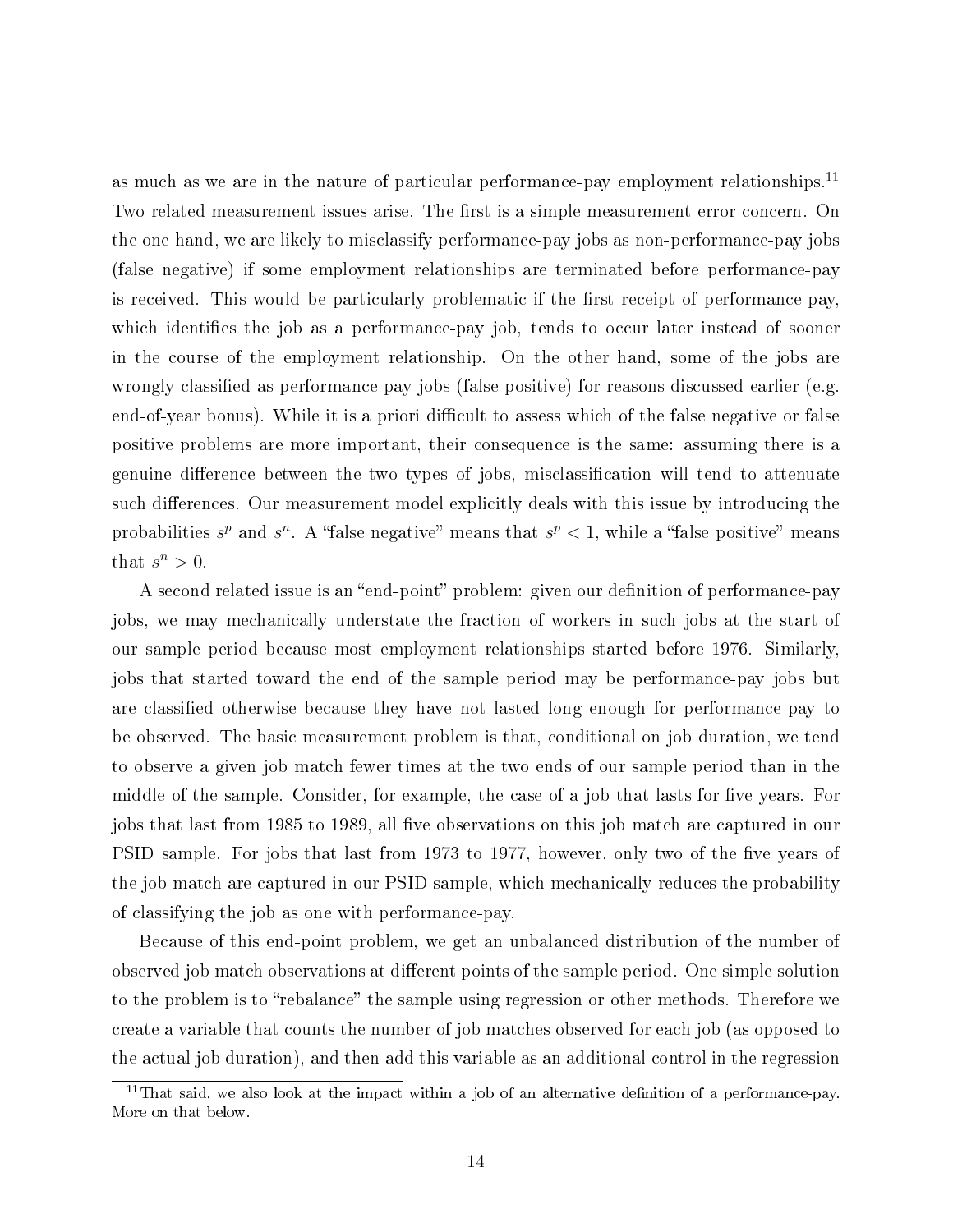models. Similarly, the corrected incidence of performance-pay over time can be computed by running a linear probability model (or a logit) in which year dummies and the number of times the job-match is observed are included as regressors. The year dummies then capture the corrected incidence of pay-for-performance job. All the graphs of the incidence of payfor-performance, as well as all the regression results reported below, are adjusted using this procedure.<sup>12</sup>

Descriptive statistics Table 1 compares the sample characteristics of workers on performancepay and non-performance-pay jobs, respectively. First, notice that 37 percent of the 30,424 observations are in performance-pay jobs, though these raw figures must be interpreted with caution because of the end-point problem discussed earlier. Workers on performance-pay jobs tend to earn more and have higher levels of education than workers on non-performancepay jobs. Note that the hourly wage rate includes both regular wage and salary earnings and performance-pay in the case of workers on performance-pay jobs. Annual hours worked and employer tenure also tend to be higher for workers on performance-pay than for nonperformance-pay jobs. In section 7 we show that these results are not sensitive to an alternative adjustment for the end point issue.

Not surprisingly, the unionization rate (percent covered by a collective bargaining agreements) is much lower among performance-pay workers, suggesting that, as expected, pay structure in union firms tend to have wages attached to jobs instead of workers. Another important difference is that there is a much higher fraction of workers paid by the hour in non-performance than performance-pay jobs. On the flip side, workers on performance-pay jobs are much more likely to be salaried workers than those on non-performance-pay jobs. This is an important point, since the growth in wage inequality has been stronger among salaried than hourly workers (Lemieux  $(2006)$ ). Performance-pay is thus more likely to affect the very group of workers who have experienced the largest increase in inequality, and who are also least likely to be affected by other institutional factors such as the minimum wage or unionization.

The cross tabulations shown in Table 2 confirm that performance-pay is more prevalent in high-wage occupations like professional, managerial, and sales positions than in others.

<sup>&</sup>lt;sup>12</sup>Note that the PSID became a bi-annual survey after 1996. This poses a problem in aligning job information (tenure, industry, etc.) that relates to the job held at the interview to the earnings information, including bonus amounts, which are for the calendar year before the interview.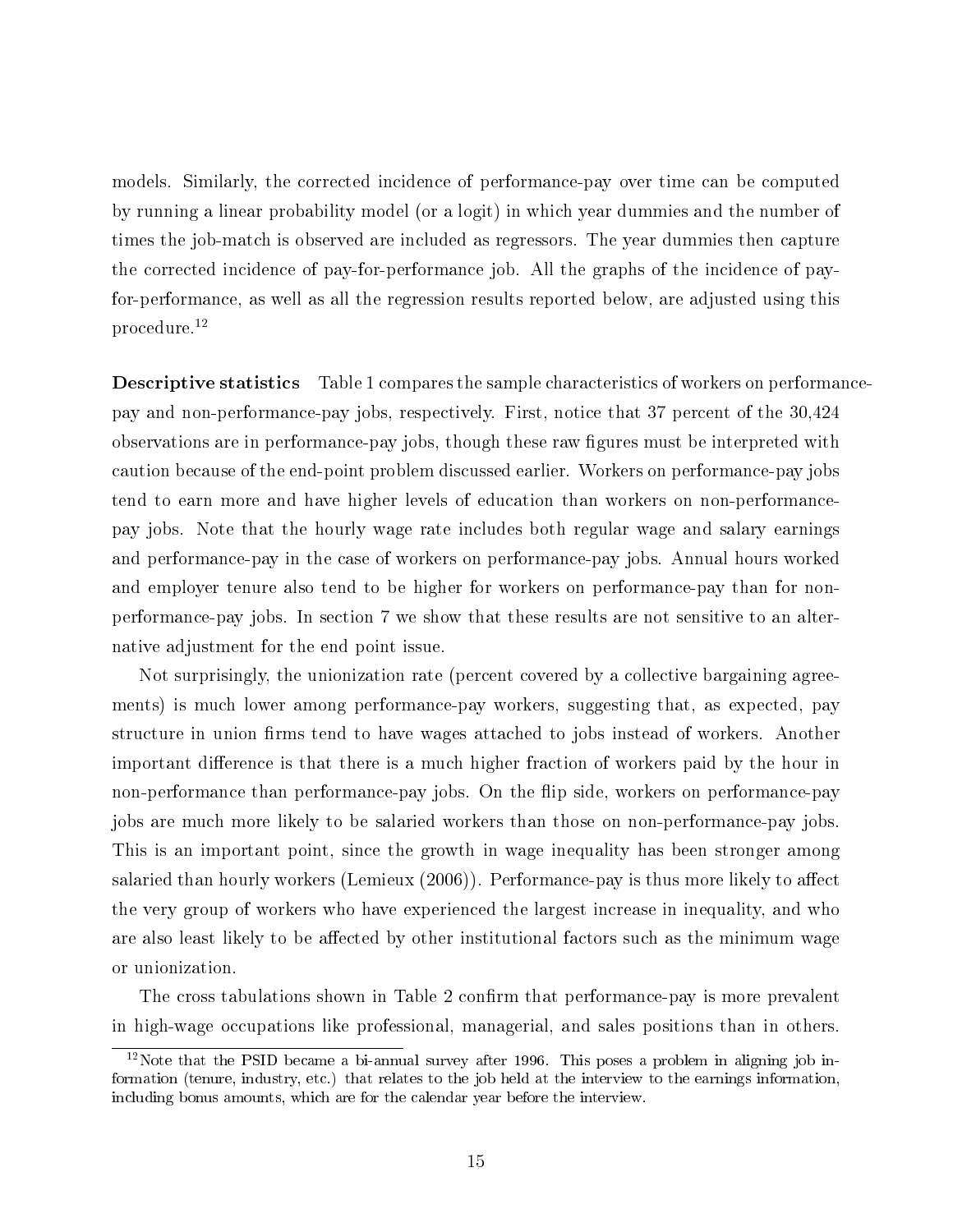For example, the fraction of workers on performance-pay jobs ranges from only 22 percent for service workers, to 74 percent for sales workers. By contrast, performance-pay is more evenly used across industries, ranging from for a low of 29 percent in construction to a high of 61 percent in finance, insurance and real estate (FIRE).

Figure 1 provides additional descriptive information on the distribution of wages for performance-pay and non-performance-pay jobs by reporting kernel density estimates of the distribution of hourly wages. The figure shows that hourly wages have a higher mean and median, and are less evenly distributed in performance-pay than non-performance-pay jobs.

We next turn to the time trends in the prevalence of performance-pay. Figures 2a to 2e show the evolution of the fraction of performance-pay jobs for various subgroups of the workforce. In all cases, we correct for the end-point problem by estimating a linear probability model in which we include year dummies and control for the number of times each job-match is observed. The incidence of pay-for-performance jobs reported in the figures is then the predicted probabilities implied by the estimates' year effects, holding the number of observed job matches at a fixed value (close to the mean for the relevant sample analyzed). In all figures, we also report the raw incidence of performance-pay obtained by computing the fraction of workers who report some performance-pay in a given year. As argued above, this strongly understates the incidence of performance-pay jobs since workers on performance-pay jobs will not necessarily receive a performance payment (like a bonus) in each year on the job. One advantage of this simple measure, however, is that it is not affected by the end-point problem and provides additional evidence of the robustness of the underlying trends in performance-pay.

Figure 2a shows that the overall incidence of performance-pay jobs has increased from a little more than 30 percent in the late 1970s to more than 40 percent in the 1990s. The incidence is computed holding the number of times a job-match is observed at 5, which is close to the average value in the sample. The simpler measure based on the fraction of workers reporting performance-pay in a given year also clearly increases over time, especially in the 1980s. Figure 2a also shows the fraction of workers covered by a collective bargaining agreement. Remarkably, the line showing the fraction of unionized workers is almost the mirror image of the performance-pay job incidence line.

As mentioned earlier, the decline in unionization has been found to be an important contributor to increased wage inequality in the United States. On the surface it would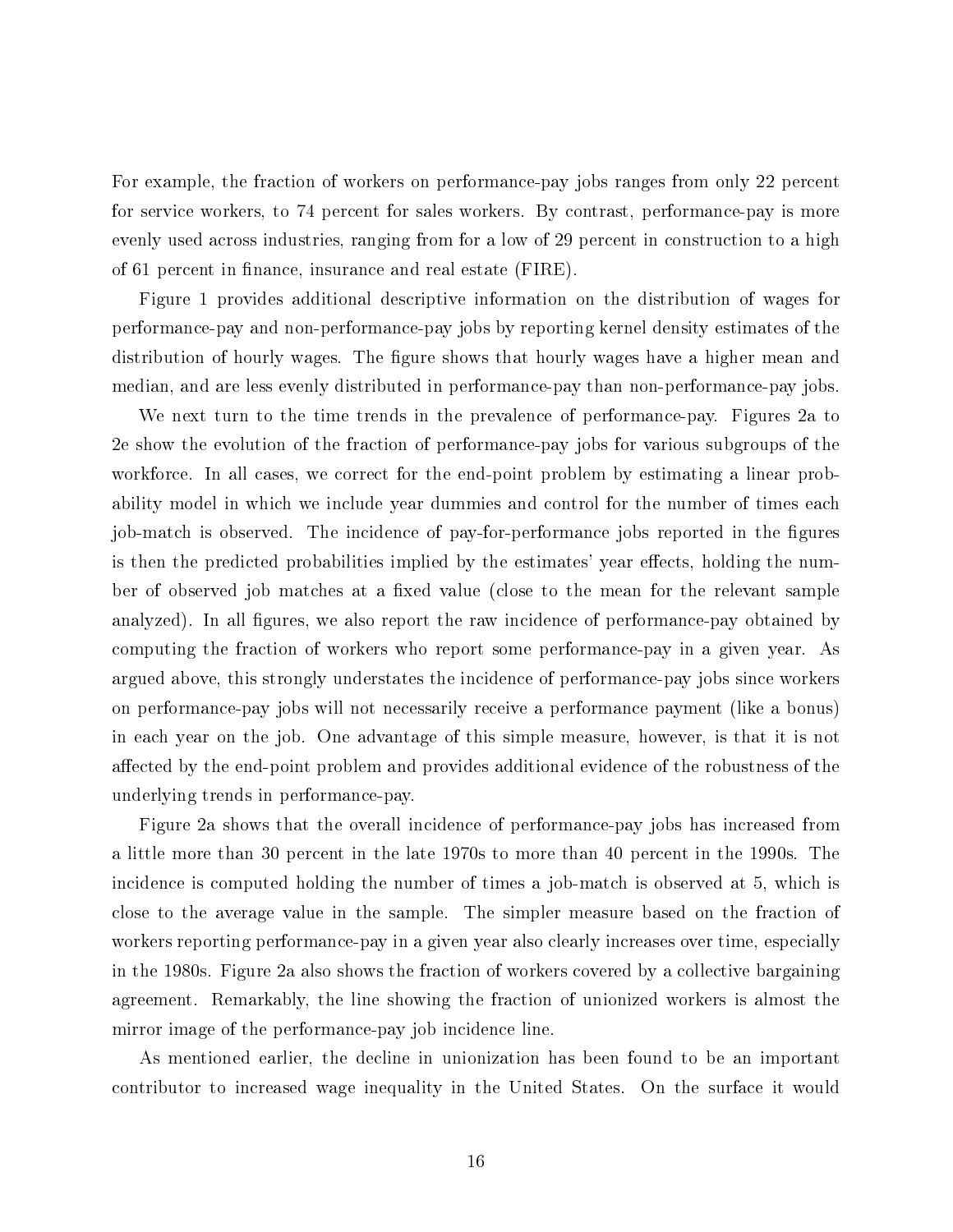appear that one simple mechanism by which de-unionization would have increased wage dispersion is by allowing firms to offer more variable pay, possibly in the form of bonuses. However, as we can see in Figures 2b and 2c, a particularly informative way of looking at the increase in the incidence of performance-pay jobs is to break it down by how workers are paid. The incidence of performance-pay jobs increased for workers paid by the hour while unionization decreased sharply (Figure 2b). The bulk of the increase in performance-pay in Figure 2a is driven by salaried workers who are not likely to be unionized at any time (Figure 2c). The increase in the incidence of performance-pay jobs among salaried workers illustrated in Figure 2c is quite remarkable. It increases from about 30 percent in the late 1970s, to nearly 50 percent by the end of the sample period.

A strong case for a simple de-unionization explanation would have been found if, for example, the fraction of performance-pay jobs was constant over time in both the union and non-union sectors. Under this scenario, the growth in performance-pay would have been a simple composition effect linked to the decline in unionization. Figures 2d and 2e show, however, that the incidence of performance-pay jobs increased among both union and non-union workers, although the increase was somewhat steadier among non-union workers.

Next, in Figure 3, we show the distribution of the share of performance-pay in total labor earnings. To compute the share we use the amounts directly reported by respondents over the 1993-1999 period for the amounts earned in commission, bonuses, and tips earned in the previous calendar year.<sup>13</sup> Given that the median share is about 3.5% of total earnings, it is clear that performance-pay, per se, only represents a relatively modest component of total compensation. We thus interpret the presence of performance-pay as only an indicator that wages (both the straight wage and the performance-pay component) are paid more competitively in performance-pay than non-performance-pay jobs.

#### 4.2 Performance-pay in the NLSY and other data sources

As mentioned earlier, we also provide supporting evidence from the NLSY that asks more explicitly about pay-for-performance in the 1988, 1989, 1990, 1996, 1998 and 2000 waves of

 $13$ Note that it is also possible to back out an estimate of bonus amounts earned in pre-1993 data by using the set of questions on amounts earned in overtime, bonuses, or commissions and the questions on overtime work and pay method. Turning to "missing" all observations in which respondents either worked overtime or report commissions earnings, we get an estimate of bonuses earned. The resulting distribution of the share of bonuses earned is very similar to the one shown in Figure 3.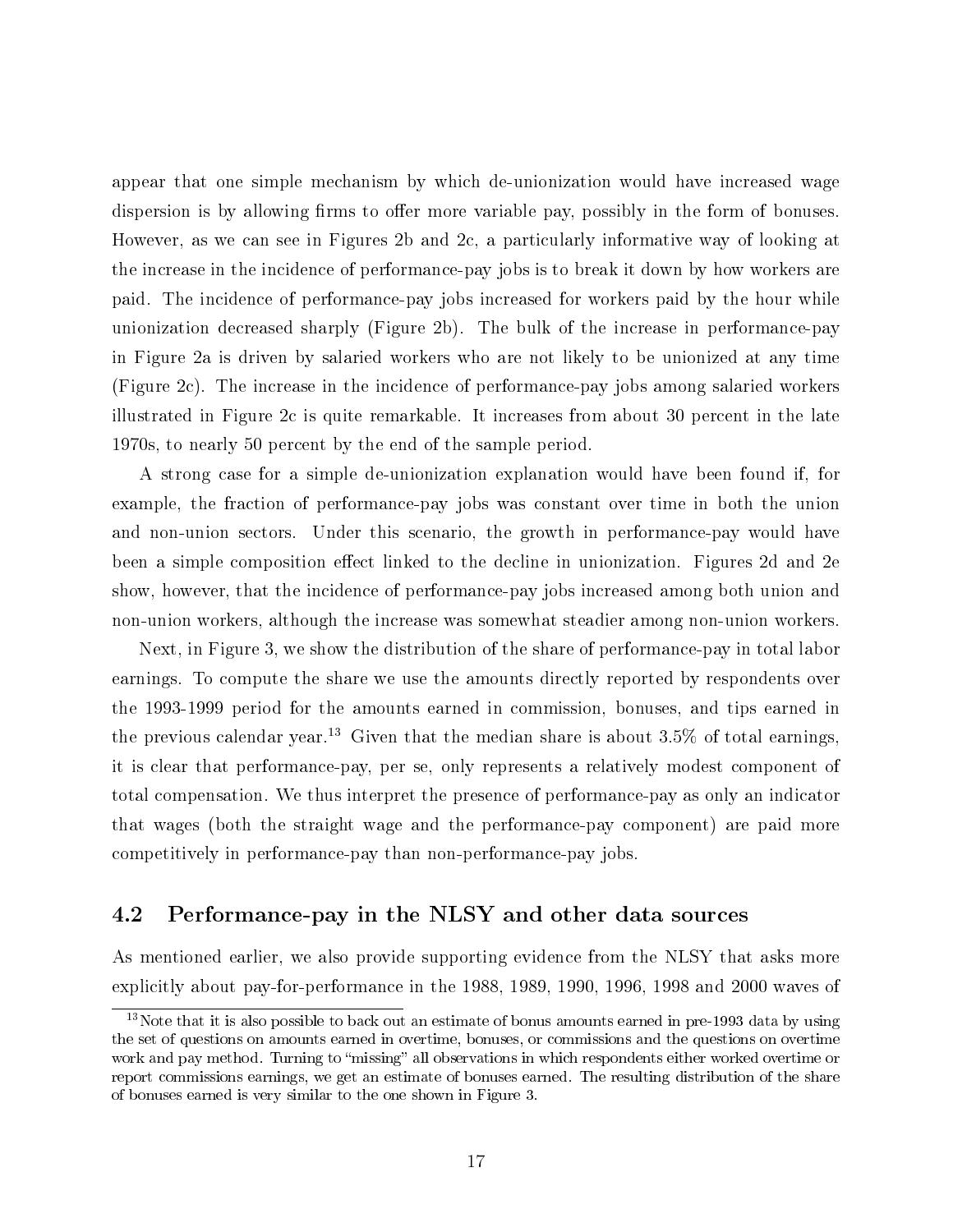the panel. To simplify the analysis, we pool the 1988-1990 observations into a "late 1980s" period, and the 1996-2000 observations into a "late 1990s" period. As in the case of the PSID. we focus only on males. We also impose a couple of additional sample restrictions similar to those used by Gibbons, Katz, Lemieux, and Parent (2005). As in the case of the PSID, we classify a job as a performance-pay job when the worker reports performance-pay at least once on that job. Note, however, that the limited number of years in which performance-pay is measured means that we are less likely to "catch" performance-pay jobs. We nonetheless find that the incidence of performance pay jobs increases from 26.1 percent in the late 1980s to 30 percent in the late 1990s, broadly consistent with the evidence from the PSID.

As an additional check of the robustness of trends in performance-pay, we also looked at another source of information based on a survey of Fortune 1000 corporations conducted between 1987 and 2003 (see Lawler III  $(2003)$ ). The surveys asks firms about the fraction of their workers with some forms of performance-pay and reports results in categories such as 0 to 9 percent, 10 to 19 percent, etc. We compute the implied fraction of workers with performance-pay using the mid-points of these intervals. The implied fractions are 20.7 in 1987, 27.1 in 1990, 34.7 in 1996, and 44.5 in 2002. Once again, these trends confirm the growth in performance-pay measured (imperfectly) in the PSID data.

# 5 The wage structure in performance-pay and non-performancepay jobs

The model of Section 3 provides a number of testable implications about how the structure of wages should differ in performance-pay and non-performance-pay jobs. In this section, we present the main estimation results and discuss how they relate to the predictions of the model of Section 3.

Table 3 reports a number of simple regression estimates of the effect of performancepay on wages (full compensation, including the pay for performance-payments). Note that there is no particular reason to expect that pay-for-performance jobs pay more (or less) than non-performance-pay jobs. The main predictions outlined in Section 3 have to do, rather, with differences in the returns to measured and unmeasured characteristics in the two pay regimes.

The first column of Table 3 reports the results of a simple OLS regression of the log hourly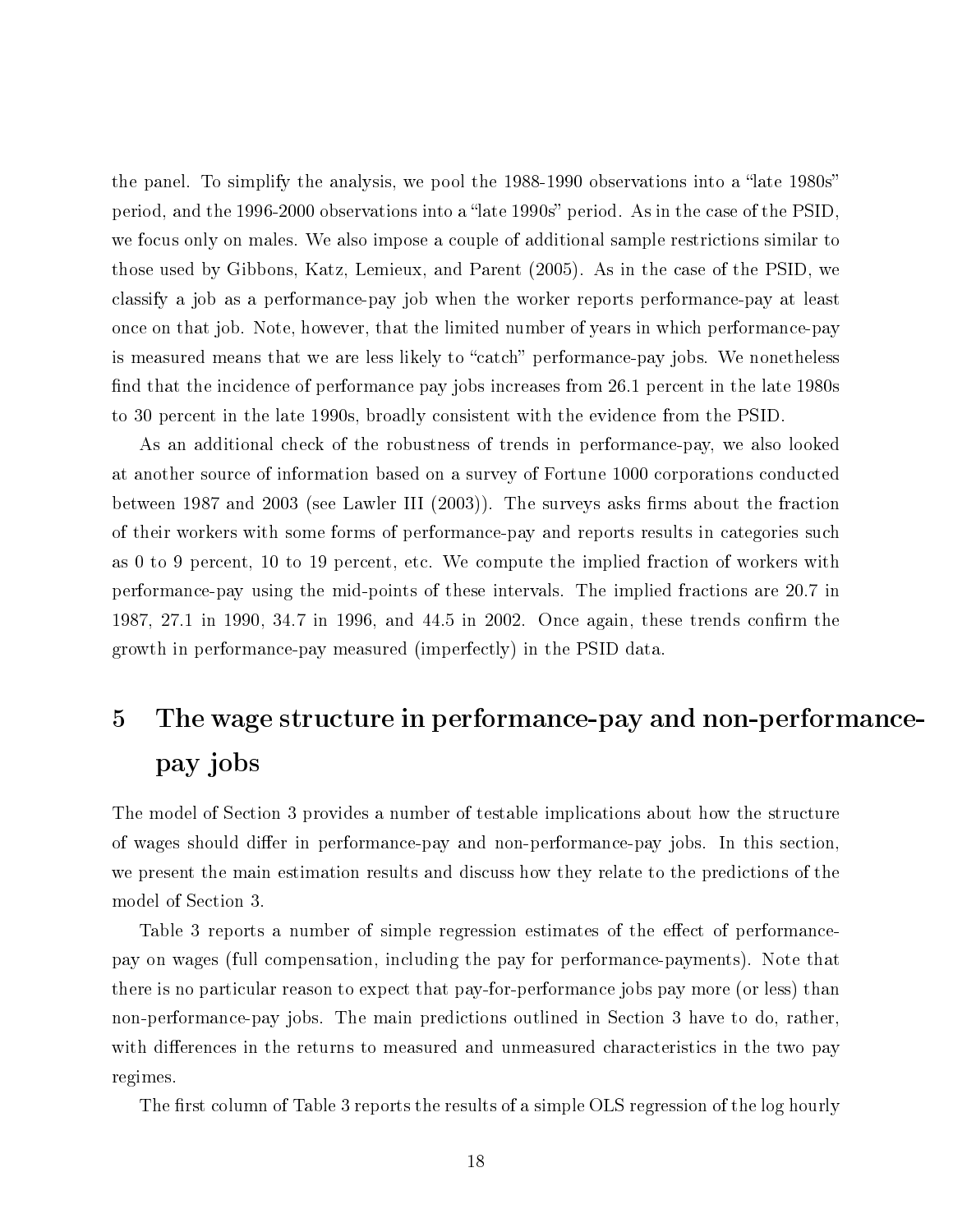wage on a dummy for performance-pay jobs. The regressions reported in Table 3 also control for education, experience, seniority, the number of times the job match is observed, occupation, and industry. The estimated effect is positive (7.21 percent) and statistically significant. The second column shows that the effect of having a pay-for-performance job declines by half when a dummy for performance-pay received during the year is included. When workerspecific fixed effects are introduced in columns  $3$  and  $4$ , the effect of performance-pay jobs becomes essentially zero and insignificant, while the effect of receiving pay-for-performance in a given year remains positive and significant.

These results suggest two interesting observations. First, including standard controls for observed and unobserved workers characteristics (column 4) explains the whole difference in raw wages between performance pay and non-performance-pay jobs documented in Table 1. This is a useful result since there is no reason, a priori, to expect that performance-pay jobs should pay more after adjusting for differences in workers' characteristics. This suggests that the relevant heterogeneity is captured by the covariates and the worker-specific fixed effect. A second useful observation is that the estimated effect of pay-for-performance-payment in a given year is around 5-6 percent in column 4 and in column 5 where we further control for worker-job fixed effects (the effects of performance-pay jobs are no longer identified in this specification). This is quite similar to the average magnitude of performance-pay income reported in Figure 3, and suggests that performance-pay is not merely displacing base pay, but results in a *increased* compensation even after controlling for individual and job-specific characteristics.

Table 4 provides a first direct test of some of the implications of the model of Section 2. Columns 1 and 2 report separate estimates of a standard wage equation for performancepay and non-performance-pay jobs, respectively. Once again, the estimated models include both standard human capital characteristics like education and experience (the variables  $x_{it}$ in Section 3), and job characteristics such as seniority as well as industry and occupation dummies (the variables  $z_{ijt}$  in Section 3). As expected, the return to education and potential experience is larger in performance pay than non-performance-pay jobs. The return to education is 40 percent larger in performance-pay than non-performance-pay jobs (0.093 vs. 0.066) while the return to experience is 60 percent larger (0.0093 vs. 0.0058). The same pattern of results can be observed in Figure 4, which shows in more detail the relationship between wages and education in performance-pay and non-performance-pay jobs. The results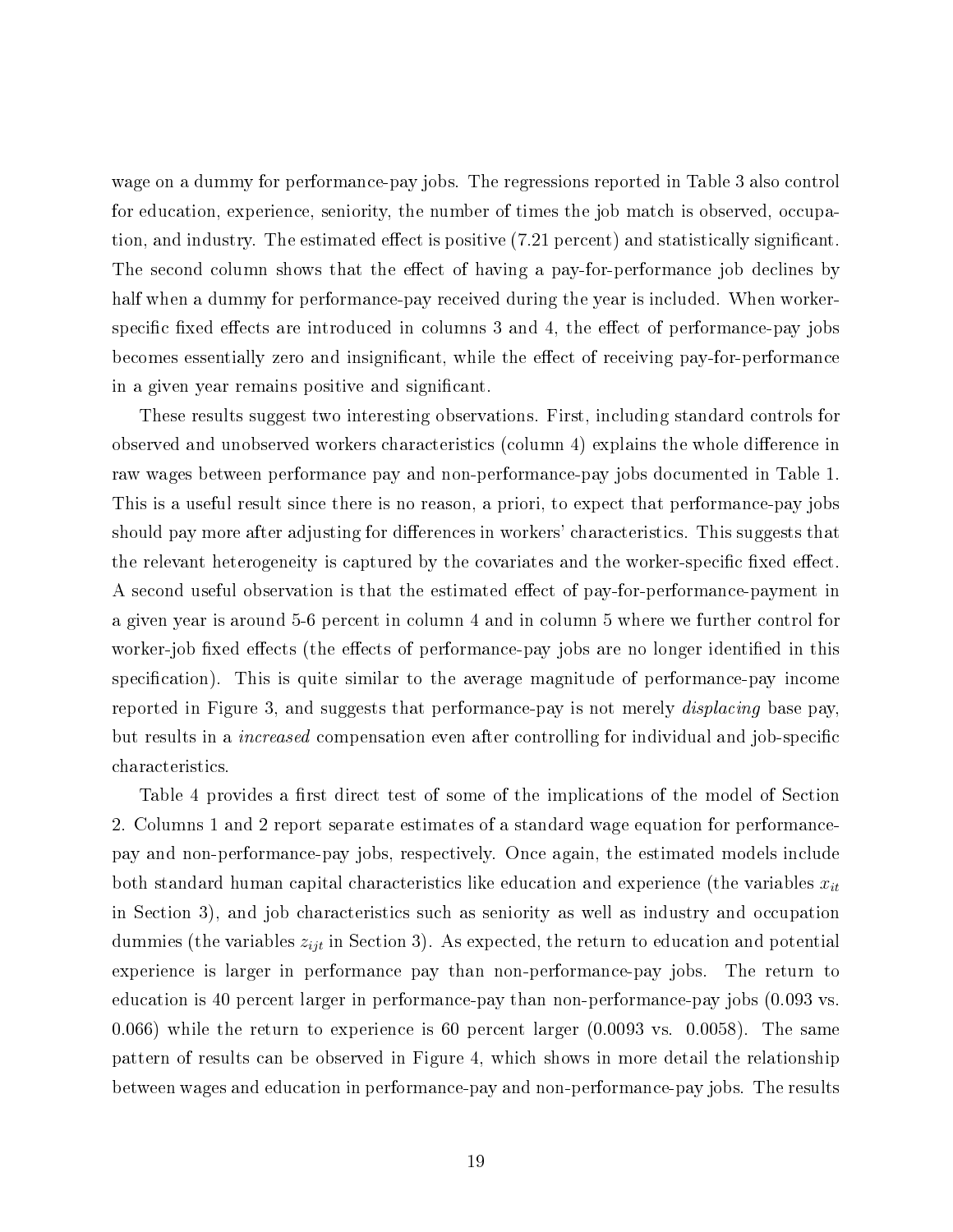also remain relatively unchanged when a person-specific fixed effect is introduced in columns 3 and 4. For instance, the coefficient on education is 0.018 larger in performance-pay jobs than in other jobs (compared to a  $0.027$  difference in OLS models). Note that we estimate a pooled model with interactions because education is almost time-invariant (for a given person) in our PSID sample. This means that we cannot separately identify the effect of education from the fixed effect when running separate models for performance-pay and nonperformance pay jobs. The interaction term between performance-pay and education is still identified, however, because of the "switchers" who are observed in both performance-pay and non-performance-pay jobs. The results for education mean, for example, that moreeducated workers get a bigger wage gain from switching from a non-performance-pay to a performance-pay job than less-educated workers. Overall, the results support the implication of the model that returns to observed qualities such as education are higher in performancepay than non-performance-pay jobs.

In contrast to that general principle, the effect of seniority is lower in performance-pay than non-performance-pay jobs. This is consistent with the view that seniority is a job characteristic that matters when wages are attached to jobs, but not when wages are paid for the person. The difference remains significant (and quantitatively larger) when worker fixed effects are added in columns 3 and 4. The other key set of job characteristics we focus on are occupation dummies. Table 5 shows both OLS and fixed effect estimates of the (one-digit) occupation effects for performance-pay and non-performance-pay jobs (the other variables shown in Table 4 are included in these regressions but not reported in the table). As in Gibbons, Katz, Lemieux, and Parent (2005), including worker-specific fixed effects dramatically reduces the magnitude of the occupation effects, especially for performance-pay jobs. While the standard deviation of the occupation effects is larger in performance-pay jobs (0.180) than in other jobs (0.167) when using OLS, it is smaller in performance-pay jobs  $(0.056)$  than in non-performance-pay jobs  $(0.060)$  after controlling for fixed effects. This is, once again, consistent with the predictions of Section 3.

Table 6 explores the other predictions of the model about how the variance of the different components of the error term compare for performance-pay and non-performance-pay jobs.<sup>14</sup> The most interesting comparison is column 2 vs. column 4 of Panel B. Only "switchers" who are observed on both performance-pay and non-performance-pay jobs are used in Panel B.

 $14$ See Parent (1999) for a related analysis with the NLSY comparing piece-rate/commission workers and those receiving bonuses to salaried and hourly paid workers.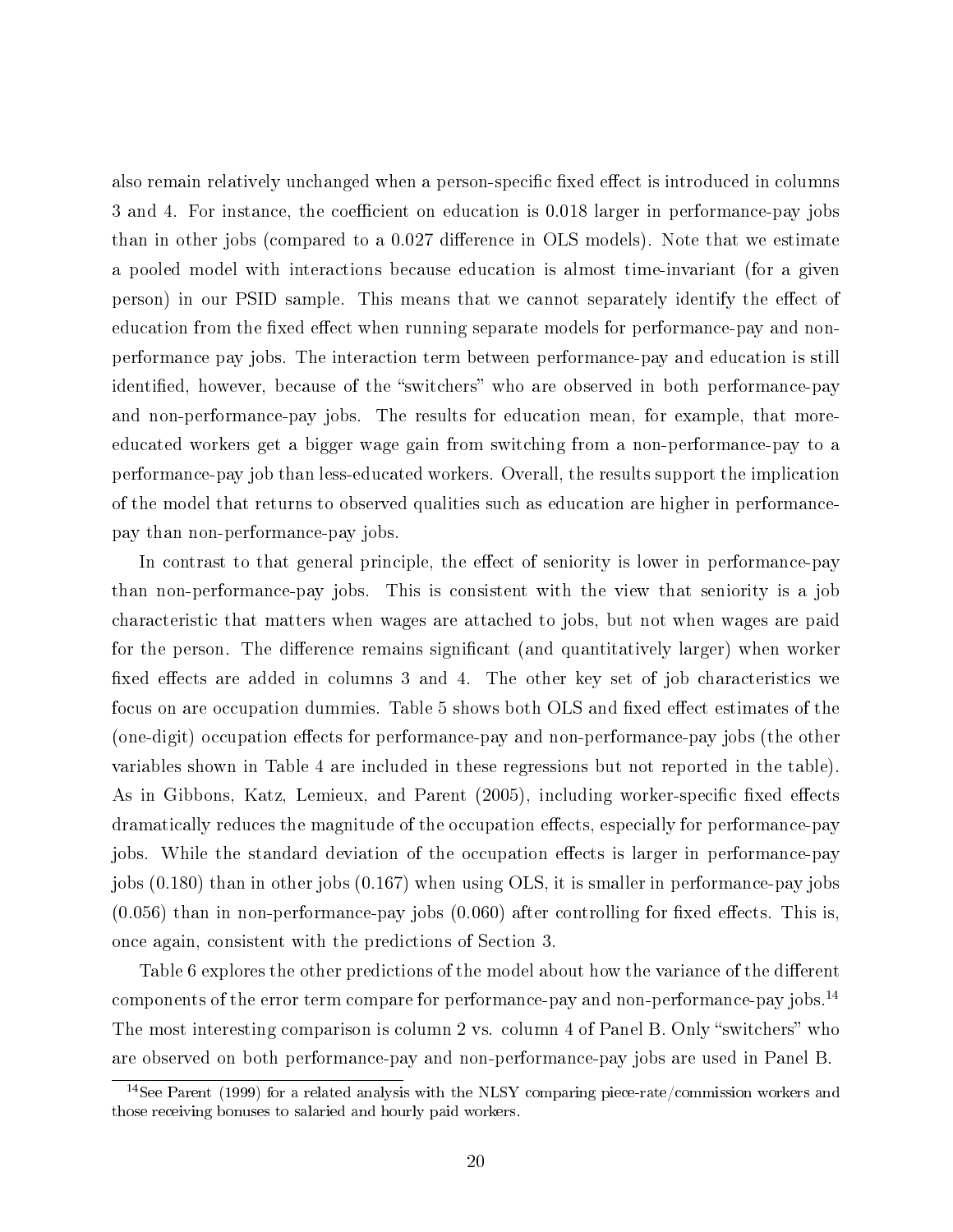This means that the underlying variance of the person-specific component  $\theta_i$  is the same for the performance-pay and non-performance-pay samples. As a result, the relative return to this component in performance-pay and non-performance pay jobs,  $d_t^p / d_t^n$ , is equal to the square root of the ratio of the estimated variance of  $\theta_i$  in performance-pay and nonperformance-pay jobs. These variances are 0.093 and 0.043, which implies that the ratio  $d_t^p/d_t^n$  is equal to 1.47. In other words,  $d_t^p$  $t_t^p$  is 47 percent larger than  $d_t^n$ .

This is very interesting, since we found in Table 4 that the return to education and experience in performance-pay jobs also exceeded the return on non-performance-pay jobs by factor in the 40-60 percent range. Strictly speaking, the model implies that all these returns should be proportional with a factor a proportionality given by  $s^p/s^n$ . This simple model thus appears to be a parsimonious way of modeling the wage structure in performancepay and non-performance pay jobs.

Also consistent with the theoretical predictions, the results indicate that the variance of the job-specific term is much smaller in performance-pay  $(0.006)$  than non-performancepay jobs  $(0.033)$ . In intuitive terms, this suggests that the firm an individual works for explains quite a bit of the wage variation in non-performance-pay jobs, but much less in performance-pay jobs. This provides evidence that pay-for-performance is indeed a good proxy for whether wages are attached to workers instead of jobs. Finally, the variance of the "residual" or idiosyncratic term is slightly smaller in performance-pay than in nonperformance-pay jobs. Remember, however, that the model did not have specific predictions about whether this variance should be larger for one type of job than for the other.

We also present some complementary evidence from the NLSY in Table 7. As in the case of the PSID, we run separate wage regressions for performance-pay and non-performancepay jobs. We also exploit the fact that the Armed Forces Qualifying Test (AFQT) score, which is available in the NLSY, can be used as a proxy for unobserved productive characteristics. Since the AFQT score is purely a measure of worker characteristics, as opposed to job characteristics, its effect on wages should be larger in performance-pay than in nonperformance-pay jobs. Table 7 confirms that both in the late 1980s and late 1990s, returns to productive worker characteristics (education, experience, and the AFQT score) are larger in performance-pay than non-performance-pay jobs.

In summary, our analysis of the PSID data supports the view that wages on performancepay jobs are more closely linked to productive characteristics than wages on non-performance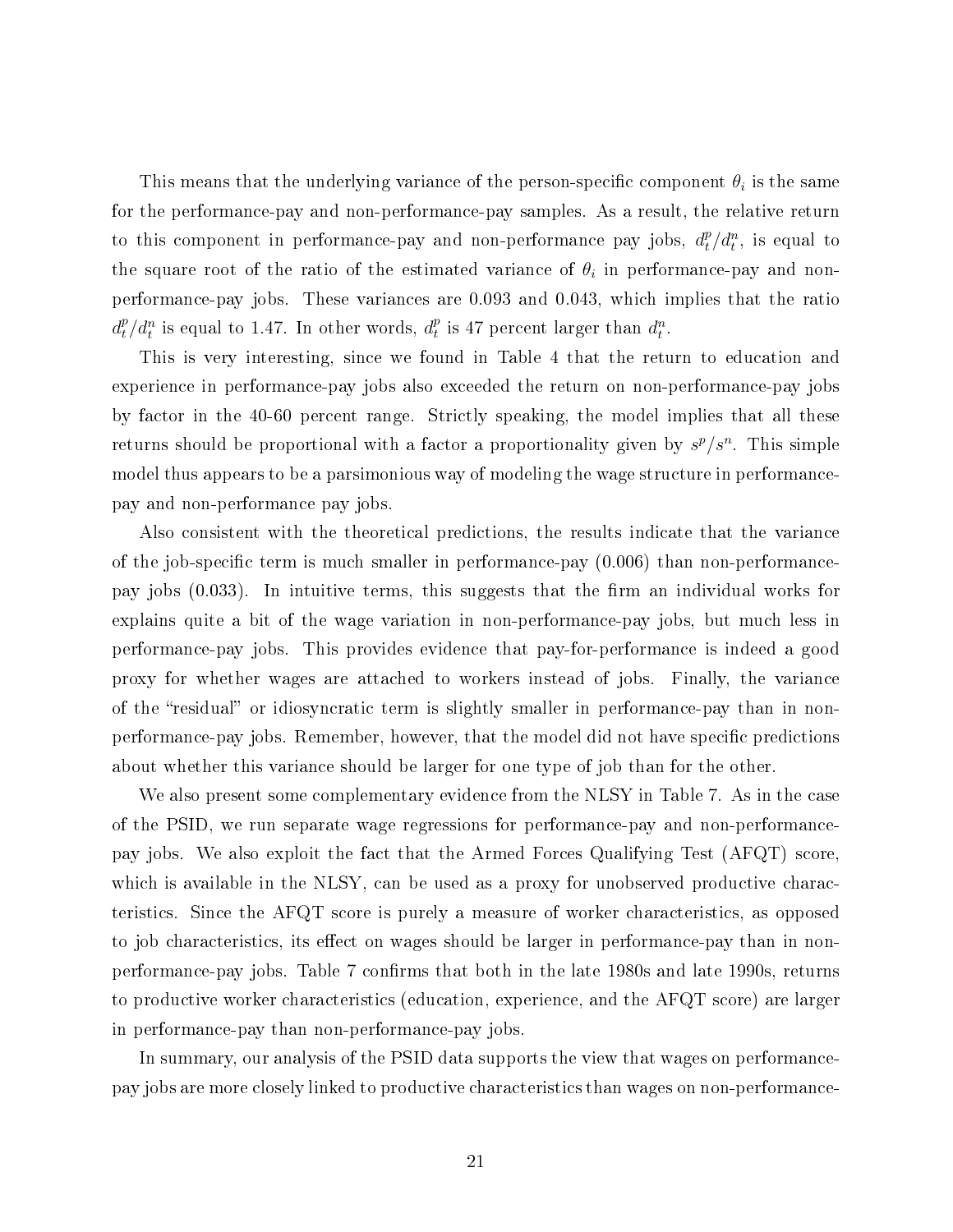pay jobs. Relative to performance-pay jobs, wages on these other jobs depend more on the characteristics of the jobs people hold than on the productive characteristics of the individuals. The fact that the results from the NLSY, where we use a different measure of pay for performance, are similar to the main PSID results, highlights the robustness of our main findings. The next Section explores the implications of these findings for the growth of wage inequality between the late 1970s and the early 1990s.

## 6 Performance-pay and the growth in wage inequality

In this Section, we first perform a variance decomposition that is very similar to what has been done to quantify the contribution of de-unionization to the growth in wage inequality. We then look at the impact of performance-pay on broader measures of wages inequality, such as the 90-50 and the 50-10 gap. As in the case of unions, we decompose the effect of performance-pay into a between- and within-group component. The between-group component, or "wage gap" effect, reflects the fact that a positive wage gap between performancepay and non-performance-pay jobs tends to increase inequality. The within-group (groups being performance-pay and non-performance-pay jobs) component can be divided in two subterms. First, higher returns to measurable characteristics (education and experience) in performance-pay jobs create more wage dispersion within the performance-pay sector. Similarly, differences in the variance of the error term can also contribute to the effect of performance-pay on overall inequality. This latter term could be further split up into the three error components discussed above (person-specific, firm-specific, and the idiosyncratic or residual term). Finally, we use the procedure of DiNardo, Fortin, and Lemieux (1996) to adjust for differences in the distribution of observed characteristics when computing the various counterfactuals. See Dinardo and Lemieux (1997) for a very similar "reweighting" decomposition applied to unionization.

Before presenting the decomposition results, we first report some descriptive information on the trends in wage inequality to be explained. Figure 5 summarizes the changes in wage inequality in our PSID data by showing the evolution of the standard deviation of wages in performance-pay, non-performance-pay, and all jobs between 1977 and 1996. As expected, the figure indicates a substantial increase in inequality over time. For example, Panel A of Figure 5 shows that the standard deviation of hourly wages for all jobs increased from about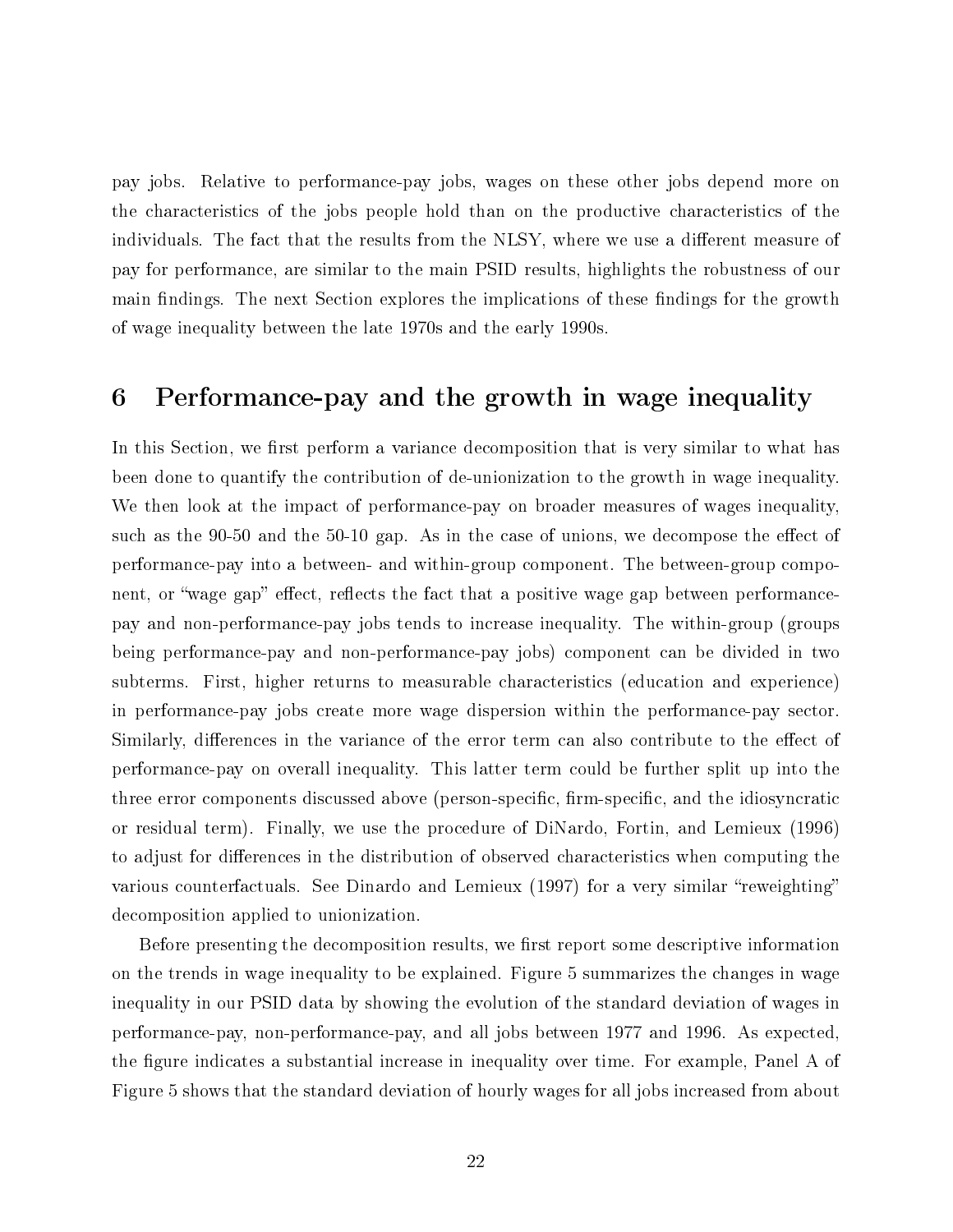0.52 in 1977 to over 0.60 in the early 1990s, before going down a bit in the 1990s. More interestingly, the standard deviation for performance-pay jobs increased generally faster than in non-performance-pay jobs. This pattern is even clearer in Panel B, which focuses only on full-time/full-year workers. Along with Figure 2a, these results suggest that performancepay jobs are closely linked to the growth of wage inequality since 1) inequality grew faster in performance-pay jobs, and 2) the growing incidence of performance-pay jobs means that an increasingly large fraction of workers are employed in this more unequal sector.

The decomposition results are reported in Table 8. Although we performed the decomposition for all workers, wages are weighted by the number of hours of work to get a distribution of wages that is representative over all the hours worked in the economy, as in DiNardo, Fortin, and Lemieux (1996). As indicated at the bottom of the table, the variance grew by 0.1072 over the period considered (1976-79 to 1990-93). The question is, how much of this can be attributed to the rising incidence in performance-pay jobs from 30.5 percent (column 2) to 45.8 percent (column 5)? In terms of the three components discussed above, the between or wage gap component (row 7) increased from 0.0038 in the 1976-79 to 0.0126 in 1990-93. The within-group component associated to observables increased from 0.0091 to  $0.0285$  (row 3). Finally, the effect related to the variance of the error term (row 6) decreased from 0.0049 to 0.0027, offsetting in part the two other factors. We show at the bottom of the table that the three terms combined together explain 0.0259, or 24 percent, of the overall increase in the variance.

Note that the contribution of performance-pay to the growth in wage inequality does not solely reflect the fact that a higher fraction of the work force is now paid under a compensation system (performance-pay) that generates more inequality. Table 8 also shows that the inequality-enhancing effect of performance-pay has increased over the course of time. For instance, row 1 shows that the effect of switching the returns to observables from those in non-performance-pay jobs to those of performance-pay jobs increases the variance by 0.0299 in 1976-79. By 1990-93, the effect more than doubles to  $0.0622$ . This is consistent with the evidence in Figure 5 that also shows a larger increase in inequality in performance-pay than non-performance pay jobs. A possible explanation for this finding is that underlying changes in the relative demand for skilled workers, such as skill-biased technical change, are directly translated into inequality growth in the pay for performance sector, while wages are less responsive to these changes in more traditional compensation systems where wages are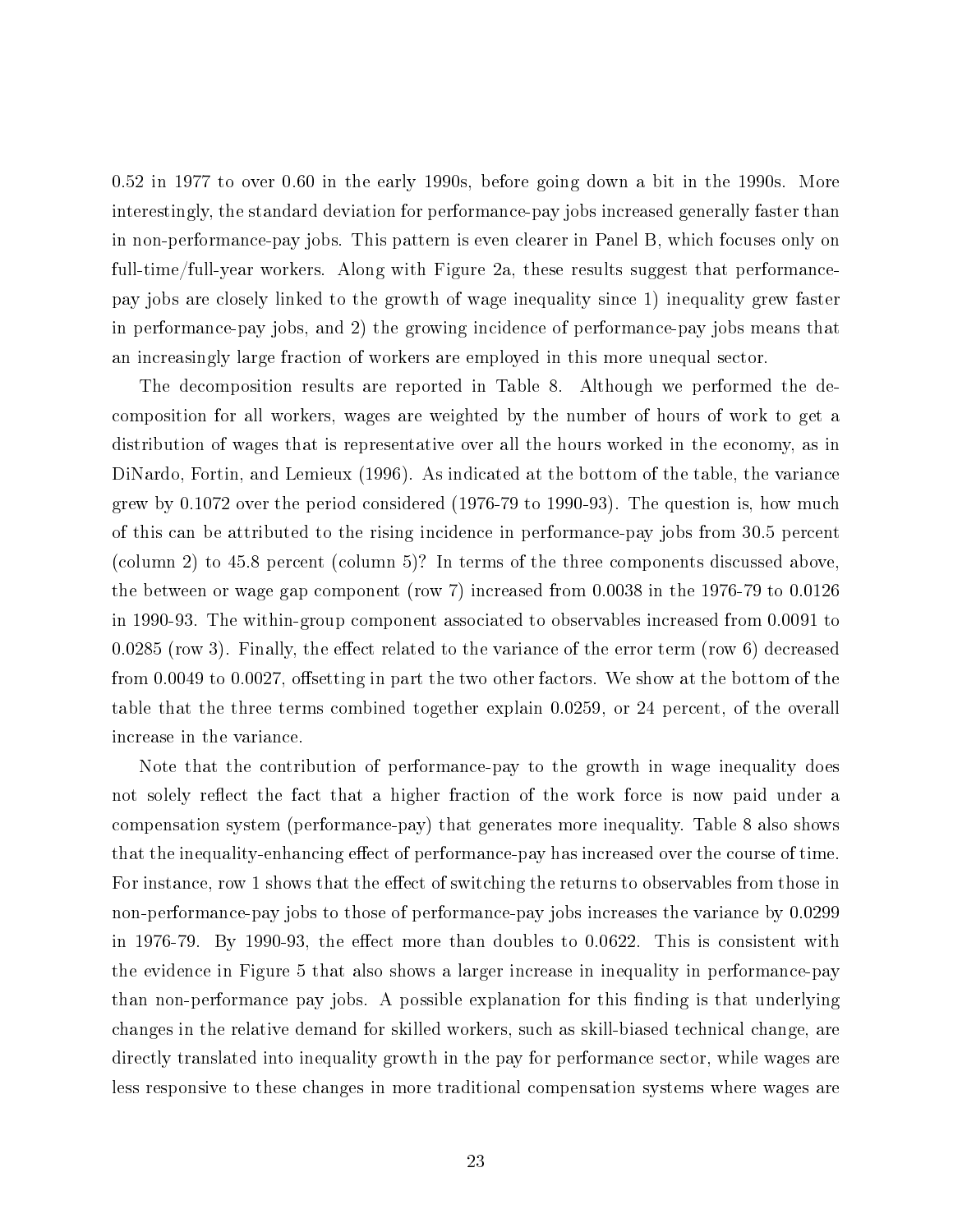attached to jobs.

One drawback of the variance as a measure of inequality is that it summarizes the overall wage dispersion without indicating in which part of the distribution performance-pay has the largest effect. As mentioned earlier, we expect performance-pay to play a more important role in the top end than in the low end of the wage distribution-exactly the place where there has been the largest expansion in wage inequality (Autor, Katz, and Kearney (2006)). One advantage of the reweighting procedure used in Table 8 is that any measure of dispersion, such as the 90-50 or the 50-10 gap, can be computed in both the actual and reweighted sample. The overall effect of performance-pay jobs (which combines both the betweenand within-group effects discussed above) is obtained by simply contrasting the actual and counterfactual measure of wage dispersion.

Figure 6 shows the difference between the actual and counterfactual wages distribution at each wage percentile. The striking feature of the figure is that the effect of performancepay jobs is concentrated at the top end of the wage distribution. It is also clear that the effect becomes larger in the early 1990s than in the late 1970s. Figure 7 then compares the growth in wage inequality that would have prevailed with and without performance-pay jobs, by showing the change in real wages at each percentile in the actual (with performancepay jobs) and counterfactual wage distribution (without performance-pay jobs). The figure shows that essentially all the growth in wage inequality above the 80th percentile is due to performance-pay jobs. This is also conrmed in Table 9, which shows the impact of performance-pay jobs on a number or inter-quantile gaps such as the 90-50 gap and the 99-90 gap.

## 7 Robustness Check

As noted above, given our definition of performance-pay jobs, we mechanically understate the fraction of workers in such jobs at the start and the end of our sample period. To correct for this truncation problem, we simply condition in all our estimations on the number of times a job-match is observed. To see whether our results are sensitive to the procedure used to correct for the end-point problem, we re-estimated the same models using a different sample made of "complete" job matches. By complete, we mean that the number of times a job match is observed closely corresponds to the maximum tenure attained by the worker in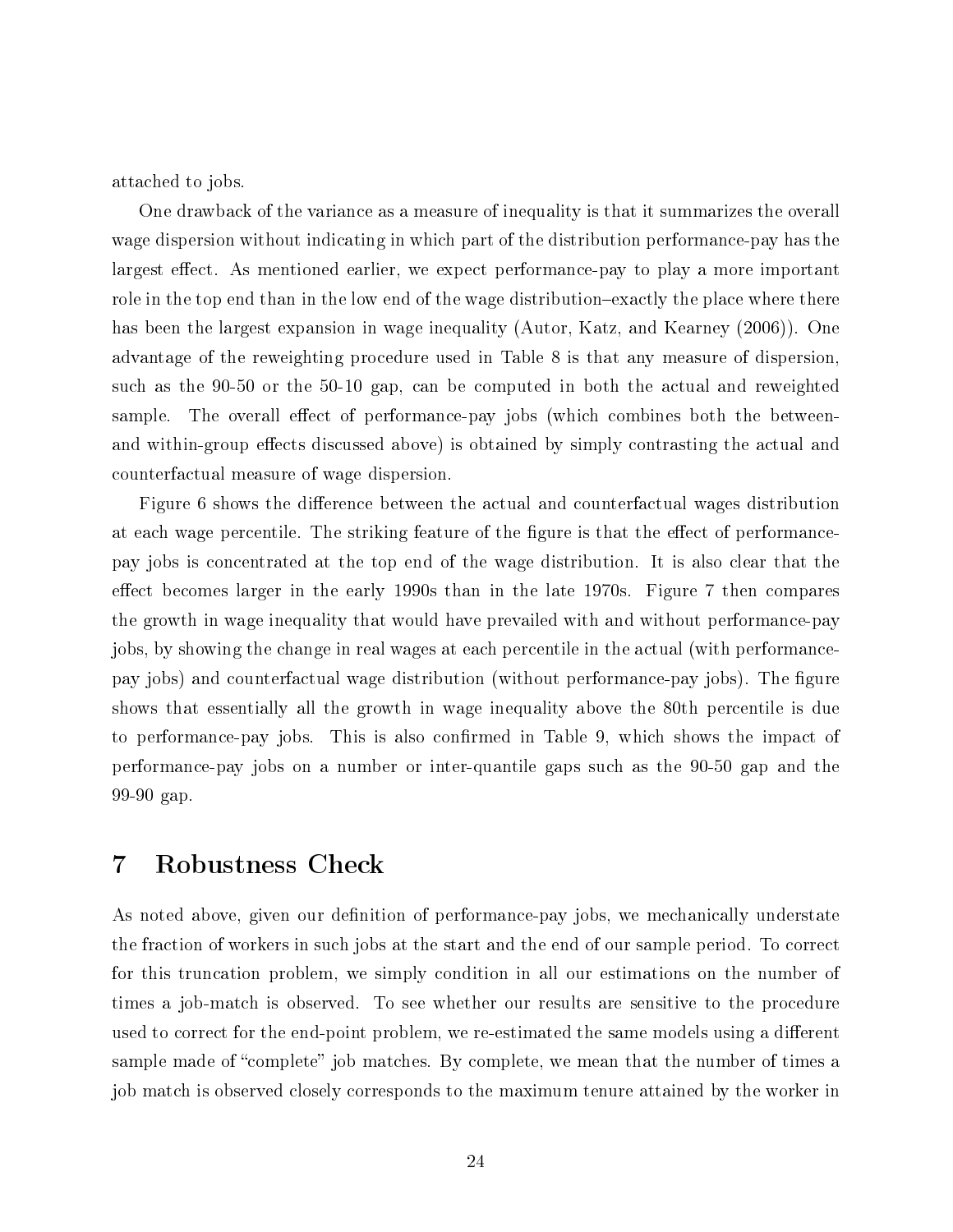the match. More precisely, we keep all job matches for which the maximum tenure level is within one integer of the number of times the job match appears in the sample. Given that some jobs start with tenure close to zero, we would lose those employment relationships if we kept only the job matches for which the maximum tenure attained was strictly equal to the number of times the match is observed.<sup>15</sup>

Applying this sample selection, we end up with a sample of 17,540 observations. Appendix Table A1 reports that for this alternative sample most of the main results were the same as those from our base sample. As can be seen, the only results that differ somewhat relate to the contribution of performance-pay jobs to the increase in inequality between the late 1970s and the early 1990s and to the error component model. Performance-pay jobs now account for over 29 percent of inequality growth, while the results for the error component model in the case of performance-pay jobs show a zero effect for the contribution of the job match component to the residual variance. There is little reason to believe that our treatment of truncated job durations drives the results reported in Tables 3 to 9.

## 8 Conclusion

An increasing proportion of jobs in the U.S. labor market include a performance-pay component in addition to regular wages and salaries. In this paper, we look at the effect of growth of performance-pay on wage inequality. The basic premise is that performance-pay jobs represent a more accurate measure of employee performance, and hence rewards are more sensitive to productive characteristics of workers rather than to job characteristics. We develop a simple model to illustrate this point and derive several testable implications. Consistent with predictions, we show that compensation in performance-pay jobs is more closely tied to both observed (by the econometrician) and unobserved productive characteristics of workers. We conclude that the growing incidence of performance-pay accounts for 24 percent of the growth in the variance of male wages between the late 1970s and the early 1990s, and for most of the growth in top end wage variance (above the 80th percentile) during this period.

These results dovetail with the long-standing view in labor economics that labor markets are not perfectly competitive, and that matching workers to jobs is a costly, time-consuming

 $15$ For example, an employment spell observed twice in successive years with starting tenure rounded to zero and maximum tenure of 1 is kept in the sample, as it clearly represents a complete spell.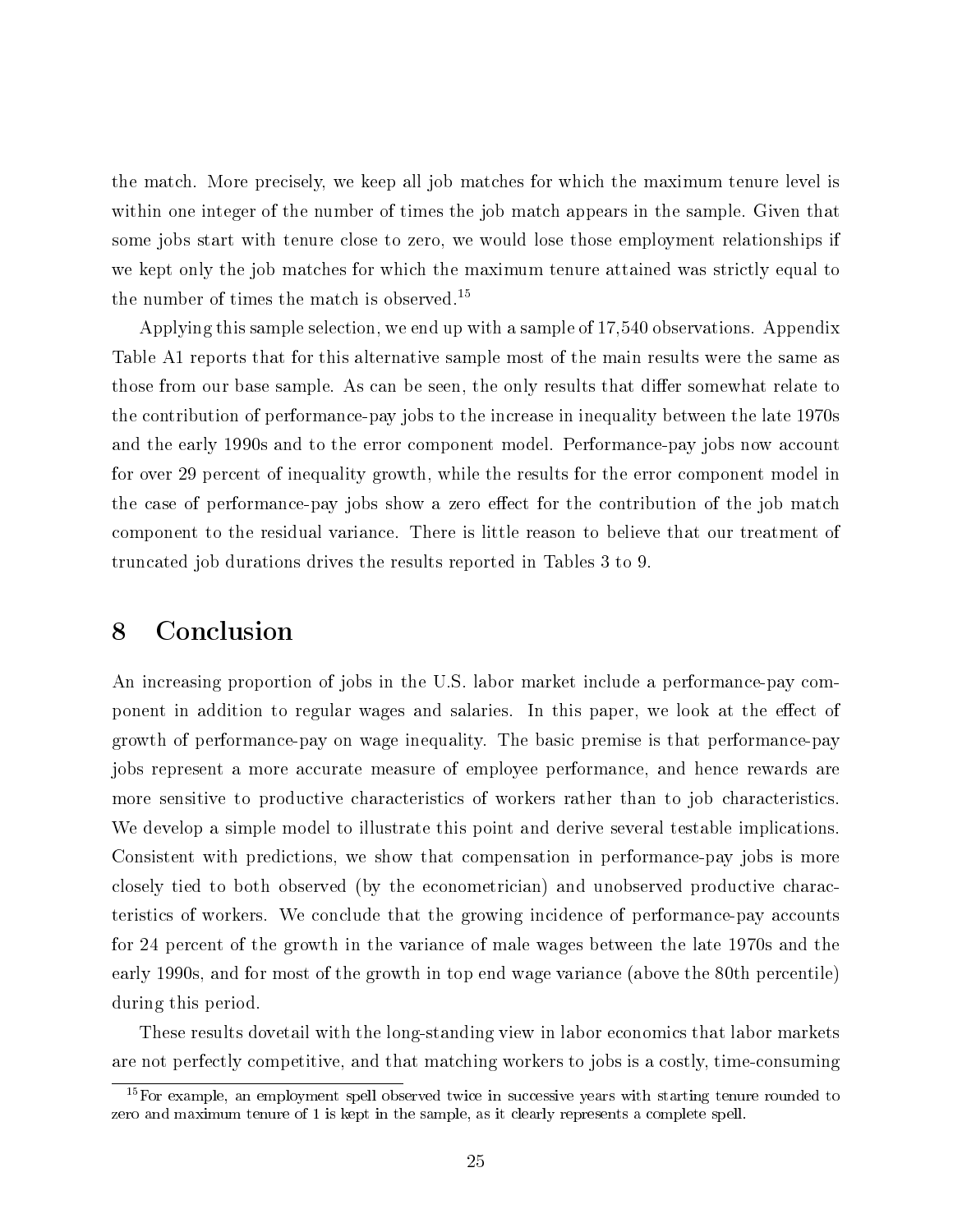activity. The extent to which wages reflect the marginal product of a worker depends upon the time it takes for the firm to find the best match. Given that there is chance that an optimal match is not found, then as Shimer (2005) shows, this can result in persistent interindustry wage differences, with the empirical implication that wages are a function of both job and worker characteristics.

Performance-pay allows compensation to be more closely tailored to individual performance with less need for a costly search. This implies that for a given job, there will be more variation in individual compensation, and hence if there is an increase in the use of performance pay this should result in an increase in wage inequality. We show evidence that this indeed happened from the 1970s to the 1990s. We speculate that this may be the result of improvements in the monitoring and measurement of employee performance. We also demonstrate that inequality increased faster in performance-pay than non-performancepay jobs. This is consistent with wages in performance-pay jobs being more responsive to underlying changes in underlying productivities of workers due, for instance, to skill-biased technical change.

These results are not inconsistent with the view that skill-biased technical change can explain the recent rise of inequality, as discussed by Acemoglu (2002). Yet our results provide new insights into this process. In particular, pay for *individual* performance is more effective when workers performance is both separable from the contribution of other workers and measurable. The fact that pay-for-performance is associated with an increase the variance of wages implies that complementarities in production may now be less important than an individual's contribution to total output. This suggests that a complete understanding of the recent increase in wage inequality may require a deeper understanding of technical change itself. Moreover, the results highlight the point that compensation practices are themselves a form of technology that adapt to new circumstances, and hence are worthy of future study.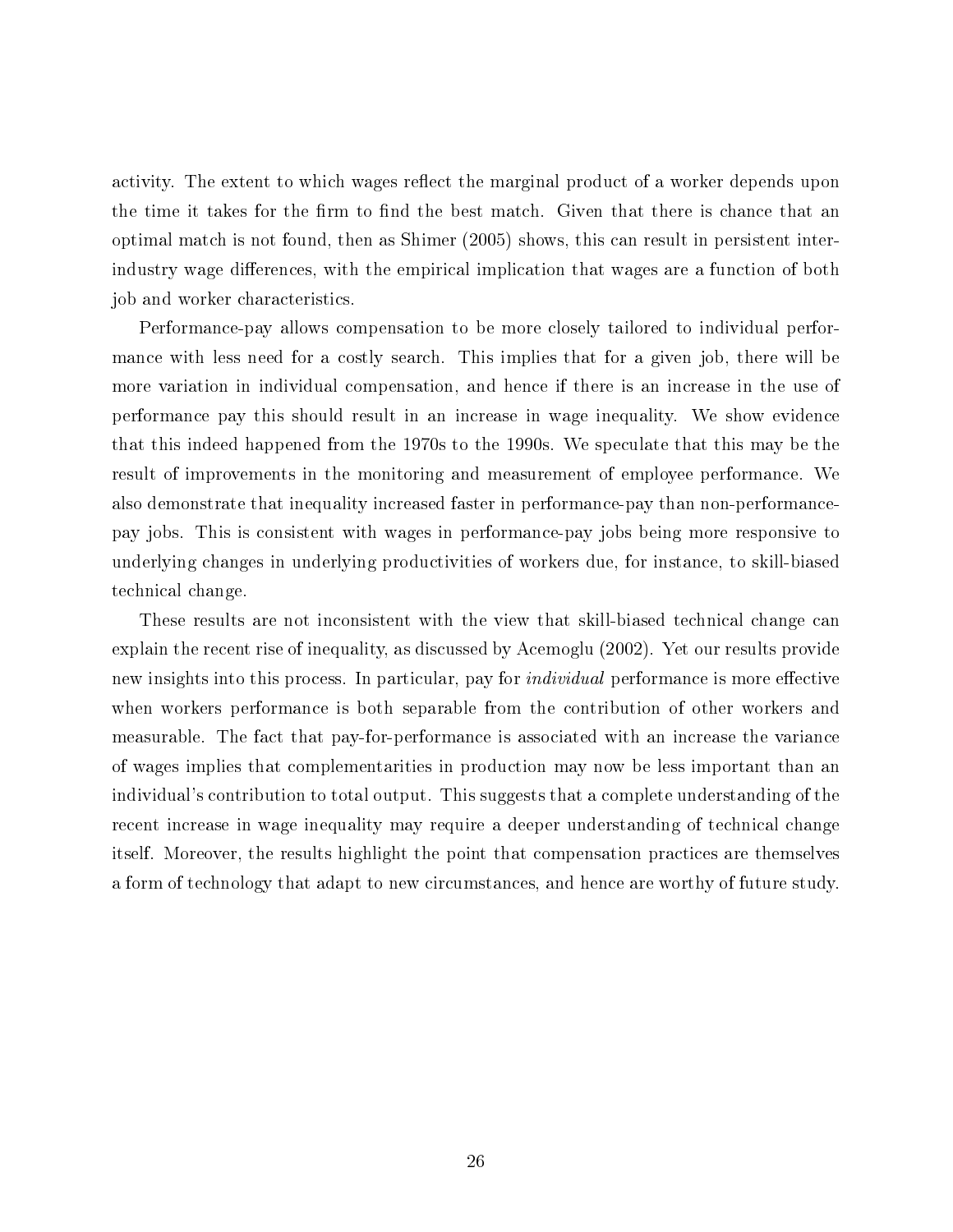## References

- Acemoglu, D. (2002, Mar). Technical change, inequality, and the labor market. Journal of Economic Literature  $40(1)$ , 7-72.
- Akerlof, G. A. (1970). The market for 'lemons': Quality uncertainty and the market mechanism. Quarterly Journal of Economics  $84(3)$ , 488-500.
- Alchian, A. and H. Demsetz (1972, December). Production, information costs, and economic organization,. American Economic Review  $62(5)$ , 777-795.
- Altonji, J. G. and C. R. Pierret (2001). Employer learning and statistical discrimination. Quarterly Journal of Economics  $116(1)$ , 313-50.
- Autor, D. H., L. F. Katz, and M. S. Kearney (2006). The polarization of the u.s. labor market. American Economic Review  $96(2)$ , 189-194.
- Baker, G. (1992, June). Incentive contracts and performance measurement. Journal of Political Economy  $100, 598-614$ .
- Baker, G. P., M. C. Jensen, and K. J. Murphy (1988, July). Compensation and incentives: Practice vs. theory. Journal of Finance  $43(3)$ , 593-616.
- Brown, C. (1990). Firm's choice of method of pay. *Industrial and Labour Relations Review 43* (3, Special Issue),  $165S-182S$ .
- Brown, J. N. and A. Light (1992, July). Interpreting panel data on job tenure. *Journal of* Labor Economics  $10(3)$ , 219-57.
- Card, D. and D. Hyslop (1997). Does inflation 'grease the wheels of the labor market'? In C. D. Romer and D. H. Romer (Eds.), Reducing Inflation: Motivation and Strategy. Chicago, IL: University of Chicago Press.
- DiNardo, J., N. Fortin, and T. Lemieux (1996). Labor market institutions and the distribution of wages, 1973-1992: A semiparametric approach. *Econometrica*  $64(5)$ , 1001–1044.
- Dinardo, J. and T. Lemieux (1997, July). Diverging male wage inequality in the united states and canada, 1981-1988: Do institutions explain the difference? *Industrial and* Labor Relations Review  $50(4)$ , 629-51.
- Farber, H. S. and R. Gibbons (1996, November). Learning and wage dynamics. *Quarterly* Journal of Economics  $111(4)$ , 1007-47.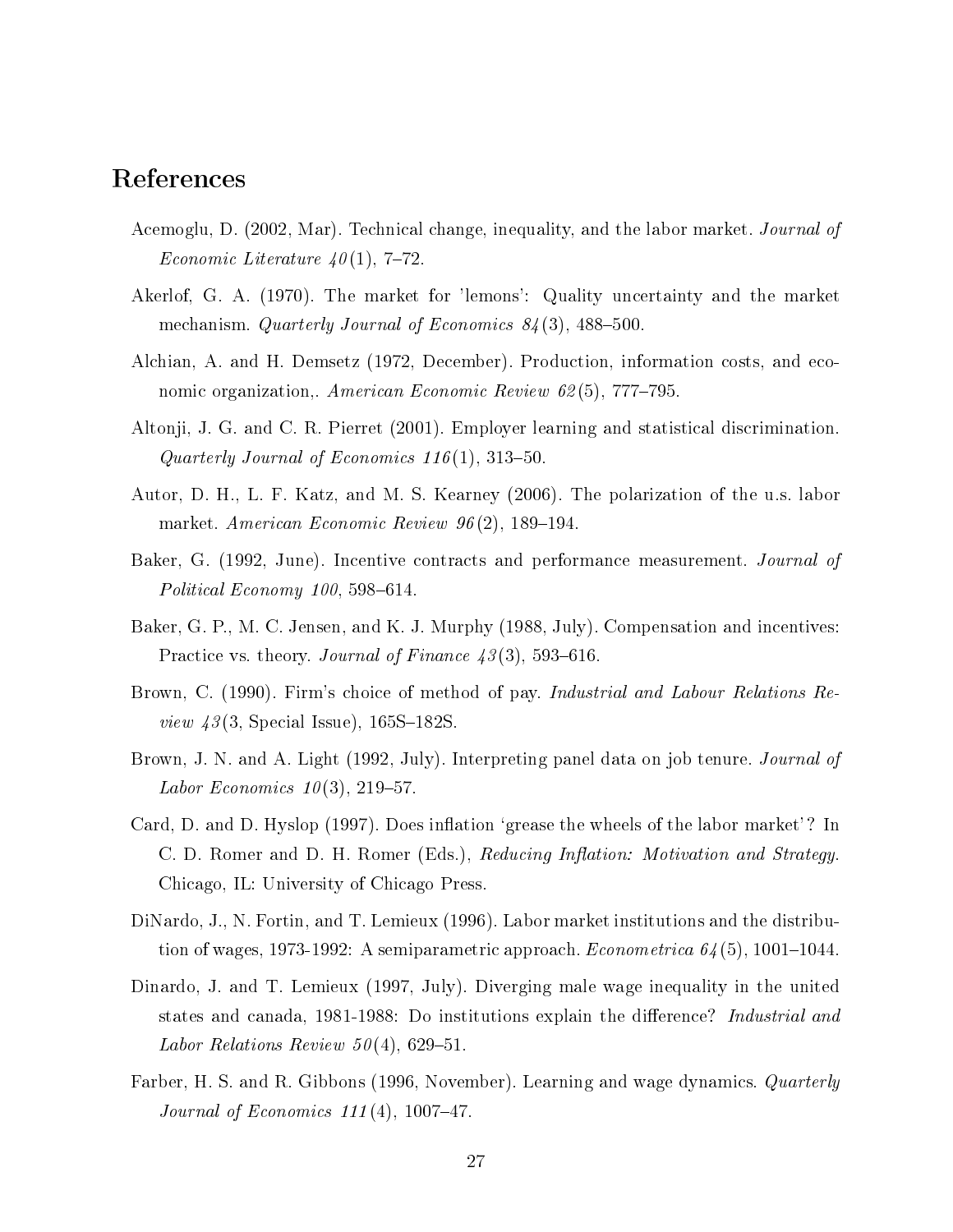- Gibbons, R. (1987, October). Piece rate incentive schemes. Journal of Labor Economics 5. 41329.
- Gibbons, R. (1997). Incentives and careers in organizations. In D. M. Kreps and K. F. Wallis (Eds.), Advances in Economics and Econometrics: Theory and Applications, pp. 137. Cambridge, UK: Cambridge University Press.
- Gibbons, R. and L. F. Katz (1992). Does unmeasured ability explain inter-industry wage differences. *Review of Economic Studies* 59, 515–35.
- Gibbons, R., L. F. Katz, T. Lemieux, and D. Parent (2005). Comparative advantage, learning, and sectoral wage determination. Journal of Labor Economics 23(4), 681– 723.
- Holmström, B. and P. Milgrom (1991). Multi-task principal-agent analyses: Incentive contracts, asset ownership, and job design. Journal of Law, Economics, and Organization  $7, 24-52.$
- Juhn, C., K. M. Murphy, and B. Pierce (1993). Wage inequality and the rise in returns to skill. Journal of Political Economy  $101(3)$ ,  $410-442$ .
- Kanemoto, Y. and W. B. MacLeod (1992). The ratchet effect and the market for second hand workers. Journal of Labor Economics 10, 85–92.
- Katz, L. F. and K. M. Murphy (1992). Changes in relative wages, 1963-1987: Supply and demand factors. Quarterly Journal of Economics  $107(1)$ , 35–78.
- Kerr, S. (1975, December). On the folly of rewarding A, while hoping for B. Academy of Management Journal  $18(4)$ , 769-783.
- Kotlikoff, L. J. and J. Gokhale (1992). Estimating a firm's age-productivity profile using the present value of workers' earnings. Quarterly Journal of Economics  $107(4)$ , 1215– 1242.
- Krueger, A. B. and L. H. Summers (1988, March). Efficiency wages and the inter-industry wage structure. *Econometrica* 56(2), 259–294.
- Lawler III, E. E. (2003). Pay practices in fortune 1000 corporations. World at Work Journal  $12(4)$ , 45-54.
- Lazear, E. P. (2000, Dec). Performance pay and productivity. American Economic Review  $90(5)$ , 1346-1361.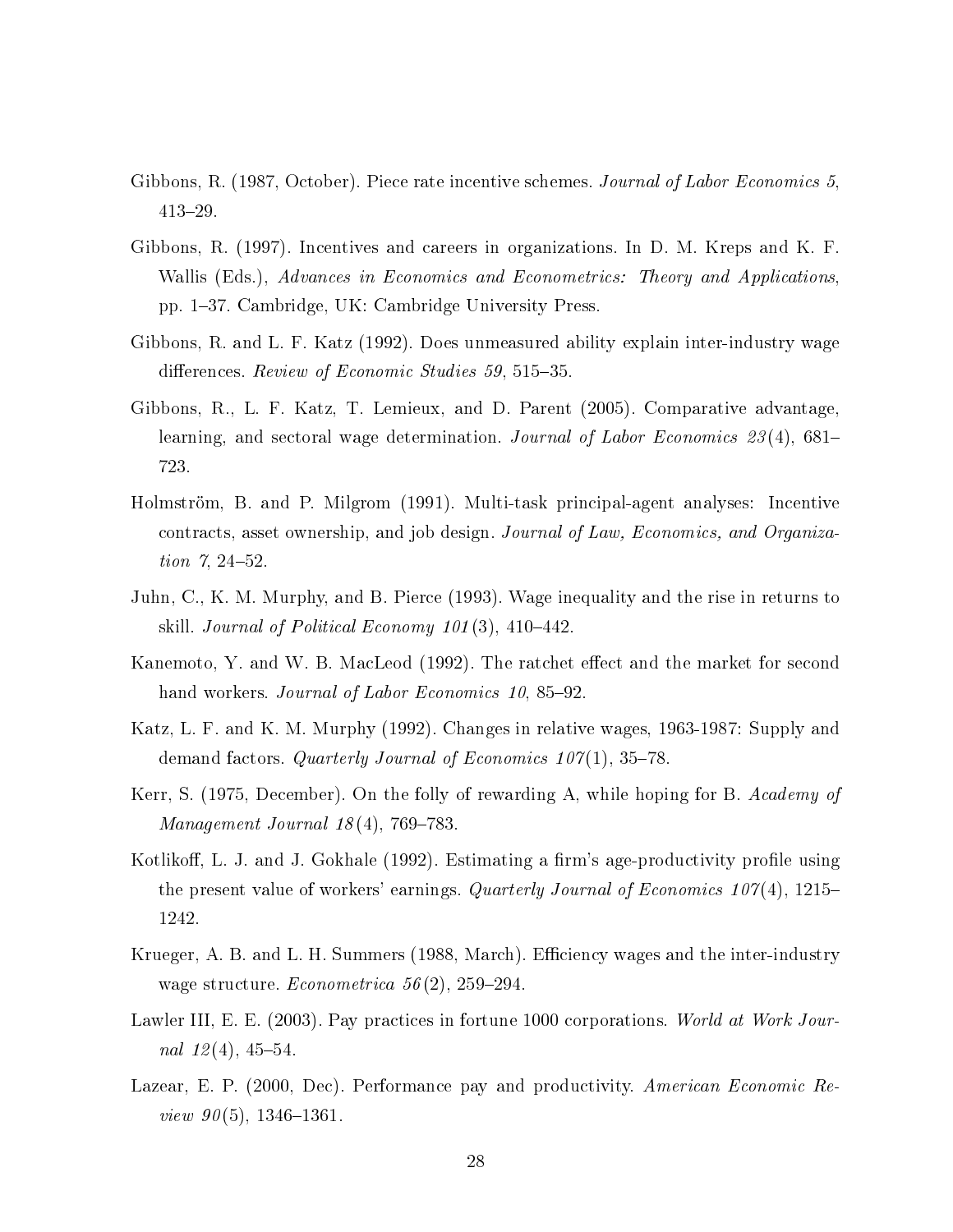- Lemieux, T. (2006). Increasing residual wage inequality: Composition effects, noisy data, or rising demand for skill? American Economic Review  $96(3)$ , 461-498.
- MacLeod, W. B. and D. Parent (1999). Job characteristics and the form of compensation. Research in Labor Economics 18, 177–242.
- Milkovich, G. T. and J. M. Newman (1996). Compensation. Chicago, IL: Irwin.
- Milkovich, G. T. and A. K. Wigdor (1991). Pay for Performance: Evaluating Performance and Appraisal Merit Pay. Washington, D.C., U.S.A.: National Academy Press.
- Parent, D. (1999, October). Methods of pay and earnings: A longitudinal analysis. *Indus*trial and Labor Relations Review  $53(1)$ , 71-86.
- Piketty, T. and E. Saez (2003, 02). Income inequality in the united states, 1913-1998. Quarterly Journal of Economics  $118(1)$ , 1-39.
- Shimer, R. (2005, Oct). The assignment of workers to jobs in an economy with coordination frictions. Journal of Political Economy  $113(5)$ , 996-1025.
- Taylor, F. W. (1911). The principles of scientific management. New York; London: Harper.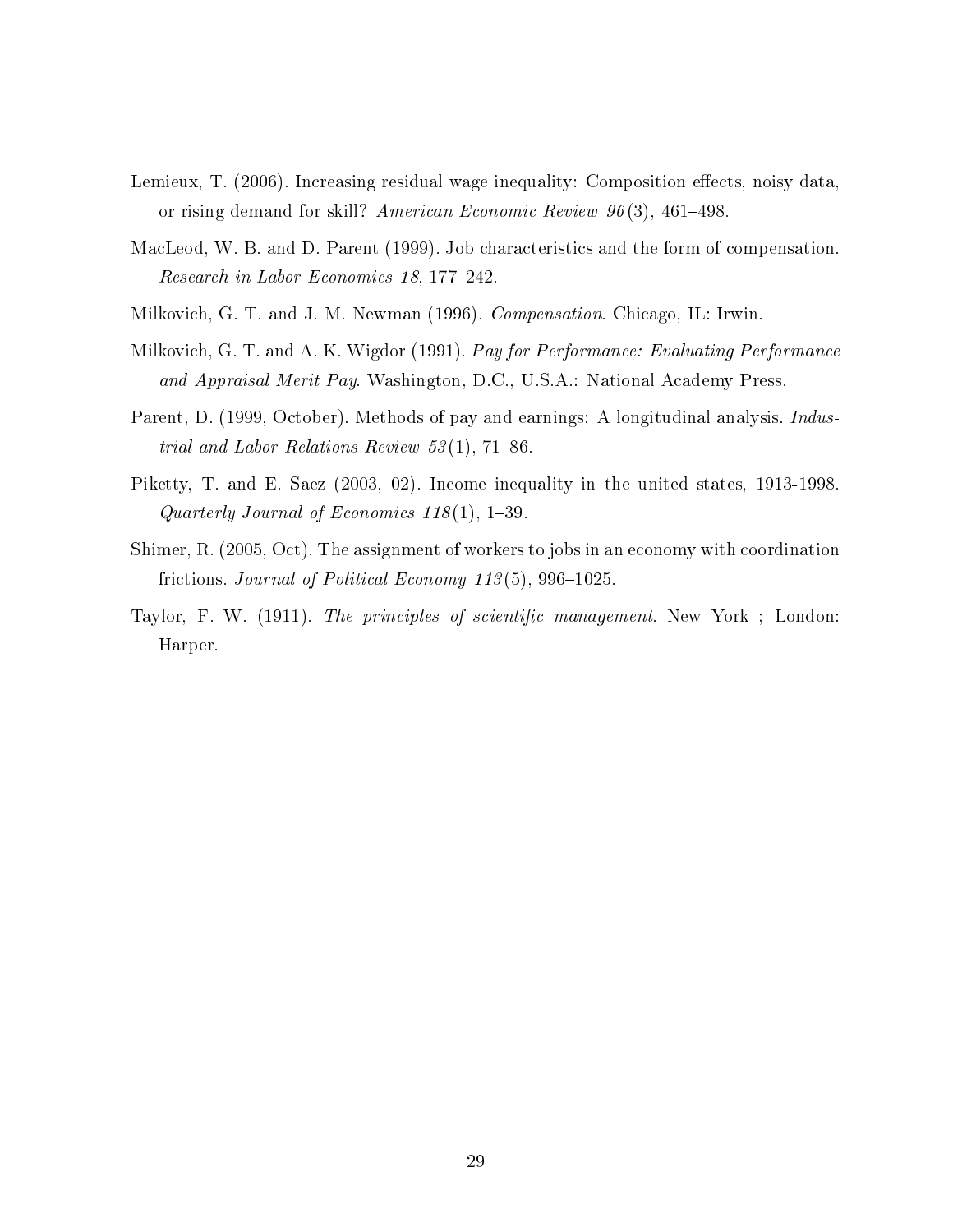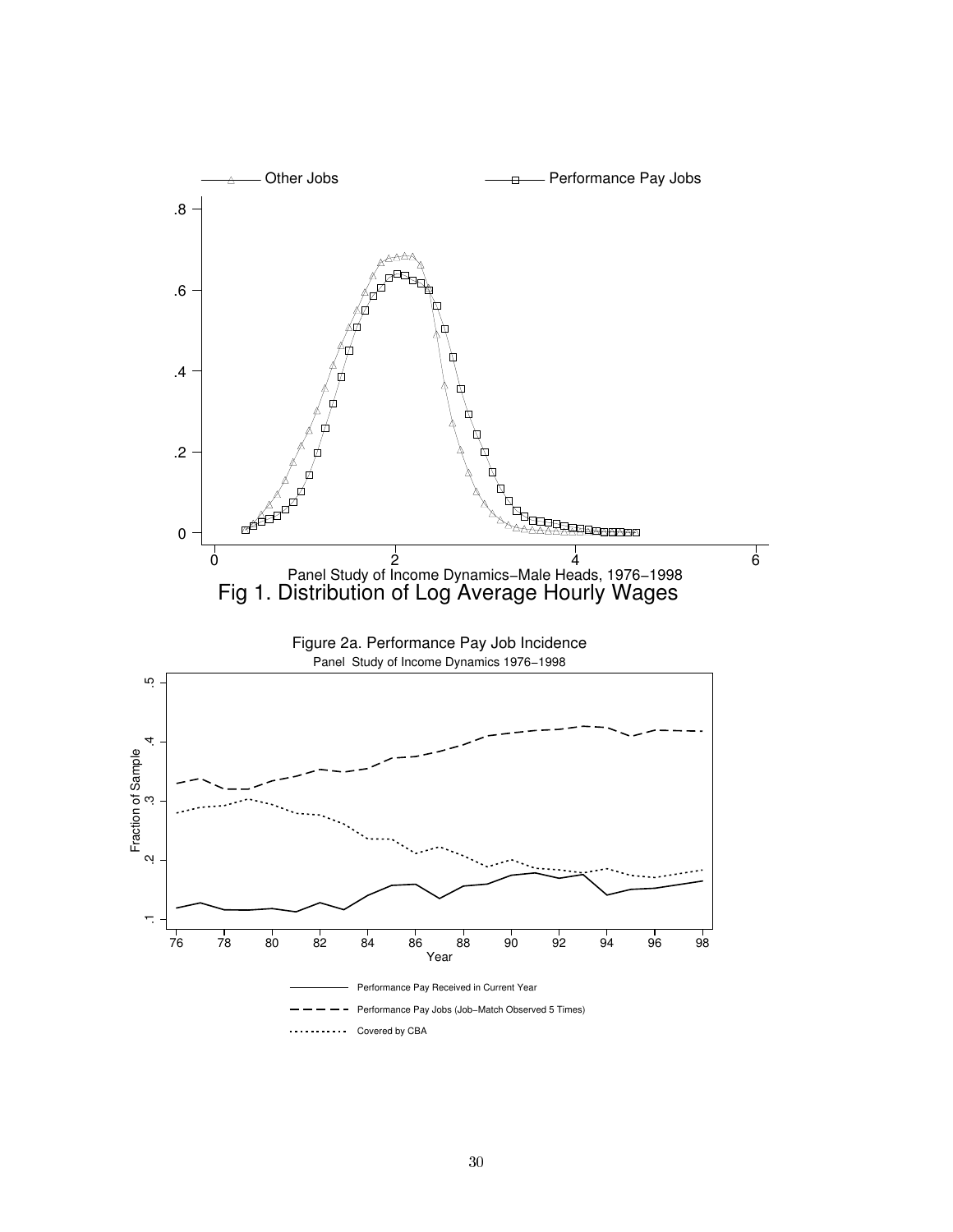

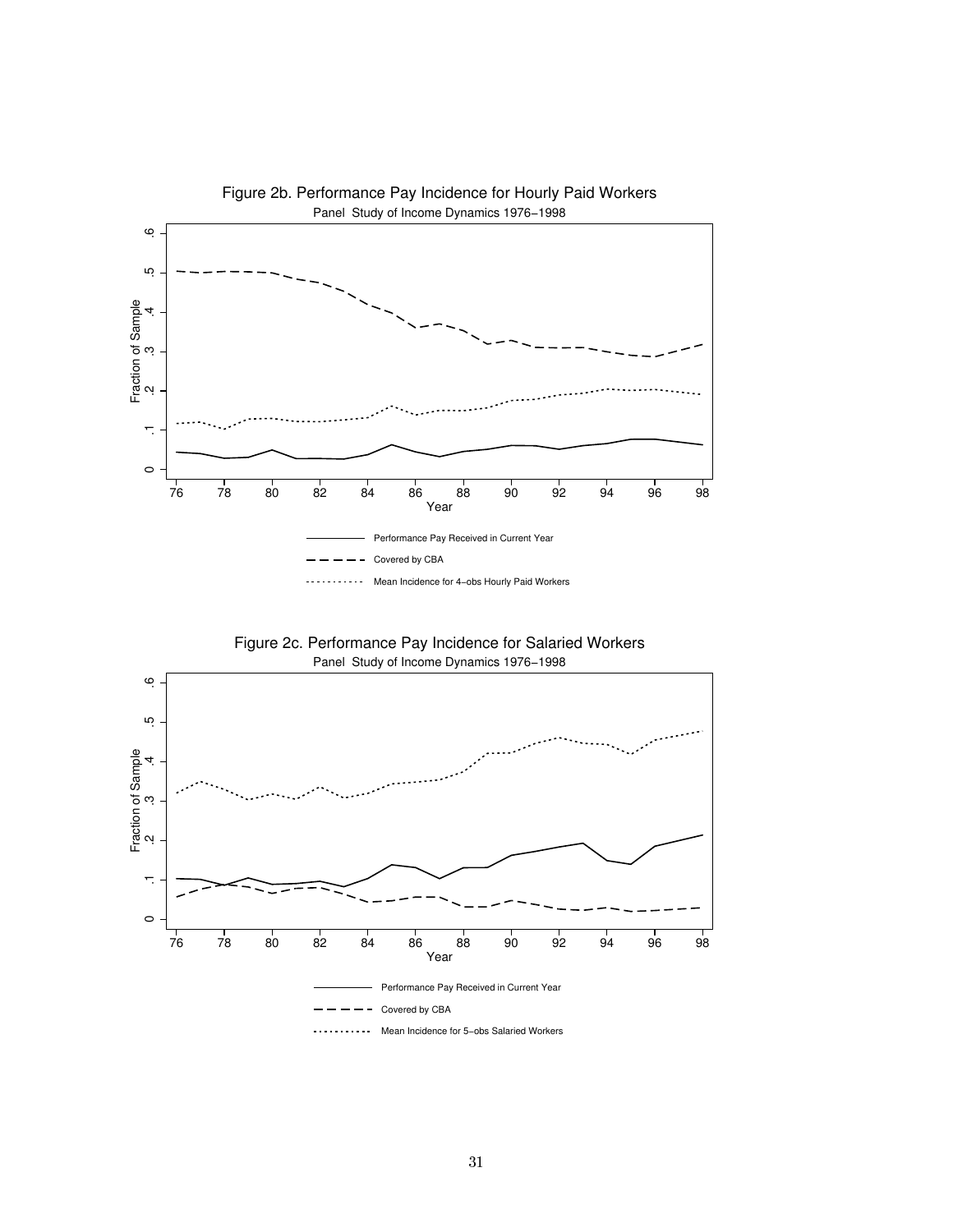



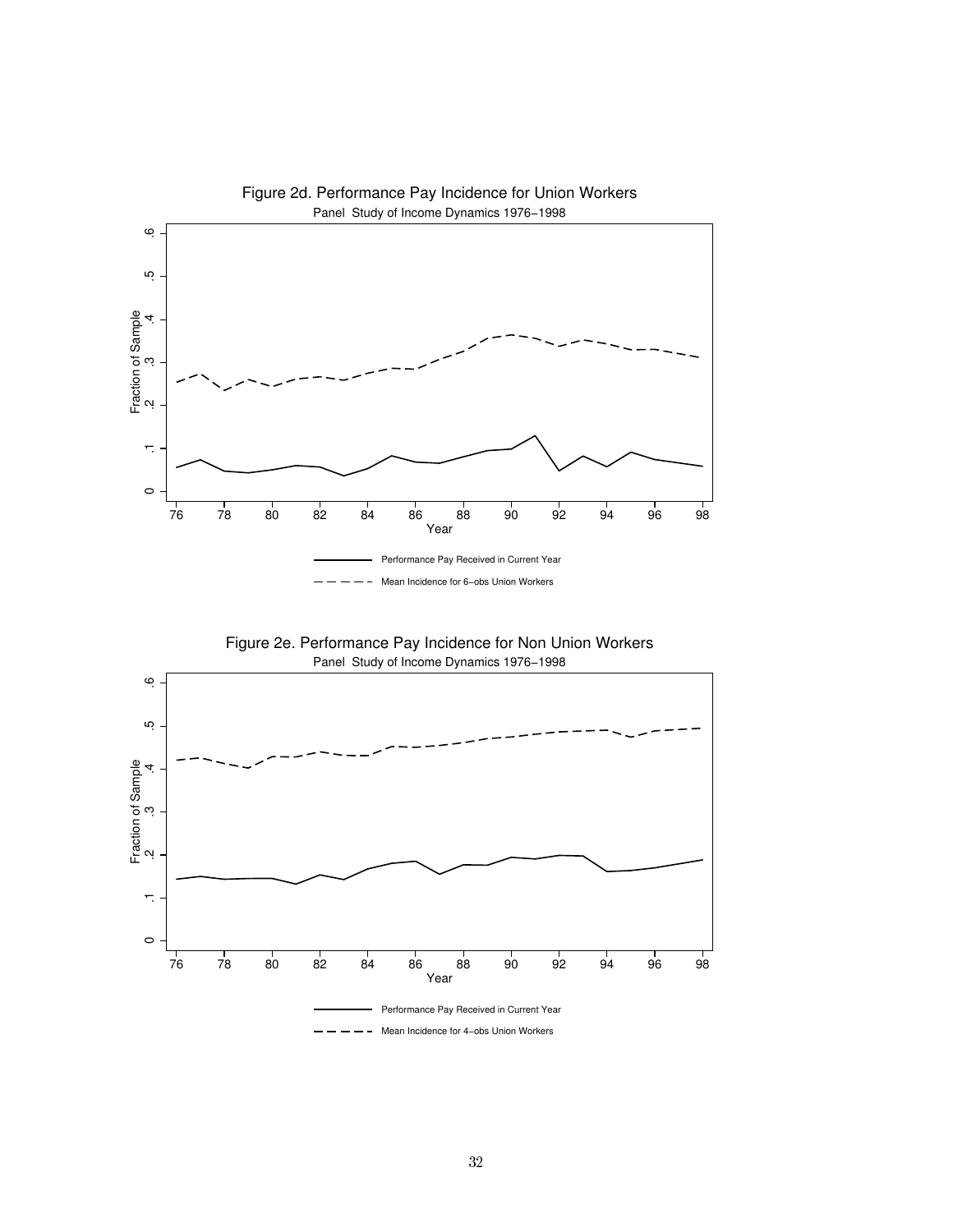

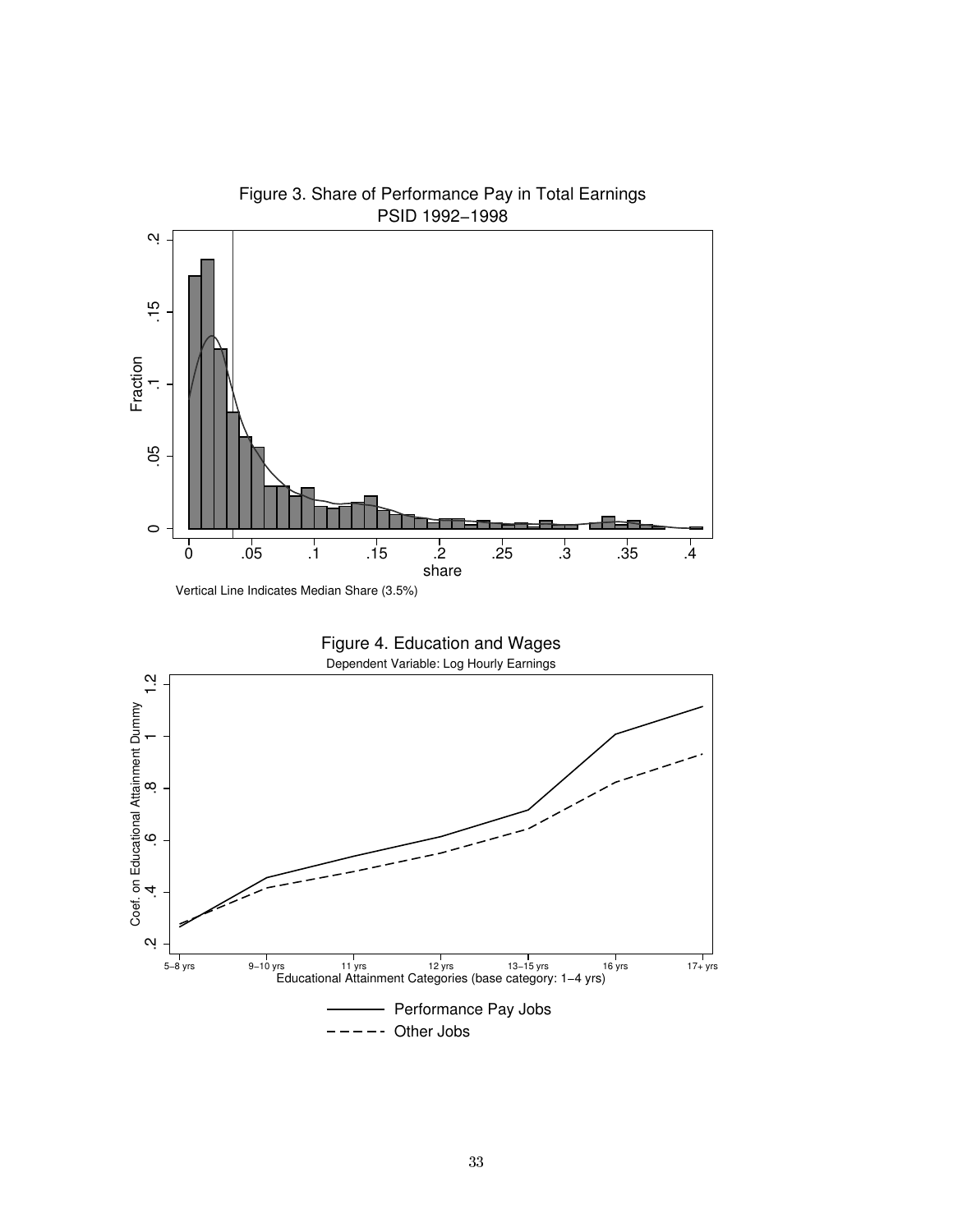

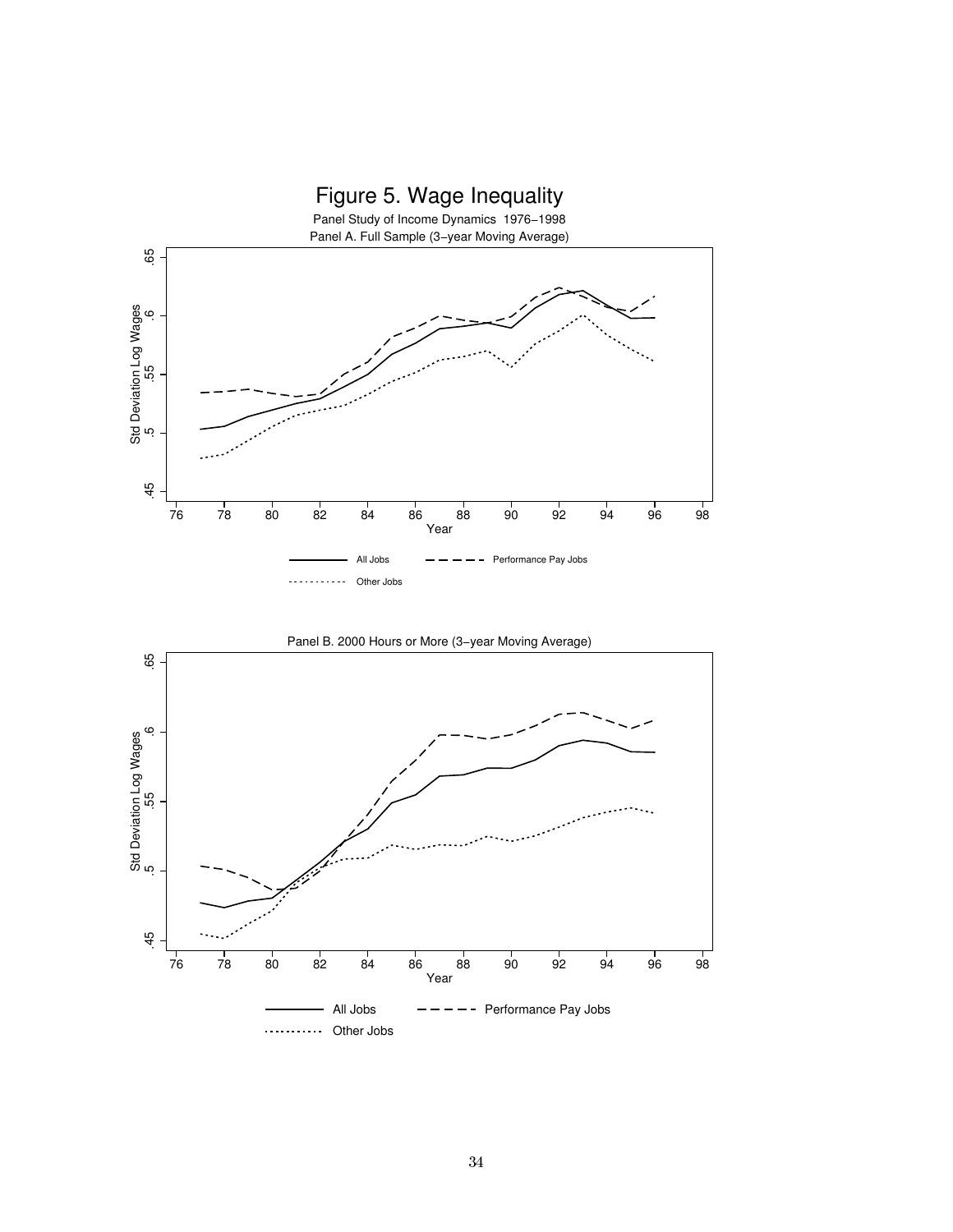

Figure 6. Change Over Time in Differences Between PPJ and Non−PPJ

Smoothed by Locally Weighted Regression

PSID: By Percentile Figure 7. Change Over Time in Wages by Percentile with and without PPJ

![](_page_37_Figure_4.jpeg)

Smoothed by Locally Weighted Regression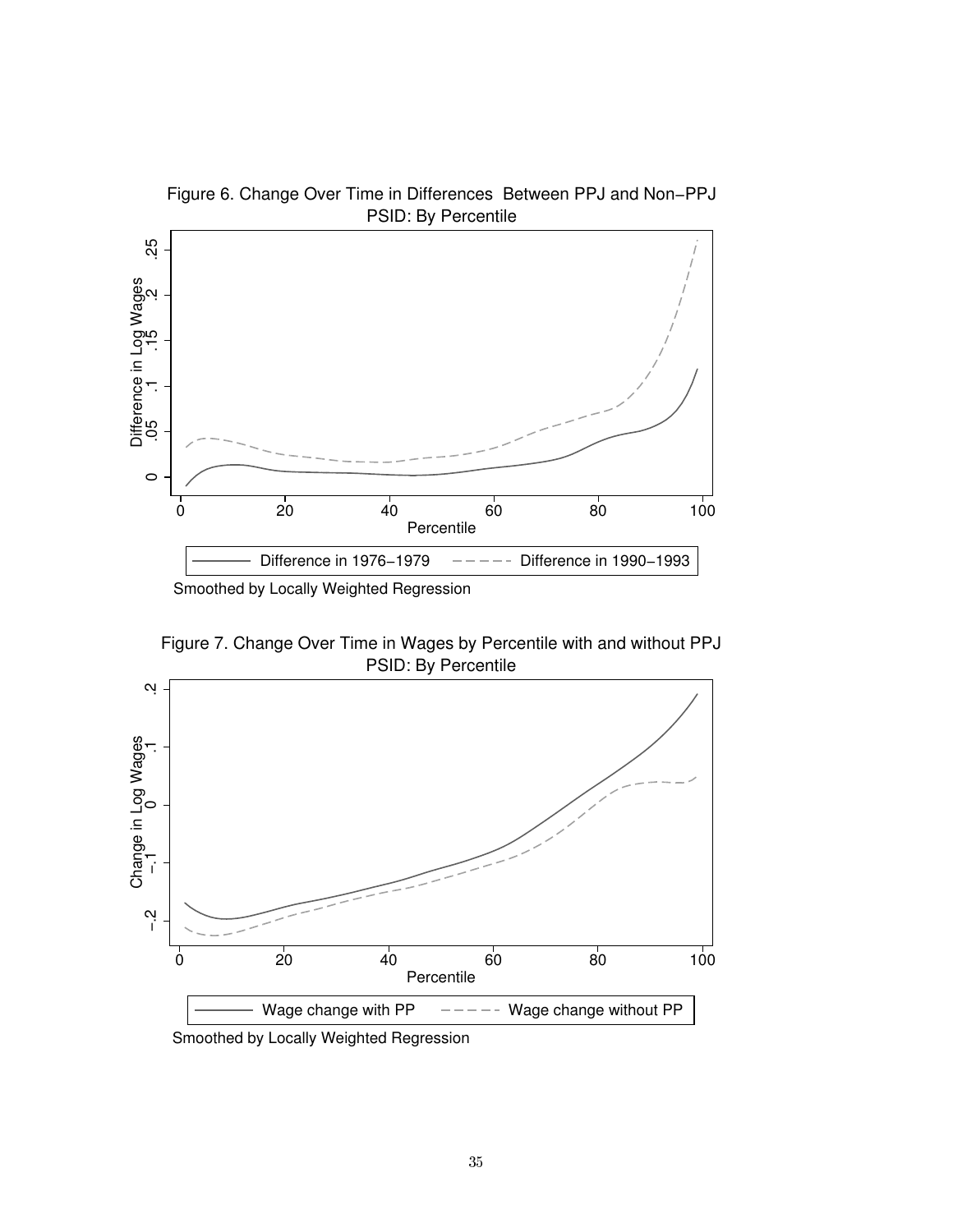|                                | Non Performance<br>Pay Jobs | Performance Pay<br>Jobs |
|--------------------------------|-----------------------------|-------------------------|
|                                |                             |                         |
| Average Hourly Earnings (\$79) | 8.39                        | 10.63                   |
| Education                      | 12.53                       | 13.32                   |
| <b>Potential Experience</b>    | 18.76                       | 18.81                   |
| <b>Employer Tenure</b>         | 7.61                        | 9.15                    |
| Married                        | 0.75                        | 0.78                    |
| Covered by CBA                 | 0.28                        | 0.15                    |
| Non White                      | 0.13                        | 0.10                    |
| Paid by the Hour               | 0.65                        | 0.32                    |
| Paid a Salary                  | 0.32                        | 0.50                    |
| Annual Hours Worked            | 2105.73                     | 2270.46                 |
| # workers (Tot:3181)           | 2790                        | 1449                    |
| # Job Matches (Tot: 8631)      | 6573                        | 2058                    |
| # Observations (Tot: 30424)    | 19125                       | 11299                   |

#### Table 1. Summary Statistics: Panel Study of Income Dynamics 1976-1998

Notes. Performance pay jobs are employment relationships in which part of the worker's total compensation includes a variable pay component, (bonus, commission, piece rate). Any worker who reports overtime pay is considered to be in a non performance pay job.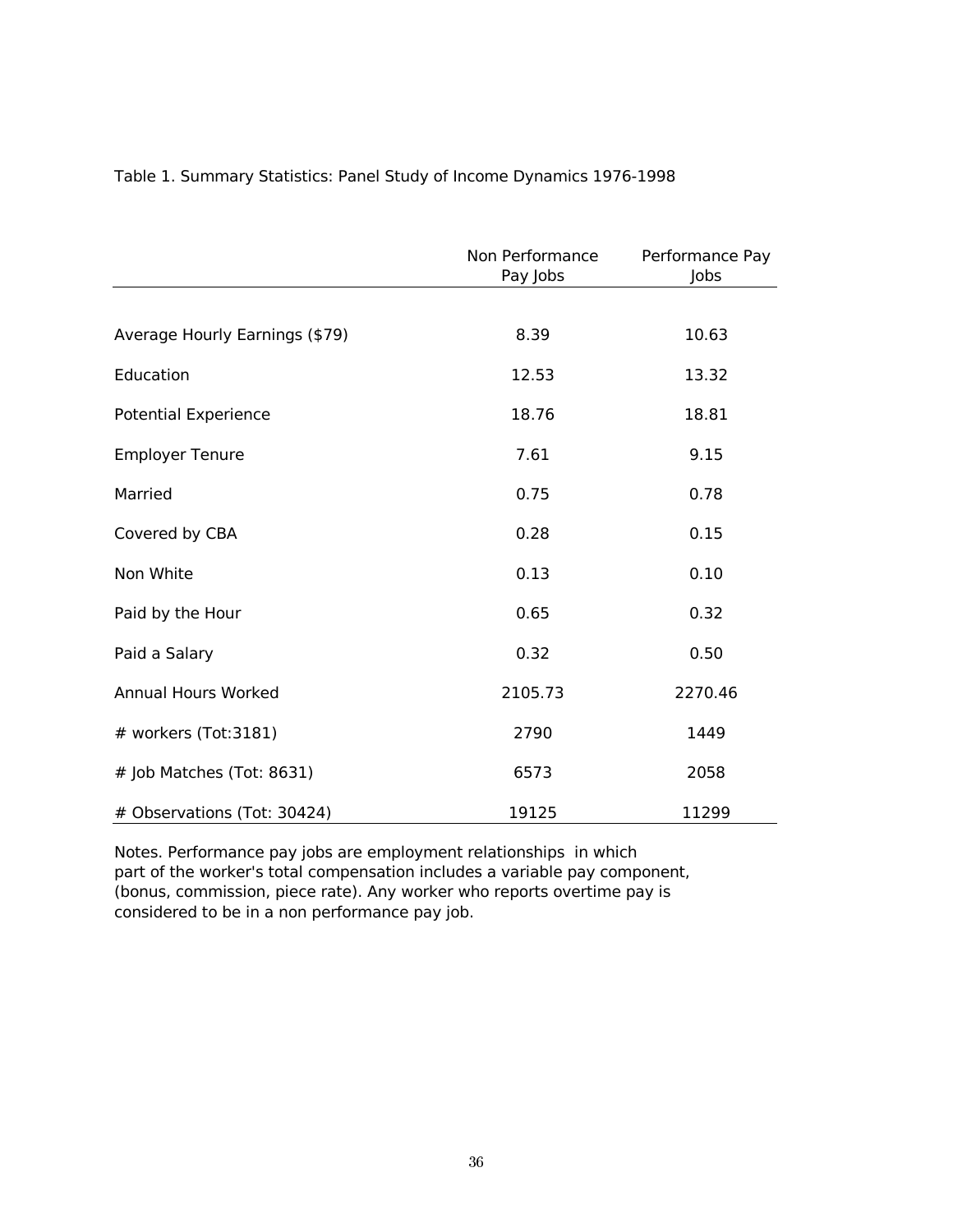| Industry categories      |                        |      |       | Occupation categories (1 digit) |          |            |          |          |       |
|--------------------------|------------------------|------|-------|---------------------------------|----------|------------|----------|----------|-------|
| (1 digit)                | Professionals Managers |      | Sales | Clerical                        | Craftmen | Operatives | Laborers | Services | Total |
|                          |                        |      |       |                                 |          |            |          |          |       |
| Min.& Durables           | $0.47*$                | 0.64 | 0.73  | 0.42                            | 0.27     | 0.24       | 0.26     | 0.18     | 0.35  |
|                          | $0.08**$               | 0.17 | 0.46  | 0.07                            | 0.06     | 0.05       | 0.07     | 0.03     | 0.08  |
|                          |                        |      |       |                                 |          |            |          |          |       |
| Non-Durables             | 0.57                   | 0.67 | 0.76  | 0.36                            | 0.29     | 0.42       | 0.25     | 0.08     | 0.44  |
|                          | 0.13                   | 0.22 | 0.45  | 0.10                            | 0.01     | 0.13       | 0.03     | 0.01     | 0.13  |
|                          |                        |      |       |                                 |          |            |          |          |       |
| Transpo., Utils          | 0.31                   | 0.56 | 0.78  | 0.32                            | 0.33     | 0.33       | 0.30     | 0.11     | 0.37  |
|                          | 0.06                   | 0.14 | 0.35  | 0.07                            | 0.05     | 0.15       | 0.08     | 0.06     | 0.10  |
|                          |                        |      |       |                                 |          |            |          |          |       |
| <b>FIRE</b>              | 0.74                   | 0.71 | 0.81  | 0.33                            | 0.22     | 0.14       | 0.16     | 0.23     | 0.61  |
|                          | 0.26                   | 0.29 | 0.66  | 0.11                            | 0.09     | 0.01       | 0.09     | 0.10     | 0.33  |
|                          |                        |      |       |                                 |          |            |          |          |       |
| Bus., Prof. Serv.        | 0.34                   | 0.55 | 0.68  | 0.37                            | 0.42     | 0.31       | 0.10     | 0.12     | 0.36  |
|                          | 0.12                   | 0.18 | 0.31  | 0.18                            | 0.17     | 0.04       | 0.07     | 0.04     | 0.13  |
|                          |                        |      |       |                                 |          |            |          |          |       |
| Personal Serv.           | 0.31                   | 0.53 | 0.39  | 0.10                            | 0.30     | 0.32       | 0.07     | 0.37     | 0.36  |
|                          | 0.05                   | 0.16 | 0.39  | 0.03                            | 0.08     | 0.03       | 0.01     | 0.13     | 0.11  |
|                          |                        |      |       |                                 |          |            |          |          |       |
| Whol-Tr.& Oth Serv. 0.58 |                        | 0.67 | 0.78  | 0.43                            | 0.36     | 0.45       | 0.31     | 0.10     | 0.57  |
|                          | 0.14                   | 0.30 | 0.49  | 0.12                            | 0.10     | 0.14       | 0.09     | 0.01     | 0.27  |
|                          | 0.32                   | 0.57 | 0.67  | 0.29                            | 0.44     | 0.30       | 0.26     | 0.31     | 0.46  |
| Retail Trade             | 0.10                   | 0.26 | 0.57  | 0.08                            | 0.21     | 0.10       | 0.09     | 0.16     | 0.25  |
|                          |                        |      |       |                                 |          |            |          |          |       |
| Construction             | 0.66                   | 0.46 | 0.64  | 0.23                            | 0.26     | 0.17       | 0.21     | 0.00     | 0.29  |
|                          | 0.26                   | 0.17 | 0.52  | 0.14                            | 0.08     | 0.04       | 0.06     | 0.00     | 0.10  |
|                          |                        |      |       |                                 |          |            |          |          |       |
| Agriculture & Fishing    | 0.89                   | 0.80 | 0.79  | 0.09                            | 0.08     | 0.31       | 0.35     | 0.17     | 0.38  |
|                          | 0.35                   | 0.25 | 0.51  | 0.09                            | 0.04     | 0.10       | 0.13     | 0.01     | 0.15  |
|                          |                        |      |       |                                 |          |            |          |          |       |
| Total                    | 0.44                   | 0.60 | 0.74  | 0.34                            | 0.31     | 0.31       | 0.27     | 0.22     | 0.40  |
|                          | 0.11                   | 0.22 | 0.54  | 0.09                            | 0.09     | 0.10       | 0.08     | 0.09     | 0.15  |
|                          |                        |      |       |                                 |          |            |          |          |       |

Table 2. Incidence of Performance Pay Jobs by Industry and Occupation, 1976-1998

\*%Performance Pay Jobs; \*\*%Received either a bonus or a commission/piece rate in a given year.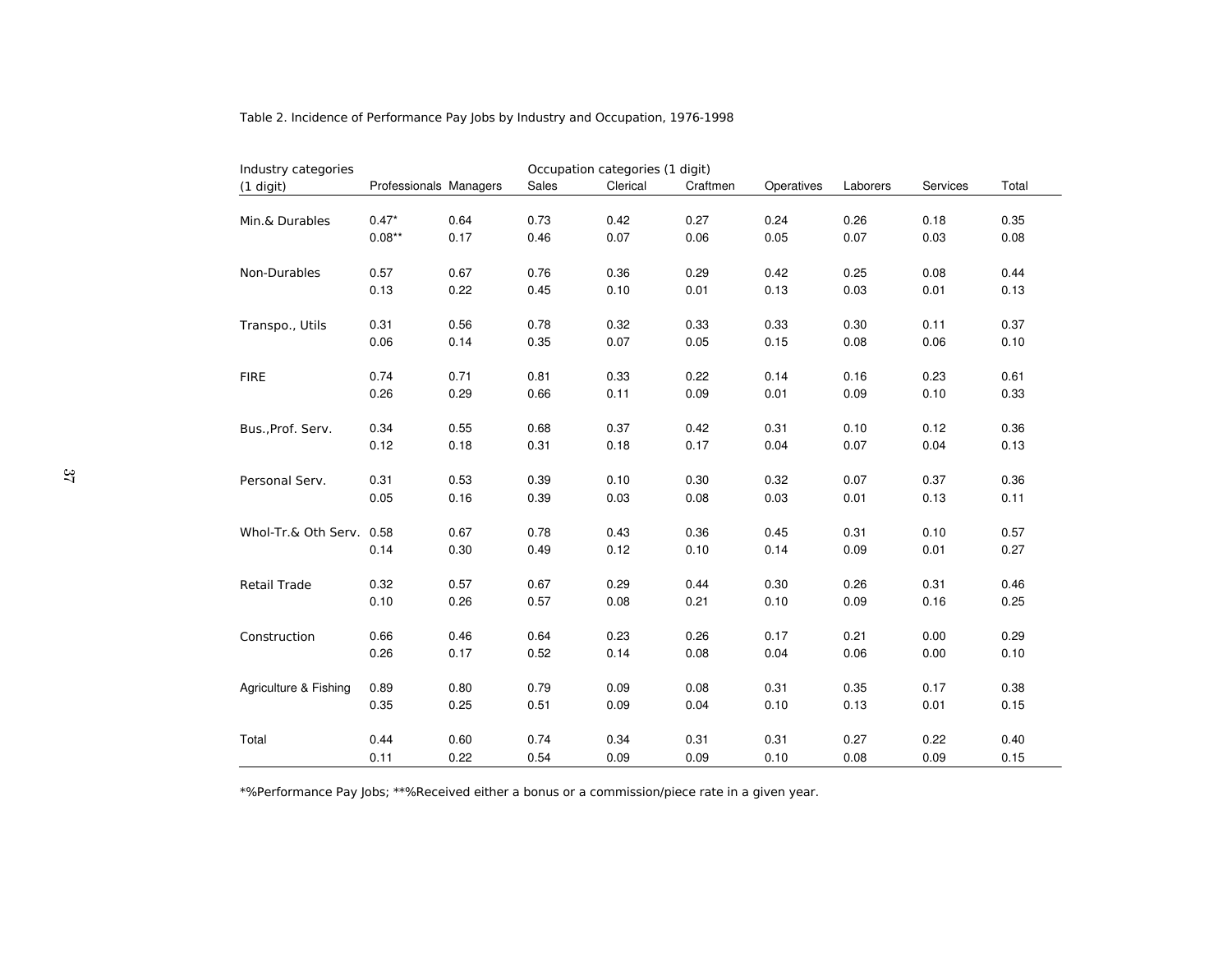#### Table 3. Performance Pay Jobs and Log Average Hourly Earnings (Standard Errors in Parentheses)

**Specification** 

| Variable                  | Levels                   | <b>Levels</b> | Within-Worker | Within-Worker | Within-Job |
|---------------------------|--------------------------|---------------|---------------|---------------|------------|
| Performance Pay Job Dummy | 0.0721                   | 0.0324        | 0.0250        | $-0.0033$     |            |
|                           | (0.0140)                 | (0.0153)      | (0.0113)      | (0.0118)      |            |
| Performance Pay Received  | $\overline{\phantom{0}}$ | 0.1077        |               | 0.0600        | 0.0493     |
| in Past Year              |                          | (0.0156)      |               | (0.0085)      | (0.0060)   |
| <b>Industry Dummies</b>   | Yes                      | Yes           | Yes           | Yes           | Yes        |
| <b>Occupation Dummies</b> | Yes                      | Yes           | Yes           | Yes           | <b>Yes</b> |
| <b>Year Dummies</b>       | Yes                      | Yes           | Yes           | Yes           | <b>Yes</b> |
| Number of Obs.: 30,424    |                          |               |               |               |            |

Performance job dummy=1 if either a bonus or commission/piece rate earnings are received at any time during the employment relationship; performance pay received in past year=1 if either a bonus, commissions/piece rates earnings are received in past calendar year. Other covariates are cubic functions of potential experience and tenure, the number of times a job-match is observed, years of completed schooling, calendar year average of the unemployment rate in the county of residence, and dummies for being married, nonwhite, and for union status and region of residence. Standard errors are adjusted for clustering at the job-match level.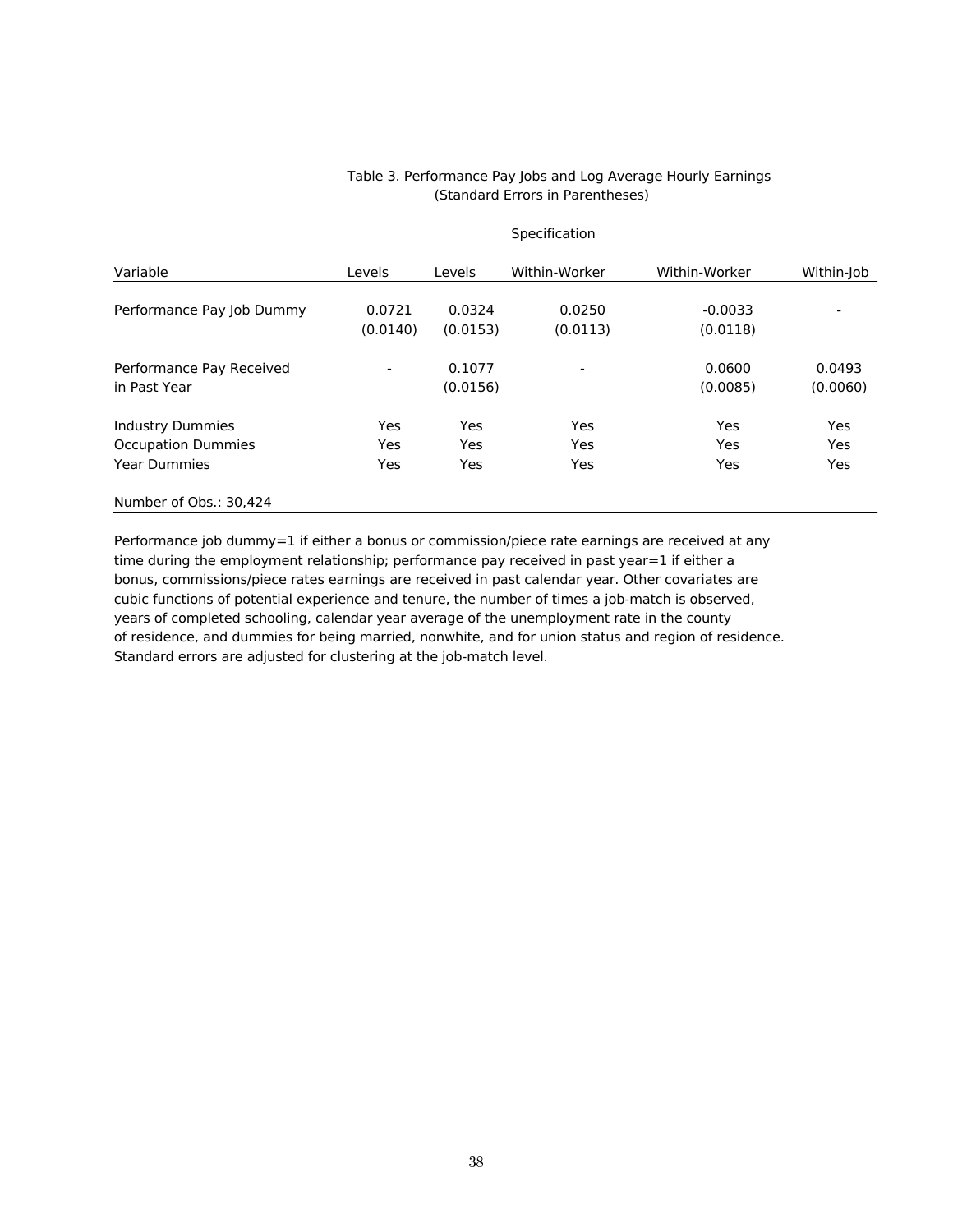#### Table 4. Skills Related Wage Differentials and Performance Pay Jobs (Standard Errors in Parentheses)

|                                  |          |                | Specification |                      |
|----------------------------------|----------|----------------|---------------|----------------------|
| Variable                         | OLS-PPJ  | OLS-Other Jobs | OLS-Pooled    | Fixed-Effects-Pooled |
| Performance Pay Job Dummy        |          |                | $-0.4366$     | $-0.2318$            |
|                                  |          |                | (0.0893)      | (0.0394)             |
| <b>Years Of Education</b>        | 0.0926   | 0.0656         | 0.0632        | 0.0238               |
|                                  | (0.0063) | (0.0036)       | (0.0036)      | (0.0035)             |
| Education X Performance Pay Job  |          |                | 0.0361        | 0.0177               |
|                                  |          |                | (0.0065)      | (0.0029)             |
| <b>Potential Experience</b>      | 0.0093   | 0.0058         | 0.0057        | $-0.0018$            |
|                                  | (0.0012) | (0.0007)       | (0.0007)      | (0.0014)             |
| Experience X Performance Pay Job |          |                | 0.0039        | 0.0028               |
|                                  |          |                | (0.0013)      | (0.0006)             |
| Tenure                           | 0.0049   | 0.0058         | 0.0066        | 0.0074               |
|                                  | (0.0016) | (0.0009)       | (0.0009)      | (0.0005)             |
| Tenure X Performance Pay Job     |          |                | $-0.0032$     | $-0.0020$            |
|                                  |          |                | (0.0017)      | (0.0008)             |
| Number of Observations           | 11299    | 19125          | 30424         | 30424                |

Other covariates are the same as those in Table 3, except for the higher order terms in experience and tenure.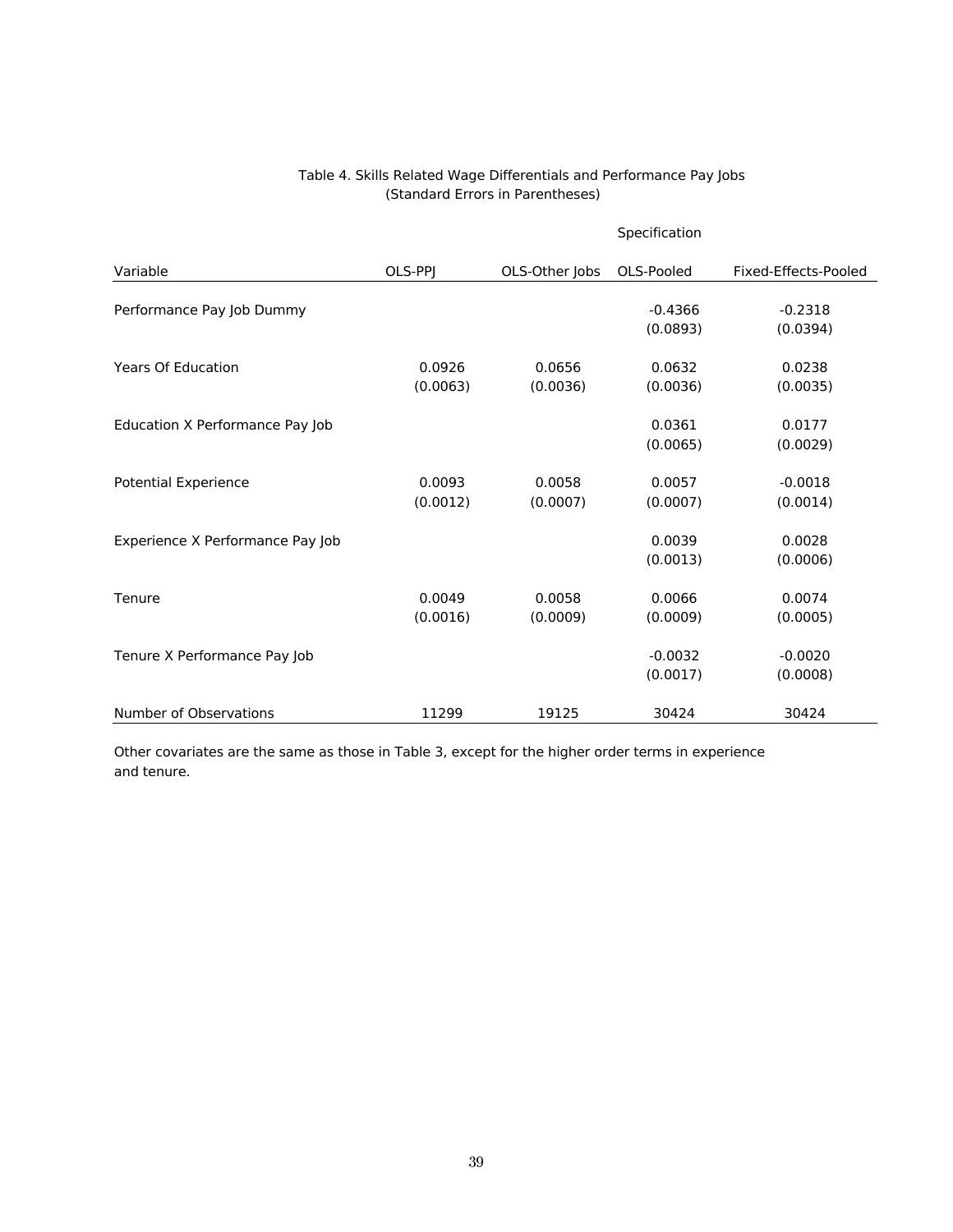|                                                    | Specification |          |                |               |
|----------------------------------------------------|---------------|----------|----------------|---------------|
|                                                    | OLS-PPJ       | FE-PPJ   | OLS-Other Jobs | FE-Other Jobs |
| Professionnals                                     | 0.000         | 0.000    | 0.000          | 0.000         |
| Managers                                           | 0.094         | 0.083    | $-0.057$       | $-0.014$      |
|                                                    | (0.034)       | (0.013)  | (0.028)        | (0.013)       |
| Sales                                              | $-0.101$      | $-0.043$ | $-0.200$       | $-0.060$      |
|                                                    | (0.043)       | (0.018)  | (0.047)        | (0.020)       |
| Clerical                                           | $-0.311$      | $-0.040$ | $-0.322$       | $-0.132$      |
|                                                    | (0.048)       | (0.018)  | (0.026)        | (0.015)       |
| Craftsmen                                          | $-0.172$      | $-0.003$ | $-0.216$       | $-0.052$      |
|                                                    | (0.033)       | (0.016)  | (0.024)        | (0.014)       |
| Operatives                                         | $-0.359$      | $-0.039$ | $-0.328$       | $-0.094$      |
|                                                    | (0.038)       | (0.018)  | (0.026)        | (0.014)       |
| Laborers                                           | $-0.365$      | $-0.082$ | $-0.397$       | $-0.114$      |
|                                                    | (0.054)       | (0.025)  | (0.031)        | (0.017)       |
| Service Workers                                    | $-0.362$      | $-0.099$ | $-0.494$       | $-0.176$      |
|                                                    | (0.052)       | (0.029)  | (0.030)        | (0.018)       |
| <b>Standard Deviation</b><br>of Occupation Dummies | 0.180         | 0.056    | 0.167          | 0.060         |
| Number of Observations                             | 11299         | 11299    | 19125          | 19125         |

#### (Standard Errors in Parentheses) Table 5. Performance Pay Jobs and Interoccupation Wage Differentials

Other covariates are the same as those in Table 4. Standard errors are adjusted for clustering at the job-match level.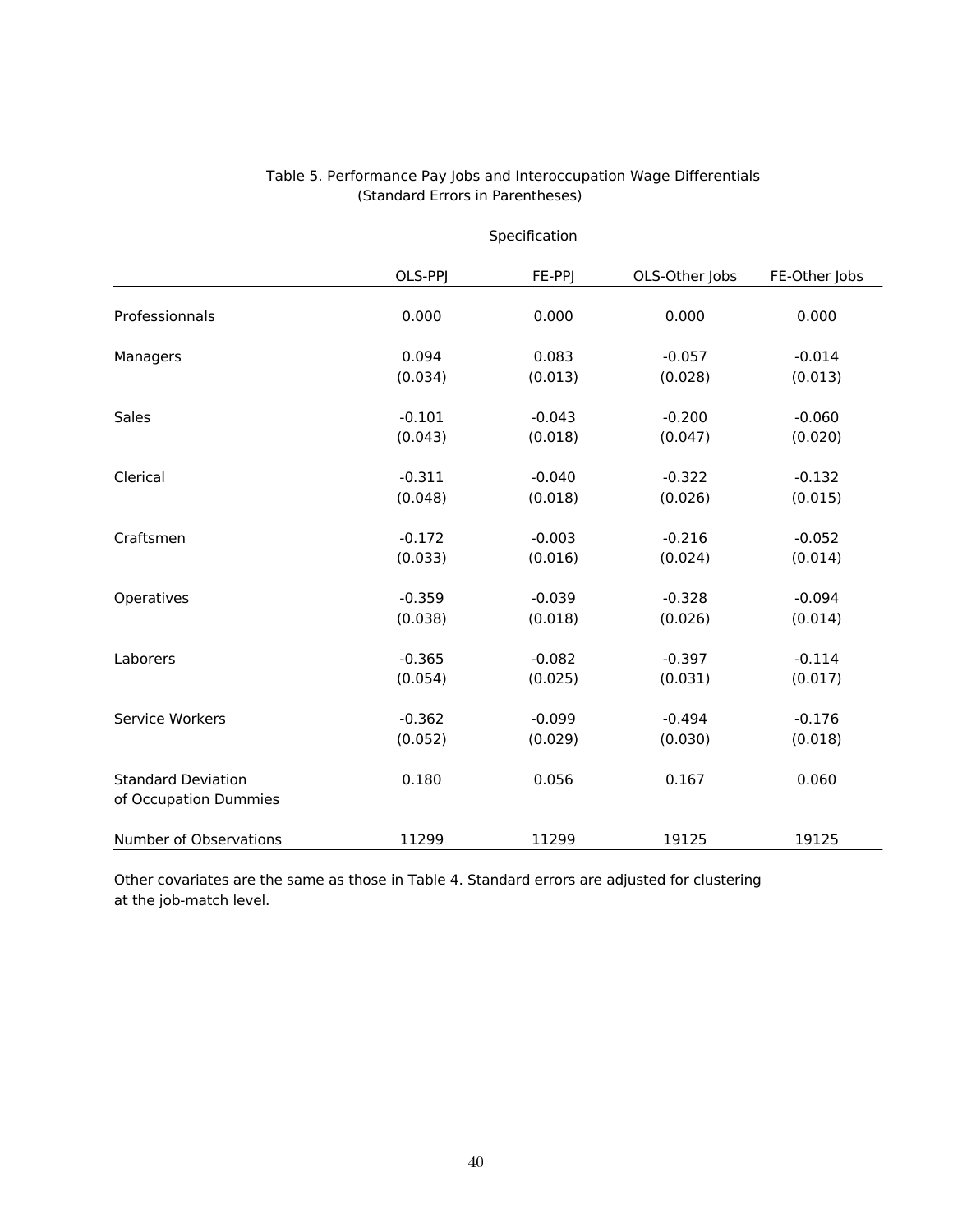#### Table 6. Error Component Models by Type of Job (Standard Error in Parentheses)

#### Panel A: Full Sample

|                                            | Performance Pay Jobs |                  | Non Performance Pay Jobs |                  |
|--------------------------------------------|----------------------|------------------|--------------------------|------------------|
| Parameter                                  | $[1]$                | [2]              | $[3]$                    | [4]              |
| Variance of                                | 0.103                | 0.096            | 0.065                    | 0.052            |
| <b>Worker Component</b>                    | (0.001)              | (0.003)          | (0.001)                  | (0.001)          |
| Variance of Job-<br><b>Match Component</b> |                      | 0.008<br>(0.003) |                          | 0.022<br>(0.001) |
| Variance of                                | 0.091                | 0.090            | 0.112                    | 0.103            |
| <b>Residual Term</b>                       | (0.003)              | (0.003)          | (0.002)                  | (0.002)          |
| # Workers                                  | 1449                 | 1449             | 2790                     | 2790             |
| # Cross-Products                           | 74976                | 74976            | 117983                   | 117983           |

#### Panel B: Workers Who Worked in Both Types of Jobs

|                         |         | Performance Pay Jobs |         | Non Performance Pay Jobs |  |
|-------------------------|---------|----------------------|---------|--------------------------|--|
| Parameter               | $[1]$   | [2]                  | [3]     | [4]                      |  |
|                         |         |                      |         |                          |  |
| Variance of             | 0.098   | 0.093                | 0.058   | 0.043                    |  |
| <b>Worker Component</b> | (0.001) | (0.003)              | (0.002) | (0.002)                  |  |
| Variance of Job-        |         | 0.006                |         | 0.033                    |  |
| <b>Match Component</b>  |         | (0.003)              |         | (0.003)                  |  |
| Variance of             | 0.093   | 0.092                | 0.124   | 0.106                    |  |
| <b>Residual Term</b>    | (0.003) | (0.003)              | (0.003) | (0.004)                  |  |
| # Workers               | 1058    | 1058                 | 1058    | 1058                     |  |
| # Cross-Products        | 41992   | 41992                | 26796   | 26796                    |  |

Unweighted covariance structure models are fit to the cross-products of the residuals of an OLS regression of log wages on the same set of covariates used in previous tables.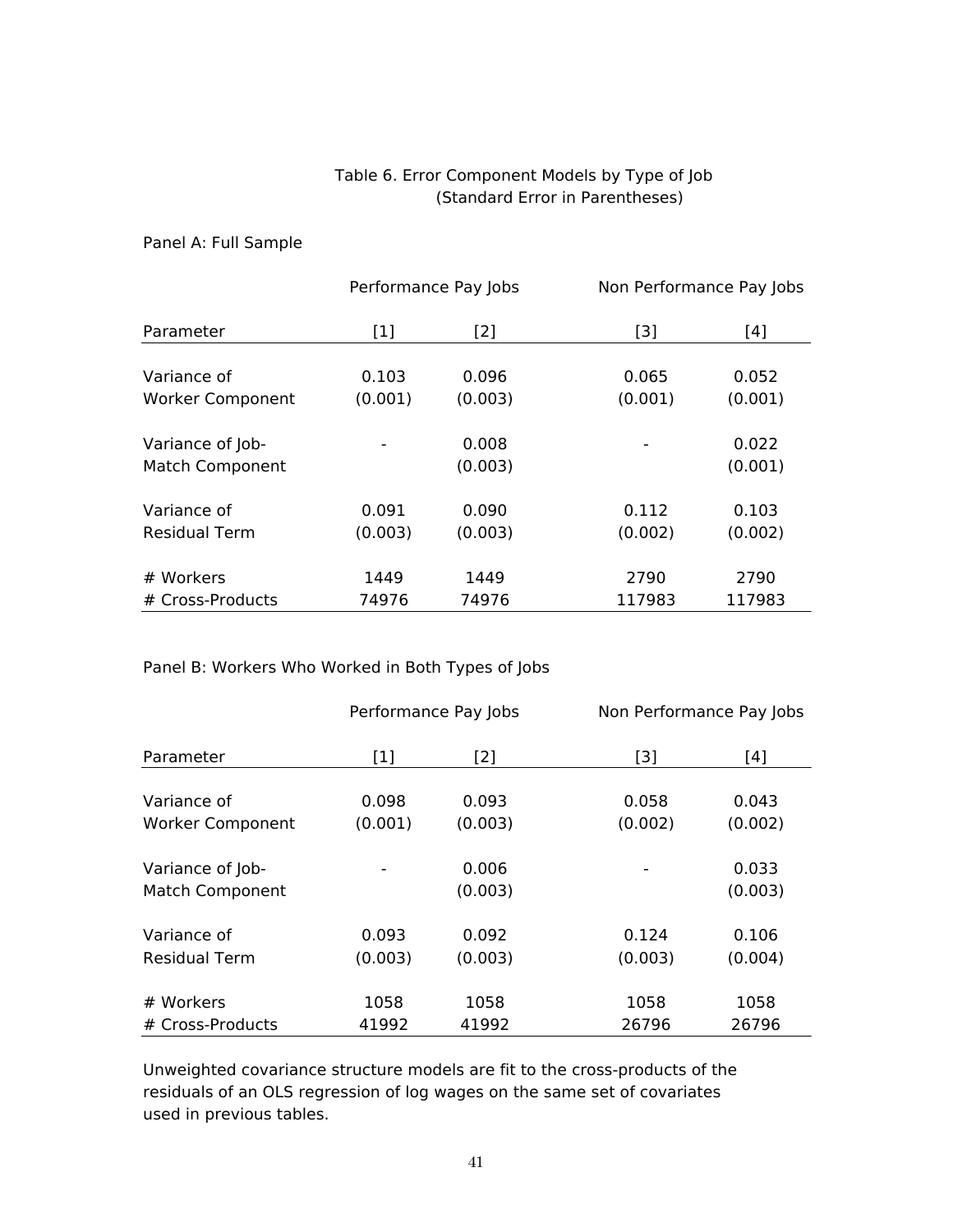|                             | 1986-88  |            |          | 1996-2000  |
|-----------------------------|----------|------------|----------|------------|
| Variable                    | PP jobs  | Other jobs | PP jobs  | Other jobs |
|                             |          |            |          |            |
| <b>Years of Education</b>   | 0.0700   | 0.0550     | 0.0960   | 0.0750     |
|                             | (0.0060) | (0.0030)   | (0.0080) | (0.0040)   |
|                             |          |            |          |            |
| <b>Potential Experience</b> | 0.0470   | 0.0440     | 0.0430   | 0.0280     |
|                             | (0.0050) | (0.0020)   | (0.0040) | (0.0020)   |
| AFQT score (/10)            | 0.0420   | 0.0330     | 0.0530   | 0.0440     |
|                             |          |            |          |            |
|                             | (0.0050) | (0.0030)   | (0.0070) | (0.0030)   |
| Number of Observations      | 1553     | 4726       | 1053     | 2870       |

#### Table 7: Skills Related Wage Differentials and Performance Pay Jobs in the NLSY (Standard Errors in Parentheses)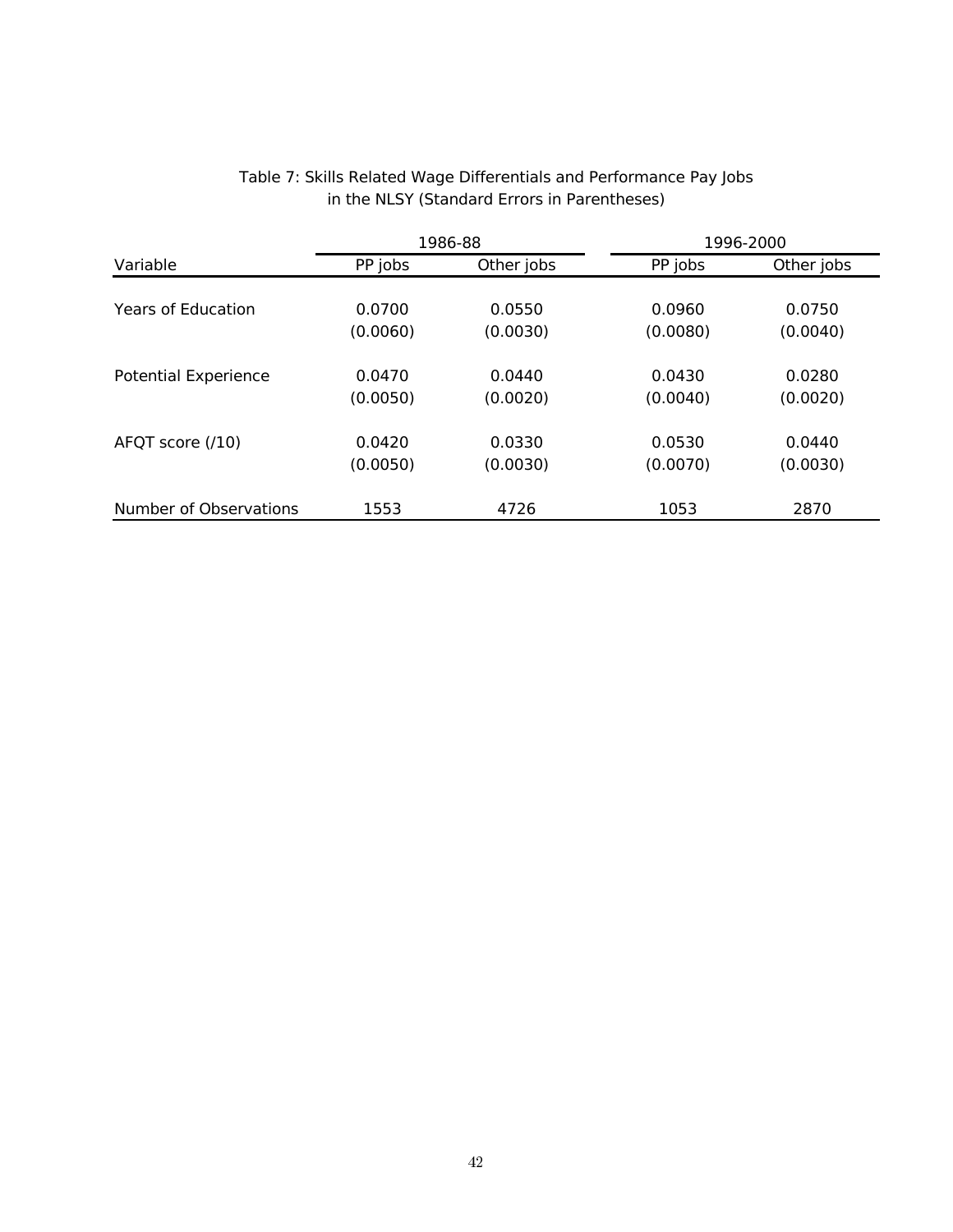#### Table 8. The Contribution of Performance Pay Jobs (PPJ) to the Variance of Log Hourly EarningsPANEL STUDY OF INCOME DYNAMICS

#### **WEIGHTED BY HOURS WORKED, CONTROLLING FOR NUMBER OF TIMES JOB IS OBSERVED**

|                                                                                                                                                         | $[1]$                      | $[2]$<br>1976-1979   | [3]                                        | $[4]$                  | $[5]$<br>1990-1993                   | [6]                           |
|---------------------------------------------------------------------------------------------------------------------------------------------------------|----------------------------|----------------------|--------------------------------------------|------------------------|--------------------------------------|-------------------------------|
| <b>Wage Compression/Expansion Between Groups of Workers</b>                                                                                             | <b>Actual Variance</b>     | Performance Pay Jobs | Variance w/o Performance Pay<br>Job Effect | <b>Actual Variance</b> | Variance w/o<br>Performance Pay Jobs | Performance Pay<br>Job Effect |
|                                                                                                                                                         | Fraction of PPI            | 0.3048               |                                            | Fraction of PPI        | 0.4581                               |                               |
| 1. $Var(XB   PP =1)$                                                                                                                                    | 0.1302                     | 0.1003               | 0.0299                                     | 0.1935                 | 0.1313                               | 0.0622                        |
| 2. $Var(XB   PP =0)$<br>3. Average Between-Group Variance:                                                                                              | 0.0995                     | 0.0995               | 0.0000                                     | 0.1322                 | 0.1322                               | 0.0000                        |
| $(\%PP *row 1 + (1-\%PP )*row 2)$                                                                                                                       | 0.1089                     | 0.0997               | 0.0091                                     | 0.1603                 | 0.1318                               | 0.0285                        |
| <b>Wage Compression/Expansion Within Groups of Workers</b>                                                                                              |                            |                      |                                            |                        |                                      |                               |
| 4. $Var(e   PP =1)$<br>5. (Var(e   $PPI = 0$ )                                                                                                          | 0.1434<br>0.1266           | 0.1272<br>0.1266     | 0.0162<br>0.0000                           | 0.1823<br>0.1756       | 0.1765<br>0.1756                     | 0.0058<br>0.0000              |
| <b>Total Within-Group Variance</b>                                                                                                                      |                            |                      |                                            |                        |                                      |                               |
| 6. Var(e): (%PP *row 4 + (1-%PP )*row 5)                                                                                                                | 0.1317                     | 0.1268               | 0.0049                                     | 0.1787                 | 0.1760                               | 0.0027                        |
| <b>Wage Gap Effect</b>                                                                                                                                  |                            |                      |                                            |                        |                                      |                               |
| 7. %PPJ*(1-%PPJ)*( $\Delta$ hat2 - ( $\Delta$ hat - $\Delta$ )2)                                                                                        | 0.0038                     | 0.0000               | 0.0038                                     | 0.0126                 | 0.0000                               | 0.0126                        |
| <b>Overall Variance of Wages</b><br>8. $Var(Xb + e)$ :<br>$(row 3 + row 6 + row 7)$                                                                     | 0.2444                     | 0.2265               | 0.0179                                     | 0.3516                 | 0.3078                               | 0.0438                        |
| Change in Overall Variance (col. 4 - col. 1):<br>Change in Performance Pay Job Effect (col. 6 - col. 3):<br><b>Share of Performance Pay Job Effect:</b> | 0.1072<br>0.0259<br>24.17% |                      |                                            |                        |                                      |                               |

predicted wage for performance pay job workers.  $\Delta$  hat2 refers to the squared value of the actual mean difference between performance pay job workers' log wages and non performance the average value of performance pay job workers' X's. Notes. 1Computations for the counterfactual variances (columns 2 and 5) done using the weighting methodology in DiNardo-Fortin-Lemieux to produce the counterfactualpay job workers' while (Δ\_hat – Δ)2 is the squared difference between the actual mean difference and the difference in the returns (the B's) across both types of jobs evaluated at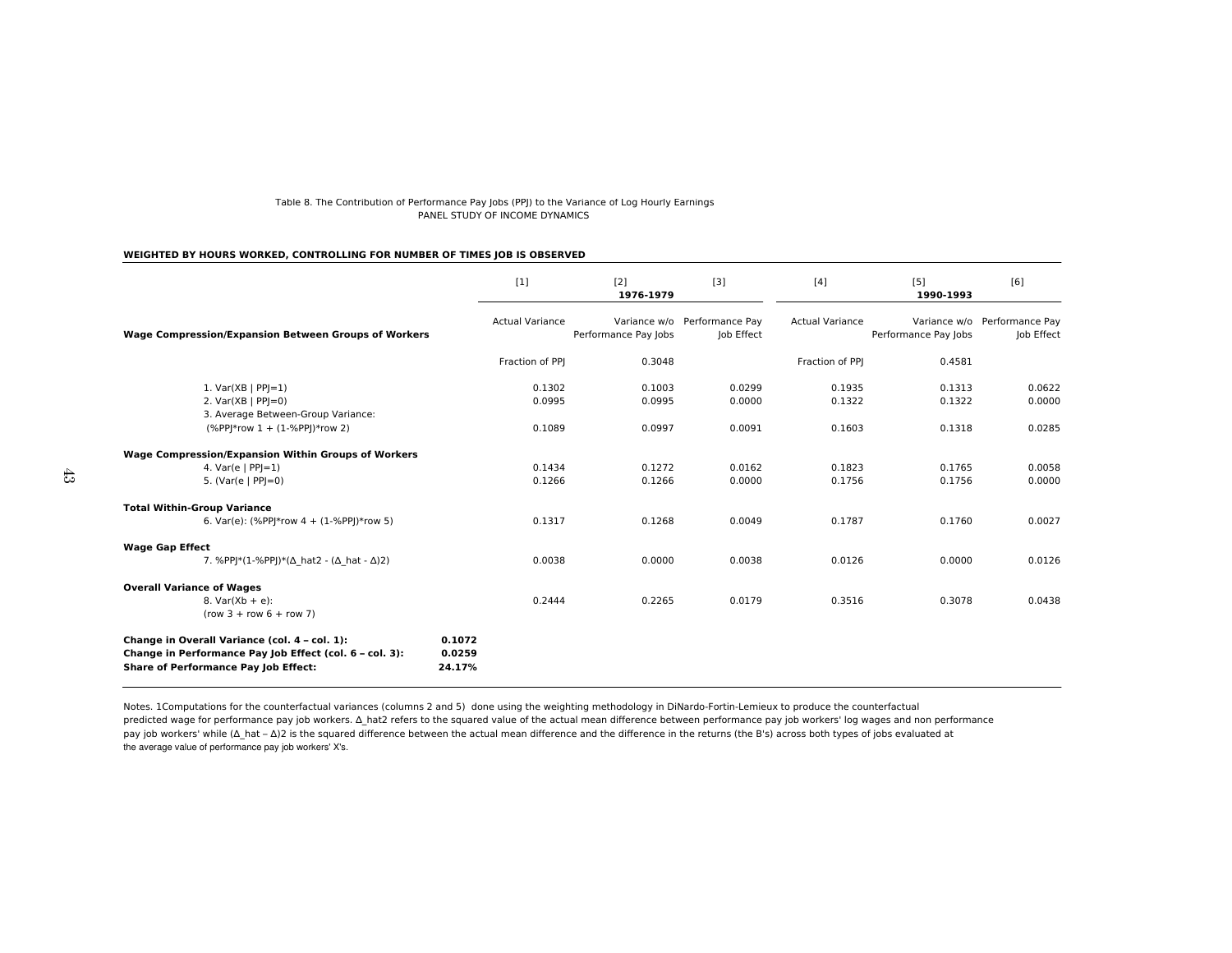|           | 1976-79 |                |        | 1990-93        |
|-----------|---------|----------------|--------|----------------|
| Gap       | Actual  | Counterfactual | Actual | Counterfactual |
| $50 - 10$ | 0.6757  | 0.6969         | 0.7712 | 0.7748         |
| 75-50     | 0.2853  | 0.2633         | 0.3935 | 0.3630         |
| 90-50     | 0.5509  | 0.5106         | 0.7509 | 0.7058         |
| 90-75     | 0.2656  | 0.2473         | 0.3574 | 0.3428         |
| 95-90     | 0.1966  | 0.1847         | 0.2336 | 0.1452         |
| 99-75     | 0.8894  | 0.7611         | 1.1126 | 0.8201         |
| 99-90     | 0.6238  | 0.5138         | 0.7552 | 0.4773         |
| 99-95     | 0.4272  | 0.3291         | 0.5216 | 0.3322         |

### Table 9. Other Measures of Hourly Earnings Dispersion (PSID)

Sample sizes: 5261 for 1976-79 sample and 5665 for 1990-93 sample.